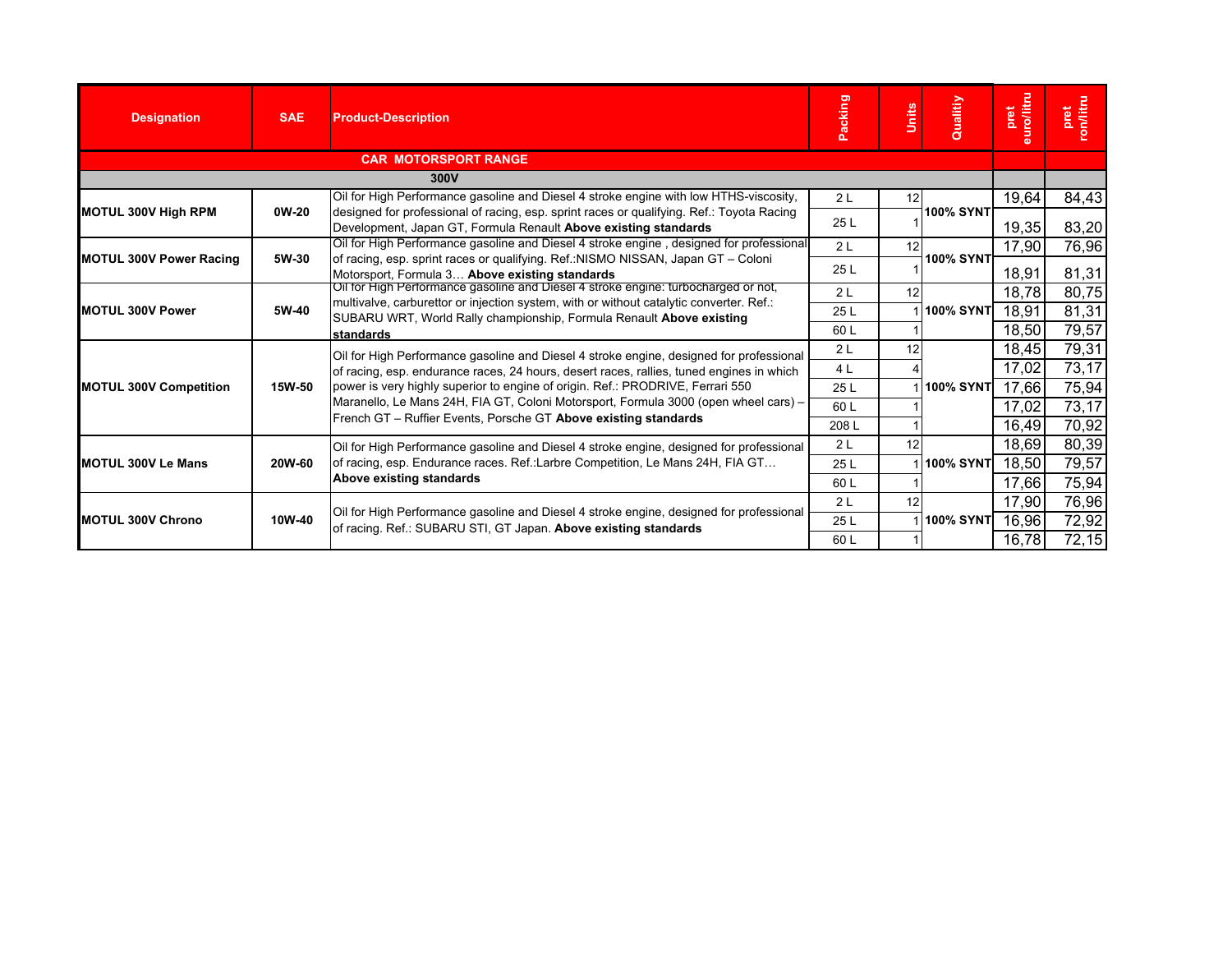|                                      |         | <b>GEAR OIL</b>                                                                                                                                                                                                                                                                                                                                             |                |    |                  |       |              |
|--------------------------------------|---------|-------------------------------------------------------------------------------------------------------------------------------------------------------------------------------------------------------------------------------------------------------------------------------------------------------------------------------------------------------------|----------------|----|------------------|-------|--------------|
|                                      |         | 100% synthetic extreme pressure lubricant specially formulated for gearboxes and                                                                                                                                                                                                                                                                            | 1 <sup>L</sup> | 12 |                  | 19,49 | 83,82        |
| <b>MOTUL Gear FF Competition</b>     | 75W-140 | limited slip differentials fitted on racing cars (Track-Rallye-). 0% SHEAR LOSS -<br>standards: API GL5                                                                                                                                                                                                                                                     | 20 L           |    | <b>100% SYNT</b> | 18,15 | 78,03        |
|                                      |         | <b>BRAKE FLUID</b>                                                                                                                                                                                                                                                                                                                                          |                |    |                  |       |              |
| <b>MOTUL RBF 660 Factory</b><br>Line |         | 100% synthetic fluid, for all types of hydraulic actuated-brake and clutch systems<br>requiring a non-silicone synthetic fluid. Specially designed to resist to high temperature<br>of racing actuated-brake (steel or carbon) and clutch systems. extremly high boiling<br>point : 617°F / 325° C; exceeds standards: FMVSS 116 DOT 4, SAE J1703, ISO 4925 | 500 ml         |    | 12 100%SYNT      | 12,32 | 52,96        |
| <b>MOTUL RBF 600 Factory</b><br>Line |         | 100% synthetic fluid, for hydraulic actuated-brake (steel or carbon) and clutch systems,<br>very high boiling point : 593°F / 312° C; standards: FMVSS 116 DOT 4, SAE J1703,<br><b>ISO 4925</b>                                                                                                                                                             | 500 ml         |    | 12 100%SYNT      | 11,19 | 48,10        |
|                                      |         | <b>CAR SPECIFIC LINE</b>                                                                                                                                                                                                                                                                                                                                    |                |    |                  |       |              |
|                                      |         | <b>FORD / JAGUAR / MAZDA</b>                                                                                                                                                                                                                                                                                                                                |                |    |                  |       |              |
|                                      |         |                                                                                                                                                                                                                                                                                                                                                             | 1 <sub>L</sub> | 12 |                  | 10,27 | 44,16        |
|                                      |         | Fuel Economy engine oil especially designed for FORD and OEMs requiring low HTHS                                                                                                                                                                                                                                                                            | 5L             |    |                  | 9,08  | 39,04        |
| <b>MOTUL SPECIFIC FORD 913</b>       | 5W-30   | (High Temperature High Shear) viscosity oil between 2,9 and 3,5 mPa.s: Ford, Rover,                                                                                                                                                                                                                                                                         | 20L            |    | <b>SEMISYNT</b>  | 7,89  | 33,93        |
| IΒ                                   |         | Jaguar, PSA, Renault, standards: ACEA A1 / A5 / B1 appr.: API SJ - ILSAC GF-2                                                                                                                                                                                                                                                                               | 60L            |    |                  | 7,79  | 33,52        |
|                                      |         | <b>PERFORMANCE</b>                                                                                                                                                                                                                                                                                                                                          | 208L           |    |                  | 7,71  | 33,16        |
|                                      |         |                                                                                                                                                                                                                                                                                                                                                             | 1000L          |    |                  | 7,71  | 33,16        |
|                                      |         | <b>VOLSWAGEN</b>                                                                                                                                                                                                                                                                                                                                            |                |    |                  |       |              |
|                                      |         |                                                                                                                                                                                                                                                                                                                                                             | 1 <sup>L</sup> | 12 |                  | 28,30 | 121,68       |
| <b>MOTUL SPECIFIC VW 506.01-</b>     |         | Fuel economy engine oil specifically designed for extended drain intervals (WIV) of new                                                                                                                                                                                                                                                                     | 5L             |    |                  |       | 27,36 117,64 |
| 506.00-503.00                        | 0W-30   | VW, Audi, Seat and Skoda gasoline and Diesel engines (from 2000 models)                                                                                                                                                                                                                                                                                     | 25L            |    | 100%SYNT         | 26,62 | 114,47       |
|                                      |         | appr.: VW 503 00, 506 00, 506 01                                                                                                                                                                                                                                                                                                                            | 60L            |    |                  | 26,12 | 112,32       |
|                                      |         |                                                                                                                                                                                                                                                                                                                                                             | 208L           |    |                  | 25,94 | 111,55       |
|                                      |         | Fully synthetic, specially designed for cars which follow fixed oil drain intervals (15000)                                                                                                                                                                                                                                                                 | 1 <sup>L</sup> | 12 |                  | 12,22 | 52,55        |
| MOTUL SPECIFIC VW 505.01-            |         | km in Europe) powered by Tdi, Turbo Diesel engines fitted with or without Unit Injector                                                                                                                                                                                                                                                                     | 5L             |    |                  | 10,97 | 47,18        |
| 502.00-505.00                        | 5W-40   | (Volkswagen PD), without Diesel Particulate Filter (DPF) or gasoline engines.                                                                                                                                                                                                                                                                               | 20 L           |    | <b>100%SYNT</b>  | 10.88 | 46,77        |
|                                      |         | Appr.: VW 505 01, 502 00, 505 00<br>FORD WSS M2C 917A                                                                                                                                                                                                                                                                                                       | 60L            |    |                  | 10,78 | 46,36        |
|                                      |         |                                                                                                                                                                                                                                                                                                                                                             | 208L           |    |                  | 10,48 | 45,08        |
|                                      |         |                                                                                                                                                                                                                                                                                                                                                             | 1 <sup>L</sup> | 12 |                  | 15,11 | 64,99        |
|                                      |         | Engine Oil specially designed for new VW/ Audi EURO-4 engines, Gasoline or Diesel                                                                                                                                                                                                                                                                           | 5L             |    |                  | 13,01 | 55,93        |
| MOTUL SPECIFIC 504.00-               | 5W-30   | (with particle trap), where VW/ Audi requires a VW 504.00, 507.00 approved oil and                                                                                                                                                                                                                                                                          | 20 L           |    | <b>100%SYNT</b>  | 12,95 | 55,67        |
| 507.00                               |         | flexible drain intervals.                                                                                                                                                                                                                                                                                                                                   | 25L            |    |                  | 12,95 | 55,67        |
|                                      |         | Standards: API: SL/ CF; ACEA: A3/ B4/ C3 Appr.: VW 504.00, 507.00                                                                                                                                                                                                                                                                                           | 60L            |    |                  | 12,91 | 55,52        |
|                                      |         |                                                                                                                                                                                                                                                                                                                                                             | 208L           |    |                  | 12,55 | 53,98        |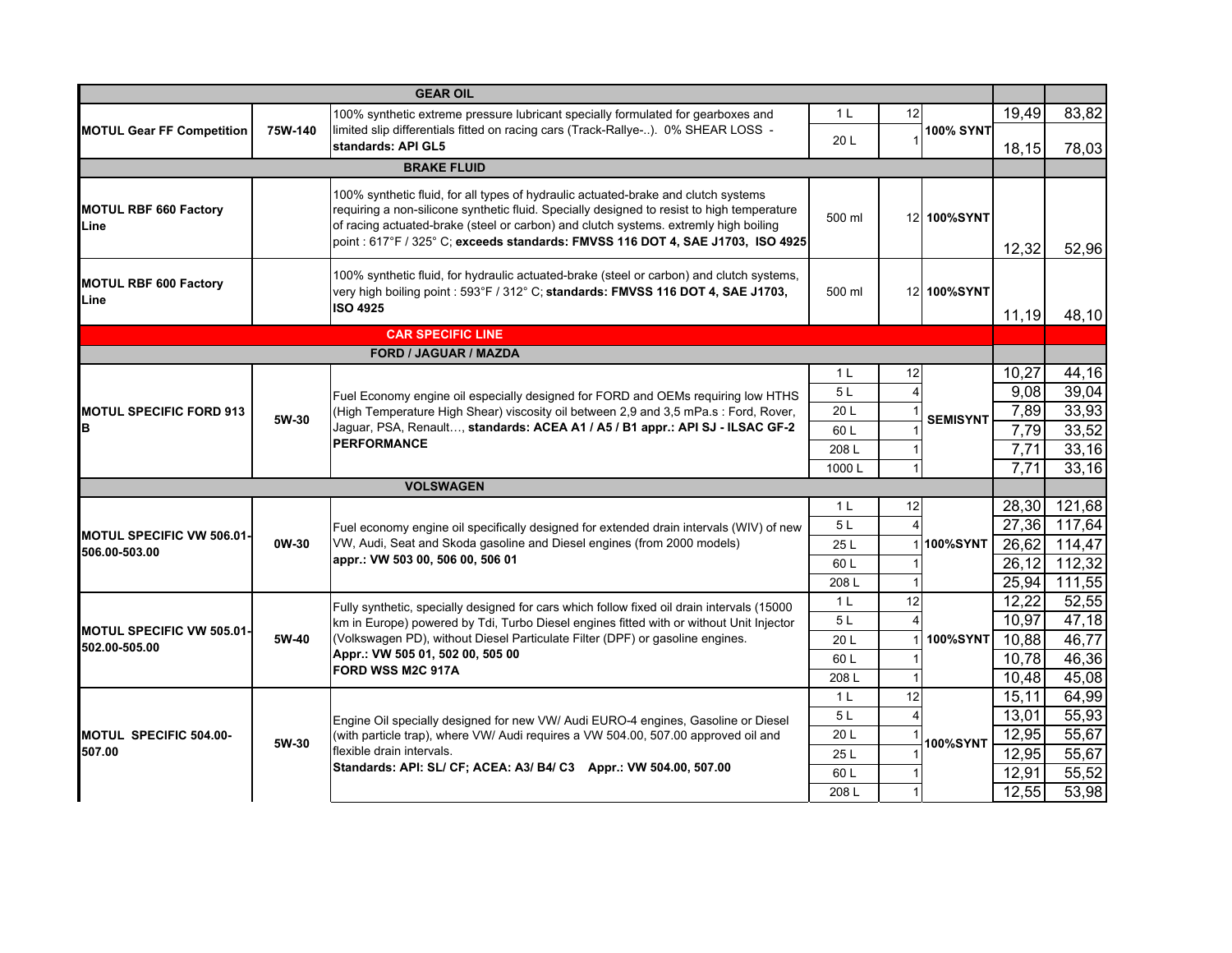|                                  |                                                                                                 | <b>BMW</b>                                                                                                                                                                 |                      |                         |                  |               |                |
|----------------------------------|-------------------------------------------------------------------------------------------------|----------------------------------------------------------------------------------------------------------------------------------------------------------------------------|----------------------|-------------------------|------------------|---------------|----------------|
|                                  |                                                                                                 |                                                                                                                                                                            | 1 <sup>L</sup>       | 12                      |                  | 15,11         | 64,99          |
|                                  |                                                                                                 | Engine Oil specially designed for BMW new EURO-4 engines, Gasoline or Diesel (with                                                                                         | 5L                   |                         |                  | 13,01         | 55,93          |
| <b>MOTUL SPECIFIC LL-04</b>      | 5W-40                                                                                           | particle trap), where BMW requires a BMW-LL04 approved oil and flexible drain<br>intervals.                                                                                | 25L                  |                         | <b>100%SYNT</b>  | 12,95         | 55,67          |
|                                  |                                                                                                 | Standards: API: SL/ CF; ACEA: A3/ B4/ C4 Appr.: BMW LL-04 Performance: LL-                                                                                                 | 60L                  |                         |                  | 12,91         | 55,52          |
|                                  |                                                                                                 | 01                                                                                                                                                                         | 208L                 |                         |                  | 12,55         | 53,98          |
|                                  |                                                                                                 |                                                                                                                                                                            | 1000L                | $\overline{1}$          |                  | 12,34         | 53,06          |
|                                  |                                                                                                 | <b>MERCEDES</b>                                                                                                                                                            |                      |                         |                  |               |                |
|                                  |                                                                                                 |                                                                                                                                                                            | 1 <sub>L</sub>       | 12                      |                  | 13,10         | 56,34          |
|                                  |                                                                                                 | Specifically designed for Mercedes-Benz recent cars fitted with EURO IV engines that<br>require "Mid SAPS" lubricants : low Sulphur (< 0.2%), low Phosphorus (< 0.08%) and | 5 <sub>L</sub>       |                         |                  | 12,22         | 52,55          |
| <b>MOTUL SPECIFIC 229.51</b>     | 5W-30                                                                                           | low Sulphated Ashes (<0.8%).<br>Appr.: MB 229.51                                                                                                                           | 20L                  |                         | <b>100%SYNT</b>  | 12,09         | 51,99          |
|                                  |                                                                                                 |                                                                                                                                                                            | 60L                  |                         |                  | 12,03         | 51,73          |
|                                  |                                                                                                 |                                                                                                                                                                            | 208L                 |                         |                  | 11,27         | 48,46          |
|                                  |                                                                                                 | <b>OPEL / GM / SAAB</b>                                                                                                                                                    |                      |                         |                  |               |                |
|                                  |                                                                                                 |                                                                                                                                                                            | 1 <sup>L</sup>       | 12                      |                  | 9,87          | 42,42          |
|                                  |                                                                                                 |                                                                                                                                                                            | 5L                   | $\overline{\mathbf{4}}$ |                  | 9,20          | 39,55          |
|                                  |                                                                                                 | Fully synthetic engine oil specially designed for OPEL engines, Gasoline or Diesel with                                                                                    | 20 L                 |                         |                  | 8,96          | 38,53          |
| <b>MOTUL SPECIFIC LL A/B 025</b> | 5W-30                                                                                           | ECO-FLEX service intervals. Standards: API: SL/ CF; ACEA: A3/ B4/                                                                                                          | 25L                  |                         | <b>100%SYNT</b>  | 8,96          | 38,53          |
|                                  |                                                                                                 | Appr.: GM LL A-025 & LL B-025                                                                                                                                              | 60L                  |                         |                  | 8,77          | 37,71          |
|                                  |                                                                                                 |                                                                                                                                                                            | 208L                 |                         |                  | 7,89          | 33,93          |
|                                  |                                                                                                 |                                                                                                                                                                            | bulk                 |                         |                  | 7,77          | 33,41          |
|                                  |                                                                                                 | <b>RENAULT</b>                                                                                                                                                             |                      |                         |                  |               |                |
|                                  |                                                                                                 | sulphur. For RENAULT recommendation for new EURO IV & V Gasoline or Diesel                                                                                                 | 1 <sub>L</sub>       | 12                      |                  | 11,83         | 50,86          |
| <b>MOTUL SPECIFIC C4</b>         | engines requiring standard ACEA C4 and equipped with catalytic converter or particulate<br>5W30 | 5L                                                                                                                                                                         |                      | <b>100% SYNT</b>        | 10,75            | 46,21         |                |
|                                  |                                                                                                 | filters.<br>Standards: ACEA: C4                                                                                                                                            | 60L                  |                         |                  | 10,81         | 46,46          |
|                                  |                                                                                                 | 100% synthetic - nigh performance iubricant - RENAULT RN0720 approved. Specially                                                                                           | 208L                 |                         |                  | 10,42         | 44,82          |
|                                  |                                                                                                 | designed for EURO IV and EURO V RENAULT engines. Fuel economy. Remarkable                                                                                                  | 1 <sub>L</sub><br>5L | 12<br>$\Delta$          |                  | 13,42         | 57,72<br>52,60 |
| <b>MOTUL Specific 0720</b>       | 5W30                                                                                            | thermal stability and outstanding oxidation resistance.                                                                                                                    |                      |                         |                  | 12,23         |                |
|                                  |                                                                                                 | RN0720 - all Diesel engines with Diesel Particulate Filters (DPF).                                                                                                         | 60L                  | -1                      |                  | 12,00         | 51,58          |
|                                  |                                                                                                 | 100% synthetic - high performance iubricant - specially designed for RENAULT engines<br>(EURO IV and EUROV).                                                               | 1 <sup>L</sup>       | 12                      |                  | 10,95         | 47,08          |
| MOTUL Specific 0700 - 710        | 5W40                                                                                            | RN0700 - all naturally-aspirated Gasoline engines.                                                                                                                         | 5L                   |                         |                  | 9,76          | 41,96          |
|                                  |                                                                                                 | RN0710 - all turbocharged Gasoline engines, RENAULT SPORT and Diesel engines                                                                                               | 60L                  |                         |                  |               |                |
|                                  |                                                                                                 | without DPF                                                                                                                                                                |                      |                         |                  | 9,52          | 40,94          |
|                                  |                                                                                                 | LPG / CNG                                                                                                                                                                  | 1 <sub>L</sub>       | 12                      |                  |               | 44,52          |
|                                  |                                                                                                 | 100% synthetic lubricant for engine using Compressed Natural Gas (CNG), Liquefied                                                                                          | 5L                   |                         |                  | 10,35<br>9,39 | 40,37          |
| <b>MOTUL SPECIFIC CNG/LPG</b>    |                                                                                                 | Petroleum Gas (LPG) or dual fuel (Gasoline + Gas).<br>Outstanding lubrication properties and high Temperatures resistant. Reduced content of                               |                      |                         | <b>100% SYNT</b> | 10,48         | 45,08          |
|                                  | 5W40                                                                                            | sulphated ash, phosphorus and sulphur.                                                                                                                                     | 20L                  |                         |                  |               |                |
|                                  |                                                                                                 |                                                                                                                                                                            | 60 L<br>208L         |                         |                  | 9,27<br>8,95  | 39,86<br>38,48 |
|                                  |                                                                                                 |                                                                                                                                                                            |                      |                         |                  |               |                |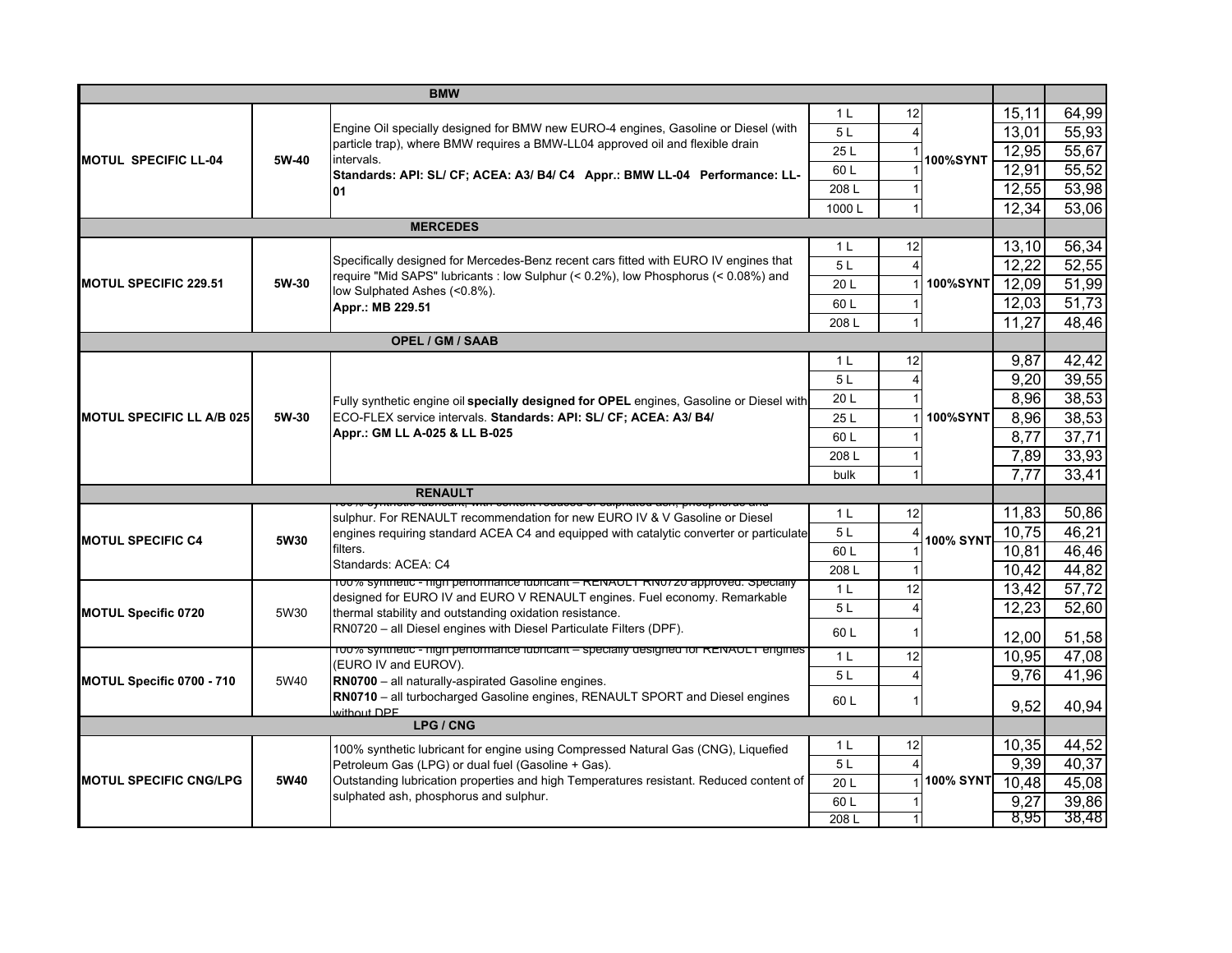|                             |       | <b>CAR CORE RANGE</b>                                                                                                                                                   |                |    |                 |       |       |
|-----------------------------|-------|-------------------------------------------------------------------------------------------------------------------------------------------------------------------------|----------------|----|-----------------|-------|-------|
|                             |       | <b>FULL SAPS</b>                                                                                                                                                        |                |    |                 |       |       |
|                             |       |                                                                                                                                                                         | 1L             | 20 |                 | 10,27 | 44,16 |
|                             |       |                                                                                                                                                                         | 5L             |    |                 | 9,08  | 39,04 |
|                             | 5W-30 | Fuel Economy engine oil especially designed for OEMs requiring low HTHS (High<br>Temperature High Shear) viscosity oil between 2,9 and 3,5 mPa.s : Ford, Rover, Jaguar, | 20 L           |    | <b>100%SYNT</b> | 8,96  | 38,53 |
| <b>MOTUL 8100 Eco-nergy</b> |       | PSA, Renault,  standards: ACEA A5 / B5, API SL / CF                                                                                                                     | 60L            |    |                 | 8,89  | 38,22 |
|                             |       |                                                                                                                                                                         | 208L           |    |                 | 8,66  | 37,25 |
|                             |       |                                                                                                                                                                         | 1000L          |    |                 | 8,69  | 37,35 |
|                             |       | Specifically designed for powerful and recent cars, diesel direct injection or gasoline                                                                                 | 1 <sub>L</sub> | 12 |                 | 18,86 | 81,10 |
|                             |       | engines. Recommended for Audi TT and S3 and all W engines from Volkswagen group.                                                                                        | 5L             |    |                 | 15,72 | 67,60 |
| <b>MOTUL 8100 X-lite</b>    | 0W-30 | Suitable for leaded or unleaded gasoline, Diesel fuels and LPG.<br>Standards: API: SL/ CF; ACEA: A3/ B4                                                                 | 20 L           |    | <b>100%SYNT</b> | 15,68 | 67,44 |
|                             |       | Appr.: VW 503 01, 502 00, 505 00, MB 229.3                                                                                                                              | 60 L           |    |                 | 15,66 | 67,34 |
|                             |       | Performance: BMW LL-98                                                                                                                                                  | 208L           |    |                 | 15,41 | 66,27 |
|                             |       | Lubricant specially designed for last generation cars, EURO IV emission regulation                                                                                      | 1 <sub>L</sub> | 12 |                 | 13,38 | 57,52 |
|                             |       | compliant, requiring an ACEA A3/ B4 engine oil, high HTHS (> 3.5 mPa.s) viscosity and                                                                                   | 5L             |    |                 | 11,60 | 49,89 |
| MOTUL 8100 X-max            | 5W-30 | "Full SAPS". Suitable for any type of Diesel or gasoline engines calling for ACEA A3/B3<br>or A3/B4 lubricants.                                                         | 20 L           |    | <b>100%SYNT</b> | 14,08 | 60,53 |
|                             |       | Standards: API: SL/ CF; ACEA: A3/ B4                                                                                                                                    | 60 L           |    |                 | 12,47 | 53,63 |
|                             |       | Appr.: BMW Long Life 01, MB 229.3, MB 229.5, VW 502 00 - 505 00                                                                                                         | 208L           |    |                 | 10,90 | 46,87 |
|                             |       | 100% Synthetic engine oil for the latest Gasoline and Diesel engines. Excellent anti-                                                                                   | 1 <sup>L</sup> | 12 |                 | 12,86 | 55,31 |
| <b>MOTUL 8100 X-max</b>     | 5W-40 | wear properties due to the high lubrication power and high HTSHS viscosity.                                                                                             | 5L             |    | <b>100%SYNT</b> | 11,69 | 50,25 |
|                             |       | Especially designed for Mercedes AMG engines with ASSYST PLUS maintenance<br>service system. Also suitable for BMW Gasoline and Diesel engines when BMW Long            | 60L            |    |                 | 12,26 | 52,71 |
|                             |       | Life 01 approval is required.                                                                                                                                           | 208L           |    |                 | 11,33 | 48,71 |
|                             |       |                                                                                                                                                                         | 1L             | 20 |                 | 9,90  | 42,57 |
|                             |       |                                                                                                                                                                         | 2L             | 12 |                 | 9,78  | 42,06 |
|                             |       | Specifically designed for powerful and recent cars, powered with turbo Diesel, or                                                                                       | 5L             |    |                 | 9,40  | 40,42 |
|                             |       | gasoline injection engines and catalytic converters. Suitable for leaded or unleaded                                                                                    | 5 L Display    |    |                 | 9,40  | 40,42 |
| MOTUL 8100 X-cess           | 5W-40 | gasoline, Diesel fuels and LPG. standards: ACEA A3 / B3 / B4, API SL / CF - MB                                                                                          | 20 L           |    | <b>100%SYNT</b> | 8,96  | 38,53 |
|                             |       | 229.3, appr.: VW 500.00, 502.00, 505.00 MB 229.3, BMW LongLife-98, GM-LL-B-                                                                                             | 25 L           |    |                 | 8,96  | 38,53 |
|                             |       | 025, Porsche-02 (CAYENNE)                                                                                                                                               | 60 L           |    |                 | 8,77  | 37,71 |
|                             |       |                                                                                                                                                                         | 208L           |    |                 | 8,47  | 36,43 |
|                             |       |                                                                                                                                                                         | 1000L          |    |                 | 8,47  | 36,43 |
|                             |       |                                                                                                                                                                         |                |    |                 |       |       |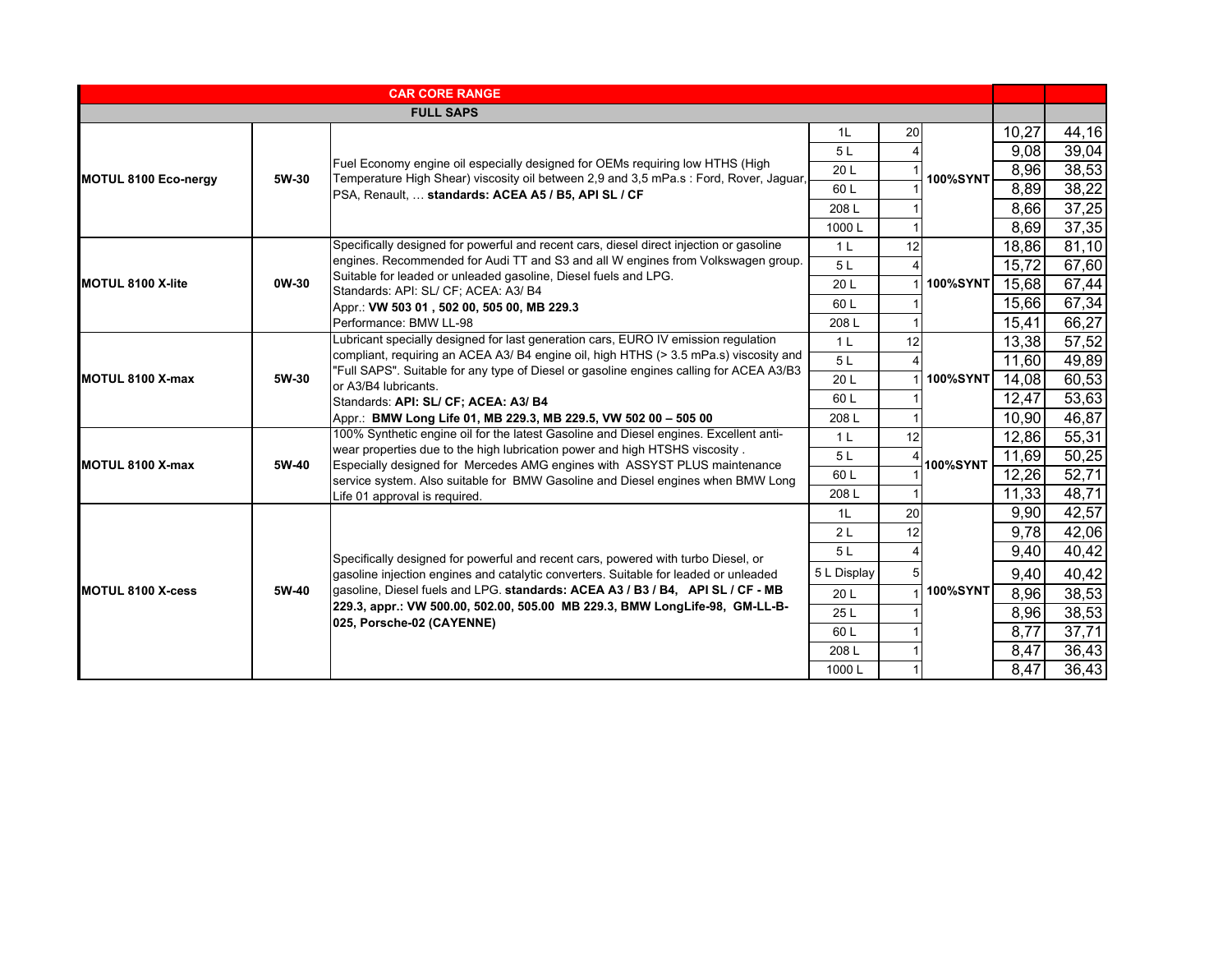|                             |                                                                                     | <b>MID SAPS</b>                                                                                                                                          |                |    |                  |       |       |
|-----------------------------|-------------------------------------------------------------------------------------|----------------------------------------------------------------------------------------------------------------------------------------------------------|----------------|----|------------------|-------|-------|
|                             |                                                                                     | Fuel Economy Engine Oil specially designed for last generation cars, EURO IV emission                                                                    | 1 <sup>L</sup> | 12 |                  | 14,14 | 60,79 |
|                             |                                                                                     | regulation compliant, requiring an ACEA C2 engine oil, designed to use low friction and                                                                  | 2L             | 12 |                  | 12,77 | 54,91 |
|                             |                                                                                     | low HTHS viscosity oil and "Mid SAPS" with reduced content of suphated ash,                                                                              | 5L             |    |                  | 10,97 | 47,18 |
| <b>MOTUL 8100 ECO-Clean</b> | 5W-30                                                                               | phosphorus sulphur.                                                                                                                                      | 20L            |    | <b>100%SYNT</b>  | 10,57 | 45,44 |
|                             |                                                                                     | Standards: API: SM/ CF; ACEA: A5/ B5/ C2                                                                                                                 | 60L            |    |                  | 11,46 | 49,28 |
|                             |                                                                                     | Recommendation: Peugeot & Citroen with HDi and DPF                                                                                                       | 208L           |    |                  | 10,84 | 46,62 |
|                             |                                                                                     | Lubricant specially designed for last generation cars, EURO IV emission regulation                                                                       | 1 <sub>L</sub> | 20 |                  | 11,27 | 48,46 |
|                             |                                                                                     | compliant, requiring an ACEA C3 engine oil, high HTHS (> 3.5 mPa.s) viscosity and "Mid                                                                   |                |    |                  |       | 42,47 |
|                             |                                                                                     | SAPS" with reduced content of suphated ash, phosphorus and sulphur. Suitable for any                                                                     | 5L             |    |                  | 9,88  |       |
| MOTUL 8100 X-clean          | 5W-30                                                                               | type of Diesel or gasoline engines calling for ACEA A3/B3 or A3/B4 lubricants.                                                                           | 25L            |    | <b>100%SYNT</b>  | 10,08 | 43,34 |
|                             |                                                                                     | Standards: API: SM/ CF; ACEA: A3/ B4/ C3                                                                                                                 | 60L            |    |                  | 9,73  | 41,86 |
|                             |                                                                                     | Appr.:  BMW Long Life 04, MB 229.31, MB 229.51, VW 502 00 – 505 00<br>Edphcant specially designed for last generation cars, EORO fv enfission regulation | 208L           |    |                  | 9,46  | 40,68 |
|                             |                                                                                     | compliant, requiring an ACEA C3 engine oil, high HTHS (> 3.5 mPa.s) viscosity and "Mid                                                                   | 1 <sub>L</sub> | 12 |                  | 15,84 | 68,11 |
|                             |                                                                                     | SAPS" with reduced content of suphated ash, phosphorus and sulphur. Suitable for any                                                                     | 2L             | 6  |                  | 14,71 | 63,25 |
|                             |                                                                                     | type of Diesel or gasoline engines calling for ACEA A3/B3 or A3/B4 lubricants.                                                                           | 5L             |    |                  | 13,79 | 59,31 |
| MOTUL 8100 X-clean          | 5W-40                                                                               | Standards: API: SM/ CF; ACEA: A3/ B4/ C3                                                                                                                 | 20 L           |    | <b>100% SYNT</b> | 12,96 | 55,72 |
|                             |                                                                                     | Appr.: BMW Long Life 04, MB 229.31, MB 229.51, Porsche, VW 502 00 - 505 00 -                                                                             | 60L            |    |                  | 12,83 | 55,16 |
|                             |                                                                                     | 505 01, Ford WSS M2C 917A                                                                                                                                | 208L           |    |                  | 12,51 | 53,78 |
|                             | <u> Recommendation: Renault/Nissan – Fiat – Kia – Suzuki – Ssangyong , with HDi</u> |                                                                                                                                                          |                |    |                  |       |       |
|                             |                                                                                     | <b>LOW SAPS</b><br>Fully synthetic Engine Oil based on Ester, specially designed for latest gasoline and                                                 |                |    |                  |       |       |
| <b>MOTUL 8100 ECO-lite</b>  | 0W-20                                                                               | Diesel direct injection engines, requiring a 0W20 viscosity grade (Gasoline, Diesel, LPG                                                                 | 1 <sub>L</sub> | 12 | <b>100%SYNT</b>  | 19,25 | 82,79 |
|                             |                                                                                     | and furbocharged) Fuel economy Reduction of CO2 emissions                                                                                                | 5L             |    |                  | 16,42 | 70,61 |
|                             |                                                                                     | Fuel Economy Engine Oil specially designed for last generation cars, EURO IV emission                                                                    | 1 <sub>L</sub> | 12 |                  | 17,08 | 73,43 |
|                             |                                                                                     | regulation compliant, requiring an ACEA C1 engine oil, designed to use low friction and                                                                  | 5L             |    |                  | 16,46 | 70,77 |
| MOTUL 8100 ECO-clean +      | 5W-30                                                                               | low HTHS viscosity oil and "Low SAPS" with reduced content of suphated ash,                                                                              | 20L            |    | <b>100%SYNT</b>  | 16,26 | 69,90 |
|                             |                                                                                     | phosphorus sulphur.<br>Standards: API: SM/ CF; ACEA: A5/ B5/ C1                                                                                          | 60 L           |    |                  | 15,97 | 68,67 |
|                             |                                                                                     | Recommendation: Mazda, Ford Europe, Jaguar with DPF                                                                                                      | 208L           |    |                  | 15,67 | 67,39 |
|                             |                                                                                     | <b>TECHNOSYNTHESE</b>                                                                                                                                    |                |    |                  |       |       |
|                             |                                                                                     |                                                                                                                                                          | 1L             | 20 |                  | 6,97  | 29,99 |
|                             |                                                                                     |                                                                                                                                                          | 2L             | 12 |                  | 6,91  | 29,73 |
|                             |                                                                                     |                                                                                                                                                          |                |    |                  |       |       |
|                             |                                                                                     | Specially designed for powerful and recent cars, powered by large displacement engine.                                                                   | 4L             |    |                  | 6,85  | 29,47 |
|                             |                                                                                     | turbo Diesel, direct injection, or gasoline engines with injection and catalytic converter.                                                              | 5L             |    |                  | 6,76  | 29,06 |
|                             |                                                                                     | Suitable for all types of gasoline or Diesel engines, using leaded or unleaded gasoline,                                                                 | Display 5 L    | 36 |                  |       |       |
| MOTUL 6100 Synergie +       | 10W-40                                                                              | Diesel fuel, and LPG.                                                                                                                                    |                |    | <b>SEMISYNT</b>  | 6,76  | 29,06 |
|                             |                                                                                     | Standards: API: SL/ CF; ACEA: A3/ B4                                                                                                                     | 20L            |    |                  | 6,62  | 28,45 |
|                             |                                                                                     | Appr.: MB 229.3, VW 502 00 - 505 00                                                                                                                      | 25L            |    |                  | 6,62  | 28,45 |
|                             |                                                                                     | Performance: BMW Specialoil, Porsche until MY 2002                                                                                                       | 60L            |    |                  | 6,52  | 28,04 |
|                             |                                                                                     |                                                                                                                                                          | 208L           |    |                  | 6,31  | 27,12 |
|                             |                                                                                     |                                                                                                                                                          | 1000L          |    |                  | 0,00  | 0,00  |
|                             |                                                                                     |                                                                                                                                                          |                |    |                  |       |       |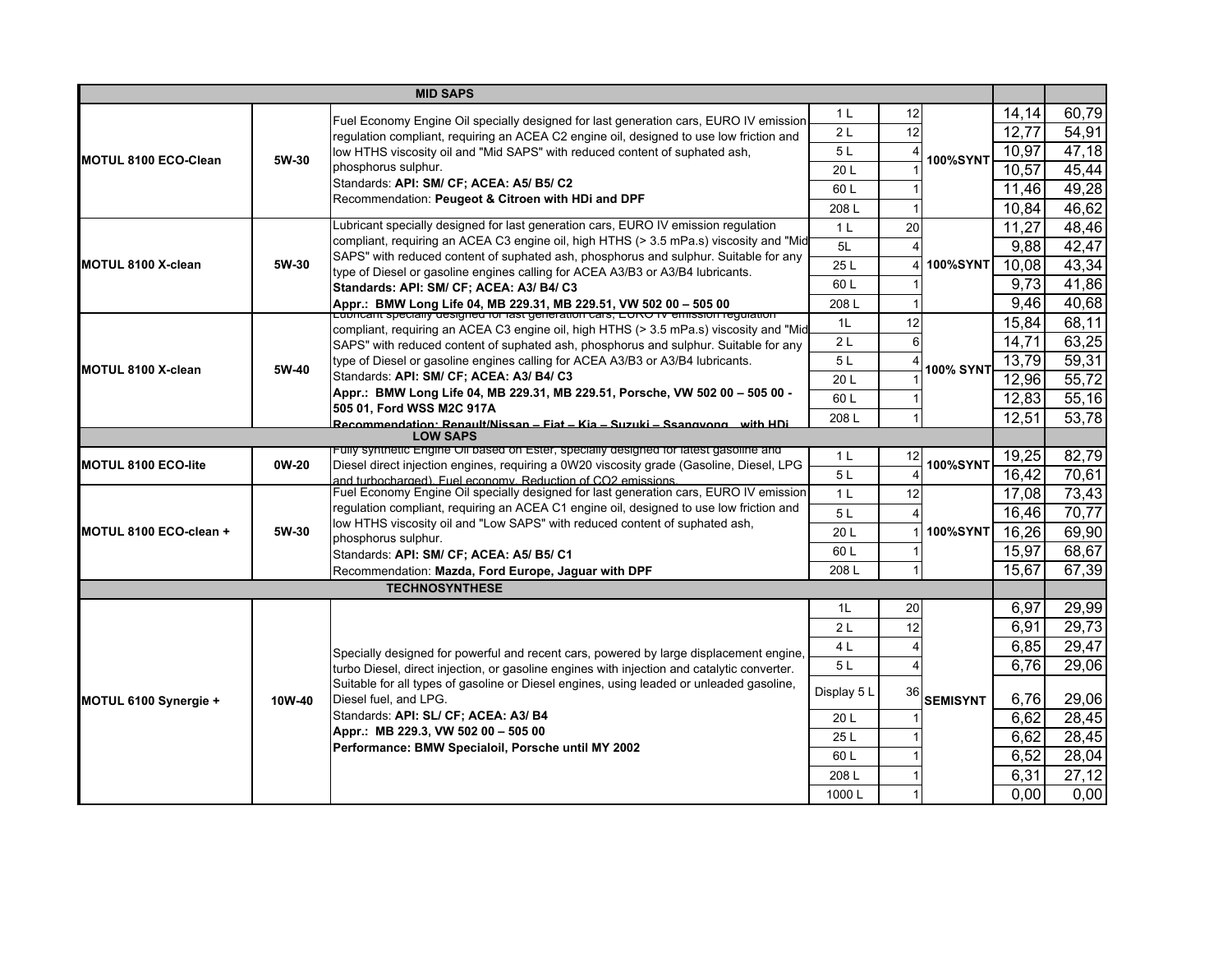|                               |        |                                                                                                                                                                                                                                                                                                                                                        | 1 <sub>L</sub>  | 20 |                 | 7,52  | 32,34 |
|-------------------------------|--------|--------------------------------------------------------------------------------------------------------------------------------------------------------------------------------------------------------------------------------------------------------------------------------------------------------------------------------------------------------|-----------------|----|-----------------|-------|-------|
|                               |        | Specially designed for powerful and recent cars, mainly with manufacturer warranty,                                                                                                                                                                                                                                                                    | 2L              | 12 |                 | 6,97  | 29,99 |
| MOTUL 6100 Synergie           | 15W-50 | turbo Diesel or gasoline engines with injection and catalytic converter                                                                                                                                                                                                                                                                                | 4 <sub>L</sub>  |    | <b>SEMISYNT</b> | 6,52  | 28,04 |
|                               |        | standards: ACEA A3 / B3, API SL / CF                                                                                                                                                                                                                                                                                                                   | 5L              |    |                 | 6,43  | 27,63 |
|                               |        | appr.: VW 501.01, 505.00, MB 229.1                                                                                                                                                                                                                                                                                                                     | 60 L            |    |                 | 6,27  | 26,97 |
|                               |        |                                                                                                                                                                                                                                                                                                                                                        | 208L            |    |                 | 6,21  | 26,71 |
|                               |        |                                                                                                                                                                                                                                                                                                                                                        | 1L              | 20 |                 | 6,84  | 29,42 |
|                               |        |                                                                                                                                                                                                                                                                                                                                                        | 2L              | 12 |                 | 6,18  | 26,56 |
|                               |        |                                                                                                                                                                                                                                                                                                                                                        | 4 <sub>L</sub>  |    |                 | 6,24  | 26,81 |
|                               |        | Specially designed for high performance engines, all gasoline or Diesel engines, turbo or<br>naturally aspirated, multivalves, with carburettor or with injection (GTI), with or without                                                                                                                                                               | Display 5 L     | 36 |                 | 5,87  | 25,23 |
| MOTUL 4100 Power              | 15W-50 | catalytic converter, suitable for all types of fuel: standard, unleaded, Diesel fuel, LPG                                                                                                                                                                                                                                                              | 5L              |    | <b>SEMISYNT</b> | 5,87  | 25,23 |
|                               |        | standards: ACEA A3 / B3, API SL / CF<br>appr.: VW 501.01, 505.00, MB 229.1                                                                                                                                                                                                                                                                             | 20 L            |    |                 | 5,96  | 25,64 |
|                               |        |                                                                                                                                                                                                                                                                                                                                                        | 25 L            |    |                 | 5,96  | 25,64 |
|                               |        |                                                                                                                                                                                                                                                                                                                                                        | 60 L            |    |                 | 6,12  | 26,30 |
|                               |        |                                                                                                                                                                                                                                                                                                                                                        | 208L            |    |                 | 6,02  | 25,89 |
|                               |        |                                                                                                                                                                                                                                                                                                                                                        | 1L              | 20 |                 | 6,84  | 29,42 |
|                               |        | Specially designed for high performance gasoline or Diesel engines, turbo or naturally<br>aspirated, multivalves, with carburettor or with injection (GTI), with or without catalytic<br>converter, suitable for all types of fuel: standard, unleaded, Diesel fuel, LPG<br>standards: ACEA A3 / B3, API SL / CF<br>appr.: VW 500.00, 505.00, MB 229.1 | 2L              | 12 |                 | 6,84  | 29,42 |
|                               | 10W-40 |                                                                                                                                                                                                                                                                                                                                                        | 4 <sub>L</sub>  |    |                 | 6,24  | 26,81 |
|                               |        |                                                                                                                                                                                                                                                                                                                                                        | 5L              |    |                 | 6,20  | 26,66 |
| <b>MOTUL 4100 Turbolight</b>  |        |                                                                                                                                                                                                                                                                                                                                                        | Display 5 L     |    | 36 SEMISYNT     | 6,18  | 26,56 |
|                               |        |                                                                                                                                                                                                                                                                                                                                                        | 20 L            |    |                 | 6, 13 | 26,35 |
|                               |        |                                                                                                                                                                                                                                                                                                                                                        | 60 L            |    |                 | 6,12  | 26,30 |
|                               |        |                                                                                                                                                                                                                                                                                                                                                        | 208 L           |    |                 | 6,02  | 25,89 |
|                               |        |                                                                                                                                                                                                                                                                                                                                                        | 1000L           |    |                 | 6,02  | 25,89 |
|                               | 10W-40 | Specially designed for Diesel engine car, all Diesel and Turbo Diesel engines, recent or                                                                                                                                                                                                                                                               | 1L              | 20 | <b>SEMISYNT</b> | 8,59  | 36,94 |
| <b>MOTUL 4100 Multidiesel</b> |        | older - standards: API CF - appr.: VW 505.00, MB 229.1                                                                                                                                                                                                                                                                                                 | 5L              |    |                 | 6,76  | 29,06 |
|                               |        |                                                                                                                                                                                                                                                                                                                                                        | 1 <sup>L</sup>  | 20 |                 | 0,00  | 0.00  |
|                               |        |                                                                                                                                                                                                                                                                                                                                                        | 4 <sub>L</sub>  |    |                 | 0,00  | 0,00  |
|                               |        |                                                                                                                                                                                                                                                                                                                                                        | 20 <sub>L</sub> |    |                 | 0,00  | 0,00  |
| <b>MOTUL 2100 Power Plus</b>  | 10W-40 |                                                                                                                                                                                                                                                                                                                                                        | 25L             |    | <b>SEMISYNT</b> | 0,00  | 0,00  |
|                               |        |                                                                                                                                                                                                                                                                                                                                                        | 60 L            |    |                 | 0,00  | 0,00  |
|                               |        |                                                                                                                                                                                                                                                                                                                                                        | 208L            |    |                 | 0,00  | 0,00  |
|                               |        |                                                                                                                                                                                                                                                                                                                                                        | 1000L           |    |                 | 0,00  | 0,00  |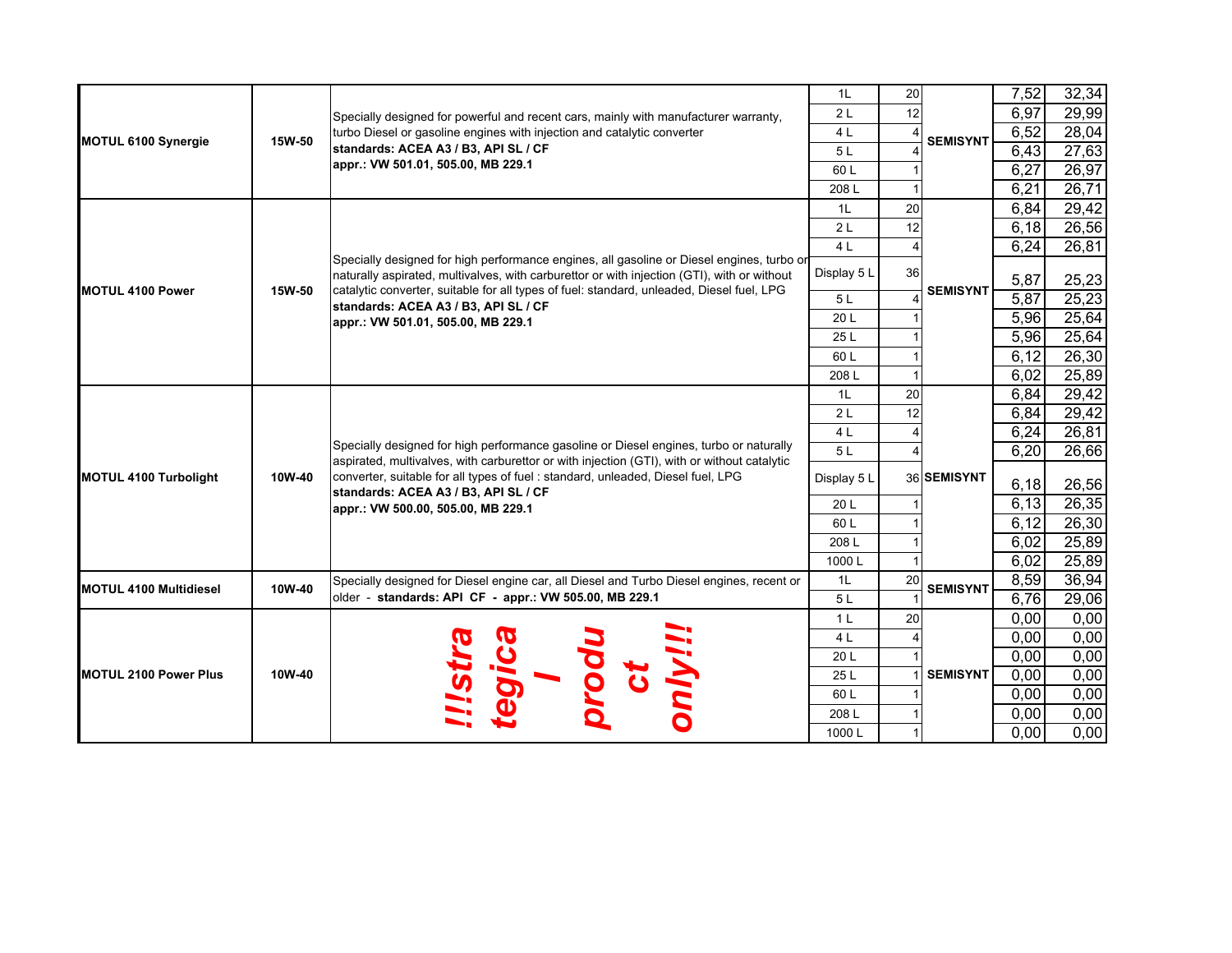| 7,85<br>33,77<br>1L<br><b>20</b><br>12<br>29,37<br>6,83<br>2L<br>Specially designed for cars in which manufacturers require to use SAE 10W-30 -<br>27,32<br>6,35<br>10W-30<br>5L<br><b>MINERAL</b><br>standards: API SJ / CF appr.: MAZDA<br>26,25<br>6,10<br>60 L<br>25,94<br>6,03<br>208L<br>6,74<br>28,96<br>20<br>1L<br>12<br>2L<br>6,35<br>27,32<br>Specially designed for recent cars, mainly under manufacturer guarantee and fitted with<br>Diesel, turbo Diesel or gasoline engines, with injection and catalytic converter -<br>15W-50<br>5L<br><b>MINERAL</b><br>6,20<br>26,66<br>standards: ACEA A3 / B3, API SL / CF - appr.: VW 501.01, 505.00, MB 229.1<br>24,56<br>60L<br>5,71<br>24,31<br>5,65<br>208L<br>33,93<br>7,89<br>1 <sub>L</sub><br>20<br>12<br>30,34<br>7,06<br>2L<br>27,07<br>4 L<br>6,30<br>Specially designed for recent cars, mainly under manufacturer guarantee and fitted with<br>25,28<br>5,88<br>5L<br>Diesel, turbo Diesel or gasoline engines, with injection and catalytic converter, suitable<br>for all types of gasoline and Diesel engines, using all types of leaded or unleaded fuel.<br>15W40<br><b>MINERAL</b><br>35<br>Display 5 L<br>Diesel fuel and LPG<br>5,88<br>25,28<br>standards: ACEA A3 / B3, API SL / CF<br>$\overline{5,71}$<br>24,56<br>20 L<br>appr.: VW 501.01, 505.00, MB 229.1<br>5,71<br>24,56<br>25L<br>26,25<br>60L<br>6, 10<br>25,94<br>6,03<br>208L<br>20<br>7,38<br>31,73<br>1L<br>23,49<br>5L<br>5,46<br>15W-40<br>Designed for turbo or naturally aspirated Diesel engines - standards: API CF<br><b>MINERAL</b><br>22,51<br>5,24<br>60 L<br>22,11<br>5,14<br>208L<br>26,76<br>20<br>6,22<br>1L<br>26,66<br>6,20<br>12<br>2L<br>23,49<br>5,46<br>4 L<br>Designed for gasoline and Diesel engines, turbo or naturally aspirated, suitable for<br>5,46<br>23,49<br>20W-50<br><b>MINERAL</b><br><b>MOTUL 2000 Multigrade</b><br>5L<br>standard, unleaded and Diesel fuel - standards: ACEA A2 / B2, API SJ / CF<br>22,36<br>5,20<br>25L<br>22,51<br>60L<br>5,24<br>22,11<br>5,14<br>208L<br>26,76<br>20<br>6,22<br>1 <sub>L</sub><br>12<br>26,76<br>2L<br>6,22<br>23,49<br>5,46<br>4 L<br>Designed for gasoline and Diesel engines, turbo or naturally aspirated, suitable for<br>15W-40<br><b>MINERAL</b><br><b>MOTUL 2000 Multigrade</b><br>standard, unleaded and Diesel fuel - standards: ACEA A2 / B2, API SJ / CF<br>5,46<br>23,49<br>5L<br>5,24<br>22,51<br>60 L |                               |  | <b>MINERAL</b> |      |  |  |      |       |
|----------------------------------------------------------------------------------------------------------------------------------------------------------------------------------------------------------------------------------------------------------------------------------------------------------------------------------------------------------------------------------------------------------------------------------------------------------------------------------------------------------------------------------------------------------------------------------------------------------------------------------------------------------------------------------------------------------------------------------------------------------------------------------------------------------------------------------------------------------------------------------------------------------------------------------------------------------------------------------------------------------------------------------------------------------------------------------------------------------------------------------------------------------------------------------------------------------------------------------------------------------------------------------------------------------------------------------------------------------------------------------------------------------------------------------------------------------------------------------------------------------------------------------------------------------------------------------------------------------------------------------------------------------------------------------------------------------------------------------------------------------------------------------------------------------------------------------------------------------------------------------------------------------------------------------------------------------------------------------------------------------------------------------------------------------------------------------------------------------------------------------------------------------------------------------------------------------------------------------------------------------------------------------------------------------------------------------------------------------------------------------------------------------------------------------------------|-------------------------------|--|----------------|------|--|--|------|-------|
|                                                                                                                                                                                                                                                                                                                                                                                                                                                                                                                                                                                                                                                                                                                                                                                                                                                                                                                                                                                                                                                                                                                                                                                                                                                                                                                                                                                                                                                                                                                                                                                                                                                                                                                                                                                                                                                                                                                                                                                                                                                                                                                                                                                                                                                                                                                                                                                                                                              |                               |  |                |      |  |  |      |       |
|                                                                                                                                                                                                                                                                                                                                                                                                                                                                                                                                                                                                                                                                                                                                                                                                                                                                                                                                                                                                                                                                                                                                                                                                                                                                                                                                                                                                                                                                                                                                                                                                                                                                                                                                                                                                                                                                                                                                                                                                                                                                                                                                                                                                                                                                                                                                                                                                                                              |                               |  |                |      |  |  |      |       |
|                                                                                                                                                                                                                                                                                                                                                                                                                                                                                                                                                                                                                                                                                                                                                                                                                                                                                                                                                                                                                                                                                                                                                                                                                                                                                                                                                                                                                                                                                                                                                                                                                                                                                                                                                                                                                                                                                                                                                                                                                                                                                                                                                                                                                                                                                                                                                                                                                                              | <b>MOTUL 4000 Motion</b>      |  |                |      |  |  |      |       |
|                                                                                                                                                                                                                                                                                                                                                                                                                                                                                                                                                                                                                                                                                                                                                                                                                                                                                                                                                                                                                                                                                                                                                                                                                                                                                                                                                                                                                                                                                                                                                                                                                                                                                                                                                                                                                                                                                                                                                                                                                                                                                                                                                                                                                                                                                                                                                                                                                                              |                               |  |                |      |  |  |      |       |
|                                                                                                                                                                                                                                                                                                                                                                                                                                                                                                                                                                                                                                                                                                                                                                                                                                                                                                                                                                                                                                                                                                                                                                                                                                                                                                                                                                                                                                                                                                                                                                                                                                                                                                                                                                                                                                                                                                                                                                                                                                                                                                                                                                                                                                                                                                                                                                                                                                              |                               |  |                |      |  |  |      |       |
|                                                                                                                                                                                                                                                                                                                                                                                                                                                                                                                                                                                                                                                                                                                                                                                                                                                                                                                                                                                                                                                                                                                                                                                                                                                                                                                                                                                                                                                                                                                                                                                                                                                                                                                                                                                                                                                                                                                                                                                                                                                                                                                                                                                                                                                                                                                                                                                                                                              |                               |  |                |      |  |  |      |       |
|                                                                                                                                                                                                                                                                                                                                                                                                                                                                                                                                                                                                                                                                                                                                                                                                                                                                                                                                                                                                                                                                                                                                                                                                                                                                                                                                                                                                                                                                                                                                                                                                                                                                                                                                                                                                                                                                                                                                                                                                                                                                                                                                                                                                                                                                                                                                                                                                                                              |                               |  |                |      |  |  |      |       |
|                                                                                                                                                                                                                                                                                                                                                                                                                                                                                                                                                                                                                                                                                                                                                                                                                                                                                                                                                                                                                                                                                                                                                                                                                                                                                                                                                                                                                                                                                                                                                                                                                                                                                                                                                                                                                                                                                                                                                                                                                                                                                                                                                                                                                                                                                                                                                                                                                                              | MOTUL 4000 Motion             |  |                |      |  |  |      |       |
|                                                                                                                                                                                                                                                                                                                                                                                                                                                                                                                                                                                                                                                                                                                                                                                                                                                                                                                                                                                                                                                                                                                                                                                                                                                                                                                                                                                                                                                                                                                                                                                                                                                                                                                                                                                                                                                                                                                                                                                                                                                                                                                                                                                                                                                                                                                                                                                                                                              |                               |  |                |      |  |  |      |       |
|                                                                                                                                                                                                                                                                                                                                                                                                                                                                                                                                                                                                                                                                                                                                                                                                                                                                                                                                                                                                                                                                                                                                                                                                                                                                                                                                                                                                                                                                                                                                                                                                                                                                                                                                                                                                                                                                                                                                                                                                                                                                                                                                                                                                                                                                                                                                                                                                                                              |                               |  |                |      |  |  |      |       |
|                                                                                                                                                                                                                                                                                                                                                                                                                                                                                                                                                                                                                                                                                                                                                                                                                                                                                                                                                                                                                                                                                                                                                                                                                                                                                                                                                                                                                                                                                                                                                                                                                                                                                                                                                                                                                                                                                                                                                                                                                                                                                                                                                                                                                                                                                                                                                                                                                                              |                               |  |                |      |  |  |      |       |
|                                                                                                                                                                                                                                                                                                                                                                                                                                                                                                                                                                                                                                                                                                                                                                                                                                                                                                                                                                                                                                                                                                                                                                                                                                                                                                                                                                                                                                                                                                                                                                                                                                                                                                                                                                                                                                                                                                                                                                                                                                                                                                                                                                                                                                                                                                                                                                                                                                              |                               |  |                |      |  |  |      |       |
|                                                                                                                                                                                                                                                                                                                                                                                                                                                                                                                                                                                                                                                                                                                                                                                                                                                                                                                                                                                                                                                                                                                                                                                                                                                                                                                                                                                                                                                                                                                                                                                                                                                                                                                                                                                                                                                                                                                                                                                                                                                                                                                                                                                                                                                                                                                                                                                                                                              |                               |  |                |      |  |  |      |       |
|                                                                                                                                                                                                                                                                                                                                                                                                                                                                                                                                                                                                                                                                                                                                                                                                                                                                                                                                                                                                                                                                                                                                                                                                                                                                                                                                                                                                                                                                                                                                                                                                                                                                                                                                                                                                                                                                                                                                                                                                                                                                                                                                                                                                                                                                                                                                                                                                                                              |                               |  |                |      |  |  |      |       |
|                                                                                                                                                                                                                                                                                                                                                                                                                                                                                                                                                                                                                                                                                                                                                                                                                                                                                                                                                                                                                                                                                                                                                                                                                                                                                                                                                                                                                                                                                                                                                                                                                                                                                                                                                                                                                                                                                                                                                                                                                                                                                                                                                                                                                                                                                                                                                                                                                                              | <b>MOTUL 4000 Motion</b>      |  |                |      |  |  |      |       |
|                                                                                                                                                                                                                                                                                                                                                                                                                                                                                                                                                                                                                                                                                                                                                                                                                                                                                                                                                                                                                                                                                                                                                                                                                                                                                                                                                                                                                                                                                                                                                                                                                                                                                                                                                                                                                                                                                                                                                                                                                                                                                                                                                                                                                                                                                                                                                                                                                                              |                               |  |                |      |  |  |      |       |
|                                                                                                                                                                                                                                                                                                                                                                                                                                                                                                                                                                                                                                                                                                                                                                                                                                                                                                                                                                                                                                                                                                                                                                                                                                                                                                                                                                                                                                                                                                                                                                                                                                                                                                                                                                                                                                                                                                                                                                                                                                                                                                                                                                                                                                                                                                                                                                                                                                              |                               |  |                |      |  |  |      |       |
|                                                                                                                                                                                                                                                                                                                                                                                                                                                                                                                                                                                                                                                                                                                                                                                                                                                                                                                                                                                                                                                                                                                                                                                                                                                                                                                                                                                                                                                                                                                                                                                                                                                                                                                                                                                                                                                                                                                                                                                                                                                                                                                                                                                                                                                                                                                                                                                                                                              |                               |  |                |      |  |  |      |       |
|                                                                                                                                                                                                                                                                                                                                                                                                                                                                                                                                                                                                                                                                                                                                                                                                                                                                                                                                                                                                                                                                                                                                                                                                                                                                                                                                                                                                                                                                                                                                                                                                                                                                                                                                                                                                                                                                                                                                                                                                                                                                                                                                                                                                                                                                                                                                                                                                                                              |                               |  |                |      |  |  |      |       |
|                                                                                                                                                                                                                                                                                                                                                                                                                                                                                                                                                                                                                                                                                                                                                                                                                                                                                                                                                                                                                                                                                                                                                                                                                                                                                                                                                                                                                                                                                                                                                                                                                                                                                                                                                                                                                                                                                                                                                                                                                                                                                                                                                                                                                                                                                                                                                                                                                                              |                               |  |                |      |  |  |      |       |
|                                                                                                                                                                                                                                                                                                                                                                                                                                                                                                                                                                                                                                                                                                                                                                                                                                                                                                                                                                                                                                                                                                                                                                                                                                                                                                                                                                                                                                                                                                                                                                                                                                                                                                                                                                                                                                                                                                                                                                                                                                                                                                                                                                                                                                                                                                                                                                                                                                              |                               |  |                |      |  |  |      |       |
|                                                                                                                                                                                                                                                                                                                                                                                                                                                                                                                                                                                                                                                                                                                                                                                                                                                                                                                                                                                                                                                                                                                                                                                                                                                                                                                                                                                                                                                                                                                                                                                                                                                                                                                                                                                                                                                                                                                                                                                                                                                                                                                                                                                                                                                                                                                                                                                                                                              | <b>MOTUL 2000 Multidiesel</b> |  |                |      |  |  |      |       |
|                                                                                                                                                                                                                                                                                                                                                                                                                                                                                                                                                                                                                                                                                                                                                                                                                                                                                                                                                                                                                                                                                                                                                                                                                                                                                                                                                                                                                                                                                                                                                                                                                                                                                                                                                                                                                                                                                                                                                                                                                                                                                                                                                                                                                                                                                                                                                                                                                                              |                               |  |                |      |  |  |      |       |
|                                                                                                                                                                                                                                                                                                                                                                                                                                                                                                                                                                                                                                                                                                                                                                                                                                                                                                                                                                                                                                                                                                                                                                                                                                                                                                                                                                                                                                                                                                                                                                                                                                                                                                                                                                                                                                                                                                                                                                                                                                                                                                                                                                                                                                                                                                                                                                                                                                              |                               |  |                |      |  |  |      |       |
|                                                                                                                                                                                                                                                                                                                                                                                                                                                                                                                                                                                                                                                                                                                                                                                                                                                                                                                                                                                                                                                                                                                                                                                                                                                                                                                                                                                                                                                                                                                                                                                                                                                                                                                                                                                                                                                                                                                                                                                                                                                                                                                                                                                                                                                                                                                                                                                                                                              |                               |  |                |      |  |  |      |       |
|                                                                                                                                                                                                                                                                                                                                                                                                                                                                                                                                                                                                                                                                                                                                                                                                                                                                                                                                                                                                                                                                                                                                                                                                                                                                                                                                                                                                                                                                                                                                                                                                                                                                                                                                                                                                                                                                                                                                                                                                                                                                                                                                                                                                                                                                                                                                                                                                                                              |                               |  |                |      |  |  |      |       |
|                                                                                                                                                                                                                                                                                                                                                                                                                                                                                                                                                                                                                                                                                                                                                                                                                                                                                                                                                                                                                                                                                                                                                                                                                                                                                                                                                                                                                                                                                                                                                                                                                                                                                                                                                                                                                                                                                                                                                                                                                                                                                                                                                                                                                                                                                                                                                                                                                                              |                               |  |                |      |  |  |      |       |
|                                                                                                                                                                                                                                                                                                                                                                                                                                                                                                                                                                                                                                                                                                                                                                                                                                                                                                                                                                                                                                                                                                                                                                                                                                                                                                                                                                                                                                                                                                                                                                                                                                                                                                                                                                                                                                                                                                                                                                                                                                                                                                                                                                                                                                                                                                                                                                                                                                              |                               |  |                |      |  |  |      |       |
|                                                                                                                                                                                                                                                                                                                                                                                                                                                                                                                                                                                                                                                                                                                                                                                                                                                                                                                                                                                                                                                                                                                                                                                                                                                                                                                                                                                                                                                                                                                                                                                                                                                                                                                                                                                                                                                                                                                                                                                                                                                                                                                                                                                                                                                                                                                                                                                                                                              |                               |  |                |      |  |  |      |       |
|                                                                                                                                                                                                                                                                                                                                                                                                                                                                                                                                                                                                                                                                                                                                                                                                                                                                                                                                                                                                                                                                                                                                                                                                                                                                                                                                                                                                                                                                                                                                                                                                                                                                                                                                                                                                                                                                                                                                                                                                                                                                                                                                                                                                                                                                                                                                                                                                                                              |                               |  |                |      |  |  |      |       |
|                                                                                                                                                                                                                                                                                                                                                                                                                                                                                                                                                                                                                                                                                                                                                                                                                                                                                                                                                                                                                                                                                                                                                                                                                                                                                                                                                                                                                                                                                                                                                                                                                                                                                                                                                                                                                                                                                                                                                                                                                                                                                                                                                                                                                                                                                                                                                                                                                                              |                               |  |                |      |  |  |      |       |
|                                                                                                                                                                                                                                                                                                                                                                                                                                                                                                                                                                                                                                                                                                                                                                                                                                                                                                                                                                                                                                                                                                                                                                                                                                                                                                                                                                                                                                                                                                                                                                                                                                                                                                                                                                                                                                                                                                                                                                                                                                                                                                                                                                                                                                                                                                                                                                                                                                              |                               |  |                |      |  |  |      |       |
|                                                                                                                                                                                                                                                                                                                                                                                                                                                                                                                                                                                                                                                                                                                                                                                                                                                                                                                                                                                                                                                                                                                                                                                                                                                                                                                                                                                                                                                                                                                                                                                                                                                                                                                                                                                                                                                                                                                                                                                                                                                                                                                                                                                                                                                                                                                                                                                                                                              |                               |  |                |      |  |  |      |       |
|                                                                                                                                                                                                                                                                                                                                                                                                                                                                                                                                                                                                                                                                                                                                                                                                                                                                                                                                                                                                                                                                                                                                                                                                                                                                                                                                                                                                                                                                                                                                                                                                                                                                                                                                                                                                                                                                                                                                                                                                                                                                                                                                                                                                                                                                                                                                                                                                                                              |                               |  |                |      |  |  |      |       |
|                                                                                                                                                                                                                                                                                                                                                                                                                                                                                                                                                                                                                                                                                                                                                                                                                                                                                                                                                                                                                                                                                                                                                                                                                                                                                                                                                                                                                                                                                                                                                                                                                                                                                                                                                                                                                                                                                                                                                                                                                                                                                                                                                                                                                                                                                                                                                                                                                                              |                               |  |                |      |  |  |      |       |
|                                                                                                                                                                                                                                                                                                                                                                                                                                                                                                                                                                                                                                                                                                                                                                                                                                                                                                                                                                                                                                                                                                                                                                                                                                                                                                                                                                                                                                                                                                                                                                                                                                                                                                                                                                                                                                                                                                                                                                                                                                                                                                                                                                                                                                                                                                                                                                                                                                              |                               |  |                | 208L |  |  | 5,14 | 22,11 |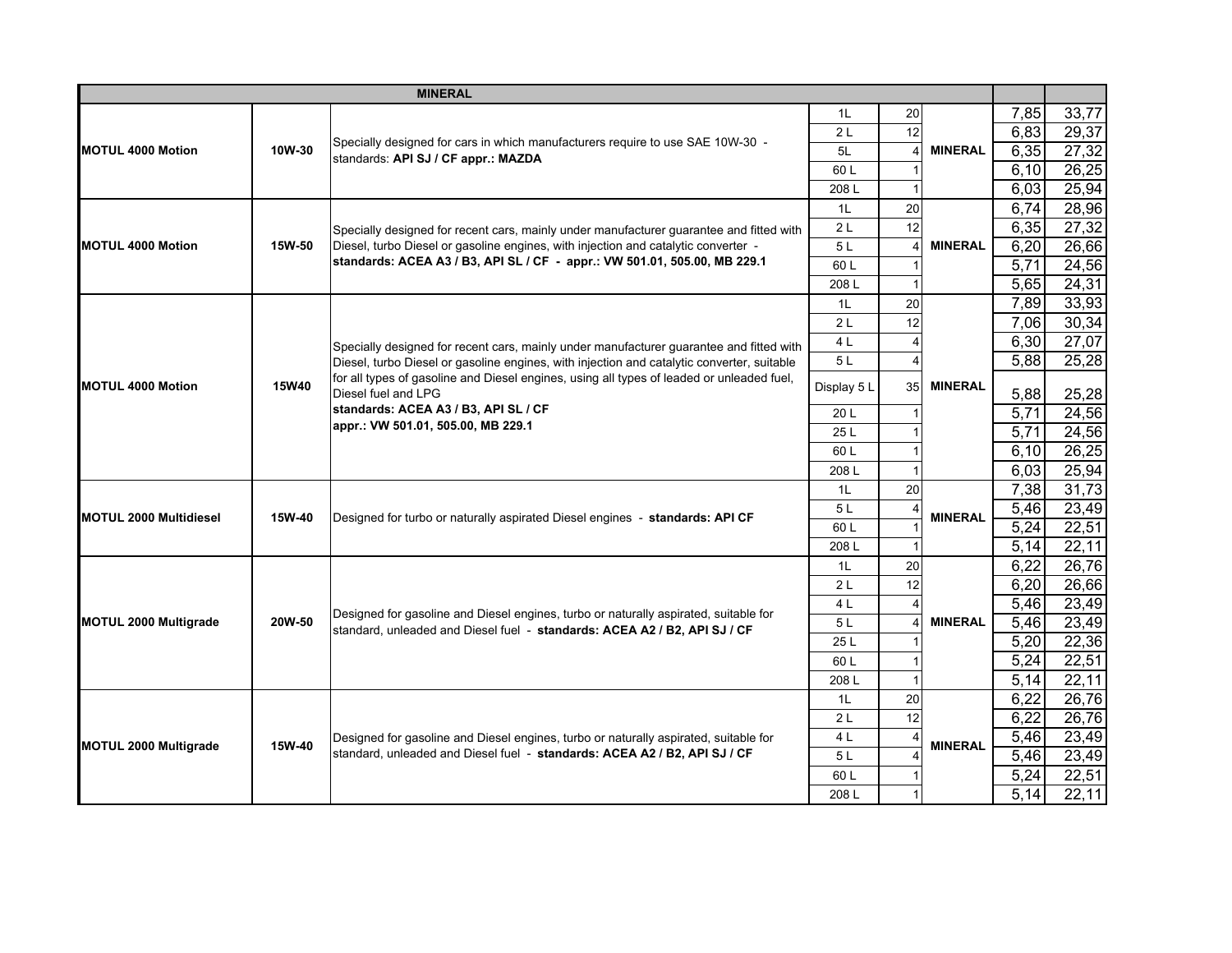|                           |        | <b>CLASSIC RANGE</b>                                                                                                                                                                                                                                                                                                                  |                |                 |                 |       |        |
|---------------------------|--------|---------------------------------------------------------------------------------------------------------------------------------------------------------------------------------------------------------------------------------------------------------------------------------------------------------------------------------------|----------------|-----------------|-----------------|-------|--------|
|                           |        | Anti-corrosion fow content detergent mineral based engine off specially formulated for<br>before 50's vintage cars. MOTUL Classic Oil SAE 50 fulfills the requirements of this time                                                                                                                                                   | 2L             | 12              |                 | 8,40  | 36,13  |
| <b>IMOTUL Classic Oil</b> | 20W-50 | while gaining from the technological advance of MOTUL lubricants.<br>Especially recommended for engines without oil filter                                                                                                                                                                                                            | 60 L           |                 | <b>MINERAL</b>  | 7,46  | 32,08  |
| <b>IMOTUL Classic Oil</b> | 50     | Detergent based engine oil, specially formulated for after 50's vintage cars.<br>MOTUL Classic Oil 20W50 meets the standards of this time while gaining from the<br>technological advance of MOTUL lubricants. Excellent anti-wear properties and low oil<br>consumption due to ist high viscosity SAE 20W50<br>Standards: API SG/ CF | 2 <sub>L</sub> | 12 <sup>1</sup> | <b>MINERAL</b>  | 8,40  | 36,13  |
| <b>MOTUL HD</b>           | 80W-90 | Gearbox and rear axle lubricant, all gearboxes and hypoid rear axles without limited slip<br>system - standards: API GL4 and GL5 / MIL-L-2105D                                                                                                                                                                                        | 5L             | Δ               | <b>MINERAL</b>  | 6,66  | 28,66  |
|                           |        | <b>GEAR AUTOMATIC TRANSMISSIION</b>                                                                                                                                                                                                                                                                                                   |                |                 |                 |       |        |
|                           |        | Synthetic based lubricant, specially engineered for any modern automatic transmission                                                                                                                                                                                                                                                 | 1 <sup>L</sup> | 12              |                 | 13,44 | 57,77  |
| <b>MOTUL Multi ATF</b>    |        | (manual mode, sequential mode, electronic controlled ) with or without slip lockup                                                                                                                                                                                                                                                    | 20 L           |                 | <b>SEMISYNT</b> | 11,45 | 49,23  |
|                           |        | clutch. Particularly recommended<br>for use in automatic gearboxes of American car makers GM, FORD, CHRYSLER or                                                                                                                                                                                                                       | 25L            |                 |                 | 0,00  | 0,00   |
|                           |        | Asian car makers HYUNDAI / KIA, MITSUBISHI, SUBARU                                                                                                                                                                                                                                                                                    | 60 L           |                 |                 | 11,20 | 48,15  |
|                           |        | <b>GEAR SPECIALTIES</b>                                                                                                                                                                                                                                                                                                               |                |                 |                 |       |        |
| <b>MOTUL Hypo Synt</b>    | 75W-90 | Specially formulated for BMW rear axle without limited-slip differential, appr.: BMW -<br>standards: API GL4 and GL5 / MIL-L-2105D                                                                                                                                                                                                    | 60L            |                 | 1100% SYNT      | 46.85 | 201,46 |
| <b>MOTUL Hypo Synt LS</b> | 75W-90 | Specially formulated for BMW rear axle with limited-slip differential, appr.: BMW -<br>standards: API GL4 and GL5 / MIL-L-2105D                                                                                                                                                                                                       | 60 L           |                 | 1100% SYNT      |       |        |
|                           |        |                                                                                                                                                                                                                                                                                                                                       |                |                 |                 | 50,03 | 215,12 |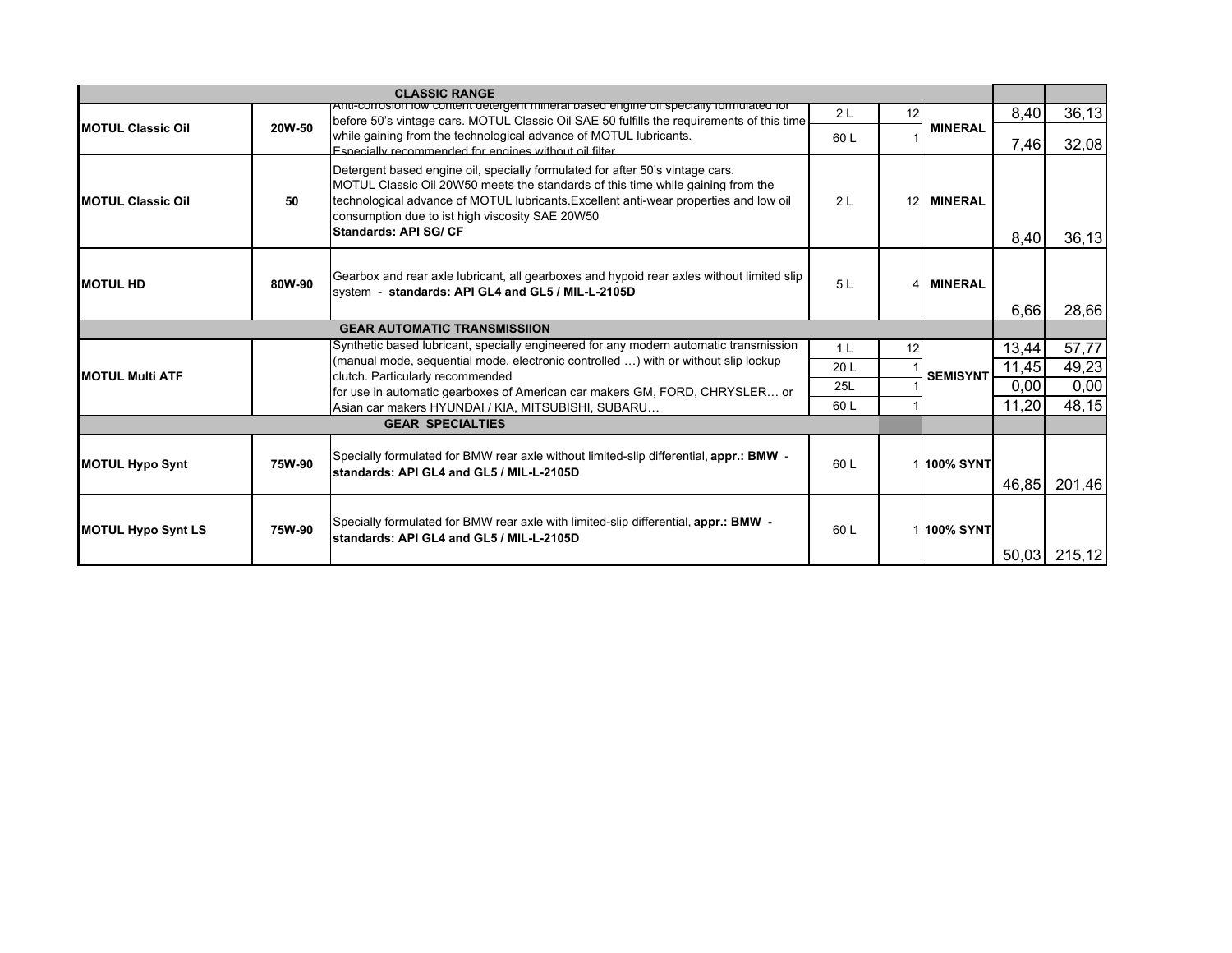|                                                    | <b>MAINTENANCE PRODUCTS</b>                                                                                                                                                                                         |                 |                |              |       |              |
|----------------------------------------------------|---------------------------------------------------------------------------------------------------------------------------------------------------------------------------------------------------------------------|-----------------|----------------|--------------|-------|--------------|
|                                                    | <b>ANTI FREEZE / COOLANTS FLUIDS</b>                                                                                                                                                                                |                 |                |              |       |              |
|                                                    |                                                                                                                                                                                                                     | 1 <sup>L</sup>  | 12             |              | 5,97  | 25,69        |
| <b>MOTUL Inugel Optimal</b>                        | ready to use cooling liquid, based on monoethyleneglycol, using organic additives<br>(OAT), anti-corrosion and anti freeze, protection -30°C/-22°F                                                                  | 5L              | $\overline{4}$ | <b>OTHER</b> | 5,06  | 21,75        |
|                                                    |                                                                                                                                                                                                                     | 208L            |                |              | 4,06  | 17,45        |
|                                                    |                                                                                                                                                                                                                     | 1 <sub>L</sub>  | 12             |              | 8,57  | 36,84        |
|                                                    | concentrated cooling liquid, based on monoethyleneglycol, using organic additives                                                                                                                                   | 5 L             |                | <b>OTHER</b> | 7,78  | 33,47        |
| <b>MOTUL Inugel Optimal Ultra</b>                  | (OAT)                                                                                                                                                                                                               | 60L             |                |              | 6,81  | 29,27        |
|                                                    |                                                                                                                                                                                                                     | 208L            |                |              | 6,50  | 27,94        |
|                                                    |                                                                                                                                                                                                                     | 1 <sub>L</sub>  | 12             |              | 5,45  | 23,44        |
|                                                    | ready to use cooling liquid, based on monoethyleneglycol, using an organic / non organic                                                                                                                            | 5L              |                | <b>OTHER</b> | 4,52  | 19,44        |
| <b>MOTUL Inugel Expert -30</b>                     | mix technology, named hybrid additives, anti freeze protection -30°C/-22°F                                                                                                                                          | 60L             |                |              | 3,97  | 17,09        |
|                                                    |                                                                                                                                                                                                                     | 208L            |                |              | 3,69  | 15,86        |
|                                                    |                                                                                                                                                                                                                     | 1 <sub>L</sub>  | 12             |              | 8,29  | 35,67        |
|                                                    | concentrated cooling liquid, based on monoethyleneglycol, using an organic / non                                                                                                                                    | 5L              |                | <b>OTHER</b> | 7,45  | 32,03        |
| <b>MOTUL Inugel Expert Ultra</b>                   | organic mix technology, named hybrid additives                                                                                                                                                                      | 60L             |                |              | 6,57  | 28,25        |
|                                                    |                                                                                                                                                                                                                     | 208L            |                |              | 6,30  | 27,07        |
|                                                    | ready to use cooling liquid, based on monoethyleneglycol, using an organic / non organic                                                                                                                            | 5L              | 4              |              | 4,38  | 18,83        |
| <b>MOTUL Inugel Classic -25</b>                    | mix technology, named hybrid additives, anti freeze protection -25°C/-17°F                                                                                                                                          | 208L            |                | <b>OTHER</b> | 3.33  | 14,33        |
|                                                    | <b>PRESERVATION</b>                                                                                                                                                                                                 |                 |                |              |       |              |
|                                                    | <b>ENGINE CLEANERS</b>                                                                                                                                                                                              |                 |                |              |       |              |
| <b>MOTUL Engine Clean Auto</b>                     | Designed to be used in all types of Diesel and gasoline engines, cleans effectively<br>dirtying and clogging which appear in the engine, removed micro-particles are then<br>evacuated at the time of the oil drain | 300 ml          | 12             | <b>OTHER</b> | 18,11 | 77,88        |
| <b>MOTUL Engine Clean Auto</b><br><b>Plus</b>      | Designed to be used in all types of Diesel and gasoline engines, cleans effectively<br>dirtying and clogging which appear in the engine, removed micro-particles are then<br>evacuated at the time of the oil drain | 20 L            |                | <b>OTHER</b> | 40,96 | 176,13       |
| <b>MOTUL Fuel System Clean</b><br>Auto             | Designed to be used in all types of gasoline engine, effectively cleans dirtying and<br>clogging which appear in the whole fuel system: condensation, gumming, injector<br>nozzle fouling, deposits                 | 300 ml          | 12             | <b>OTHER</b> | 18,11 | 77,88        |
| <b>MOTUL Fuel System Clean</b><br><b>Auto Plus</b> | Designed to be used in all types of gasoline engine, effectively cleans dirtying and<br>clogging which appear in the whole fuel system: condensation, gumming, injector<br>nozzle fouling, deposits                 | 10 <sub>L</sub> |                | <b>OTHER</b> | 40,96 | 176,13       |
| <b>MOTUL Diesel System Clean</b>                   | Designed to be used in all types of Diesel engine, effectively cleans dirtying and clogging<br>which appear in the whole fuel system: condensation, gumming, injector nozzle fouling,<br>deposits, micro organism   | 300 ml          | 12             | <b>OTHER</b> | 18,11 | 77,88        |
| <b>MOTUL Diesel System Clean</b><br><b>Plus</b>    | Designed to be used in all types of Diesel engine, effectively cleans dirtying and clogging<br>which appear in the whole fuel system: condensation, gumming, injector nozzle fouling,<br>deposits, micro organism   | 10L             |                | <b>OTHER</b> |       | 40,96 176,13 |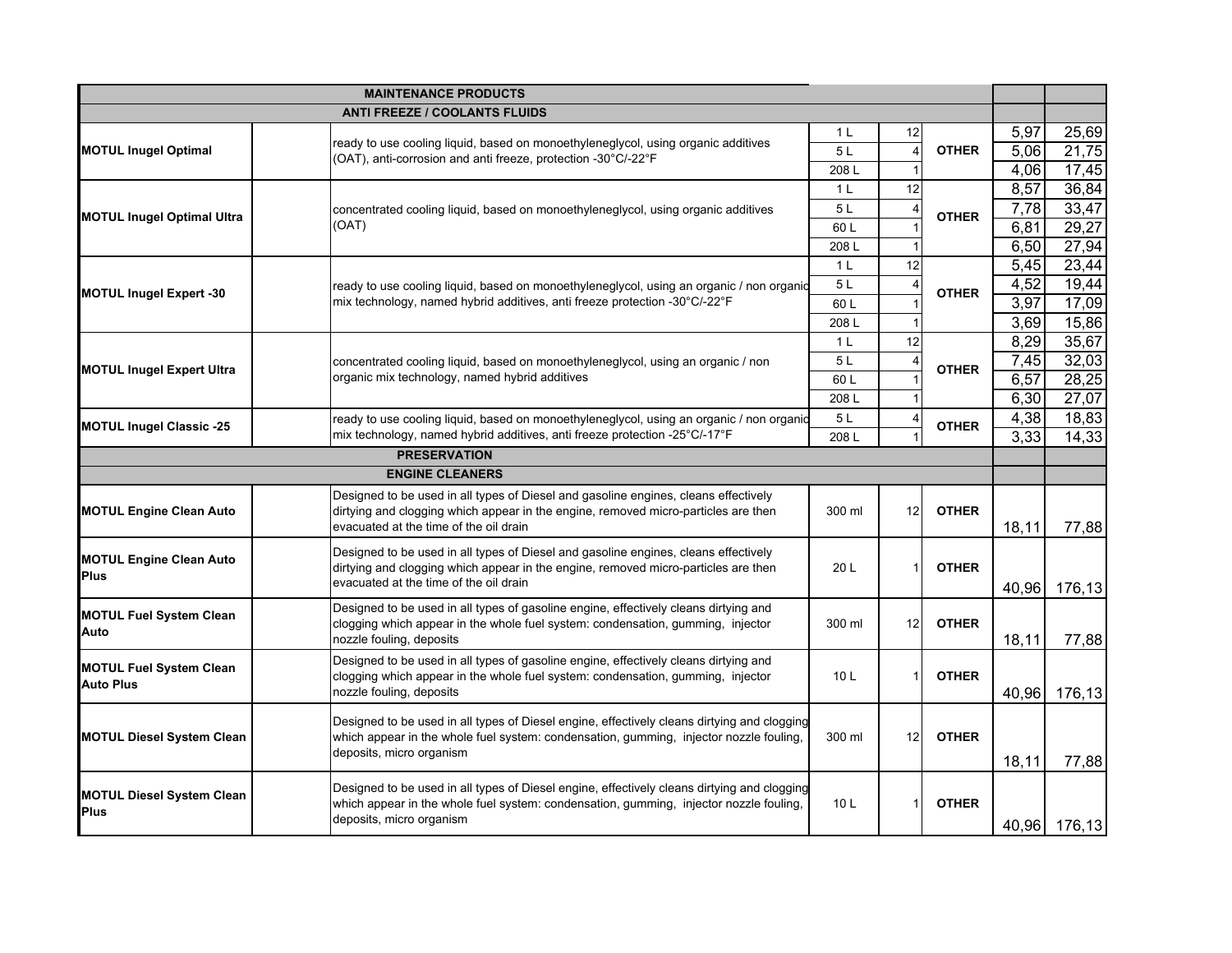|                                       |                                                                                                                                                                                             | <b>MOTORCYCLE FACTORY LINE</b>                                                                                                                                                                                                                                                                                                                              |                |                 |                 |        |       |
|---------------------------------------|---------------------------------------------------------------------------------------------------------------------------------------------------------------------------------------------|-------------------------------------------------------------------------------------------------------------------------------------------------------------------------------------------------------------------------------------------------------------------------------------------------------------------------------------------------------------|----------------|-----------------|-----------------|--------|-------|
|                                       |                                                                                                                                                                                             | <b>4 STROKE ENGINE OIL</b>                                                                                                                                                                                                                                                                                                                                  |                |                 |                 |        |       |
| MOTUL 300V 4T FACTORY                 | 5W-30                                                                                                                                                                                       | For race bikes fitted with high performance 4 stroke engines, integrated gearbox or not,<br>wet or dry clutch.                                                                                                                                                                                                                                              | 1 <sup>L</sup> | 12              | <b>100%SYNT</b> | 20,96  | 90,11 |
| <b>LINE</b>                           |                                                                                                                                                                                             | STANDARDS: Above existing standards; Wet clutch compatibility checked on JASO<br>T904 test. Reference teams Yamaha MotoGP, Suzuki MotoGP, Suzuki World MX                                                                                                                                                                                                   | 4 L            | Δ               |                 | 19,28  | 82,90 |
|                                       |                                                                                                                                                                                             | For race bikes fitted with high performance 4 stroke engines, integrated gearbox or not,                                                                                                                                                                                                                                                                    | 1 <sub>L</sub> | 12              |                 | 19,09  | 82,08 |
| <b>MOTUL 300V 4T FACTORY</b>          | 5W-40                                                                                                                                                                                       | wet or dry clutch.                                                                                                                                                                                                                                                                                                                                          | 4 L            |                 | 100%SYNT        | 18,08  | 77,73 |
| <b>LINE</b>                           |                                                                                                                                                                                             | STANDARDS: Above existing standards; Wet clutch compatibility checked on JASO                                                                                                                                                                                                                                                                               | 25L            |                 |                 | 17,92  | 77,06 |
|                                       |                                                                                                                                                                                             | T904 test. Reference team Alstare World SuperBike                                                                                                                                                                                                                                                                                                           | 60L            |                 |                 | 17,53  | 75,37 |
|                                       |                                                                                                                                                                                             | For race bikes fitted with high performance 4 stroke engines, integrated gearbox or not,                                                                                                                                                                                                                                                                    | 1 <sub>L</sub> | 12              |                 | 18,15  | 78,03 |
| <b>MOTUL 300V 4T FACTORY</b>          |                                                                                                                                                                                             | wet or dry clutch.                                                                                                                                                                                                                                                                                                                                          | 4 <sub>L</sub> |                 |                 | 16,91  | 72,71 |
| <b>LINE</b>                           | 10W-40                                                                                                                                                                                      | <b>STANDARDS: Above existing standards</b> ; Wet clutch compatibility checked on JASO                                                                                                                                                                                                                                                                       | 25 L           |                 | <b>100%SYNT</b> | 14,74  | 63,40 |
|                                       |                                                                                                                                                                                             | T904 test. Reference teams Alstare World SuperSport, National Moto Endurance,                                                                                                                                                                                                                                                                               | 60L            |                 |                 | 14,74  | 63,40 |
|                                       |                                                                                                                                                                                             | Suzuki World MX                                                                                                                                                                                                                                                                                                                                             | 208L           |                 |                 | 14,74  | 63,40 |
|                                       |                                                                                                                                                                                             |                                                                                                                                                                                                                                                                                                                                                             | 1 <sup>L</sup> | 12              |                 | 19,05  | 81,92 |
|                                       |                                                                                                                                                                                             | For race bikes fitted with high performance 4 stroke engines, integrated gearbox or not,                                                                                                                                                                                                                                                                    | 4 L            |                 |                 | 16,34  | 70,26 |
| <b>MOTUL 300V 4T FACTORY</b>          | 15W-50                                                                                                                                                                                      | wet or dry clutch.<br><b>STANDARDS: Above existing standards</b> ; Wet clutch compatibility checked on JASO<br>T904 test. Reference teams Deletang Endurance, GMT94 endurance, Rinaldi Yamaha                                                                                                                                                               | 25L            |                 | 100%SYNT        | 17,17  | 73,84 |
| <b>LINE</b>                           |                                                                                                                                                                                             |                                                                                                                                                                                                                                                                                                                                                             | 60L            |                 |                 | 14,74  | 63,40 |
|                                       |                                                                                                                                                                                             | World MX                                                                                                                                                                                                                                                                                                                                                    | 208L           |                 |                 | 14,74  | 63,40 |
|                                       |                                                                                                                                                                                             |                                                                                                                                                                                                                                                                                                                                                             | bulk           |                 |                 | 14,04  | 60,38 |
|                                       |                                                                                                                                                                                             | <b>2 STROKE ENGINE OIL</b>                                                                                                                                                                                                                                                                                                                                  |                |                 |                 | 0,00   | 0,00  |
|                                       |                                                                                                                                                                                             | Formula developed for Motocross Grand Prix Teams. All racing 2 stroke engines, high                                                                                                                                                                                                                                                                         | 1 <sup>L</sup> | 12              |                 | 19,54  | 84,02 |
| MOTUL 800 2T FL OFF ROAD              | performance and using premix : Moto cross, Enduro, Trials, Quads, Watercrafts, Ultra<br>lights For road bikes, use MOTUL 800 2T ROAD RACING. For oil injector systems,<br>use MOTUL 710 2T. | 4 <sub>L</sub>                                                                                                                                                                                                                                                                                                                                              |                | <b>100%SYNT</b> | 17,11           | 73,58  |       |
|                                       |                                                                                                                                                                                             | 25 L                                                                                                                                                                                                                                                                                                                                                        |                |                 | 16,81           | 72,30  |       |
|                                       |                                                                                                                                                                                             | <b>STANDARDS: API TC</b>                                                                                                                                                                                                                                                                                                                                    | 208L           |                 |                 | 15,42  | 66,32 |
| MOTUL 800 2T FL ROAD<br><b>RACING</b> |                                                                                                                                                                                             | Formula developed for Road Racing Grand Prix Teams. All racing 2 stroke engines, high<br>performance and using premix : Road Racing bikes. For off road bikes, use MOTUL 800<br>2T OFF ROAD. For oil injector systems, use MOTUL 710 2T.<br><b>STANDARDS: API TC</b>                                                                                        | 1 <sub>L</sub> |                 | 12 100%SYNT     | 21,71  | 93,33 |
|                                       |                                                                                                                                                                                             | Specially formulated for racing scooters engines with injector system or premix, 100%                                                                                                                                                                                                                                                                       |                |                 |                 |        |       |
| <b>MOTUL Scooter Power 2T</b>         |                                                                                                                                                                                             | synthetic, ester based. Especially recommended for DI-engines.                                                                                                                                                                                                                                                                                              | 1 <sub>L</sub> | 12              | <b>100%SYNT</b> | 14,74  | 63,40 |
|                                       |                                                                                                                                                                                             | standards: API TC, ISO L-EGD, JASO FC                                                                                                                                                                                                                                                                                                                       | 60L            |                 |                 | 11, 15 | 47,95 |
|                                       |                                                                                                                                                                                             | <b>BRAKE FLUID</b>                                                                                                                                                                                                                                                                                                                                          |                |                 |                 | 0.00   | 0,00  |
| <b>MOTUL RBF 600 Factory</b><br>Line  |                                                                                                                                                                                             | 100% synthetic fluid, for hydraulic actuated-brake (steel or carbon) and clutch systems,<br>very high boiling point : 593°F / 312°C; standards: FMVSS 116 DOT 4, SAE J1703,<br><b>ISO 4925</b>                                                                                                                                                              | 500 ml         |                 | 12 100%SYNT     | 11,19  | 48,10 |
| <b>MOTUL RBF 660 Factory</b><br>Line  |                                                                                                                                                                                             | 100% synthetic fluid, for all types of hydraulic actuated-brake and clutch systems<br>requiring a non-silicone synthetic fluid. Specially designed to resist to high temperature<br>of racing actuated-brake (steel or carbon) and clutch systems. extremly high boiling<br>point : 617°F / 325° C; exceeds standards: FMVSS 116 DOT 4, SAE J1703, ISO 4925 | 500 ml         |                 | 12 100%SYNT     | 12,32  | 52,96 |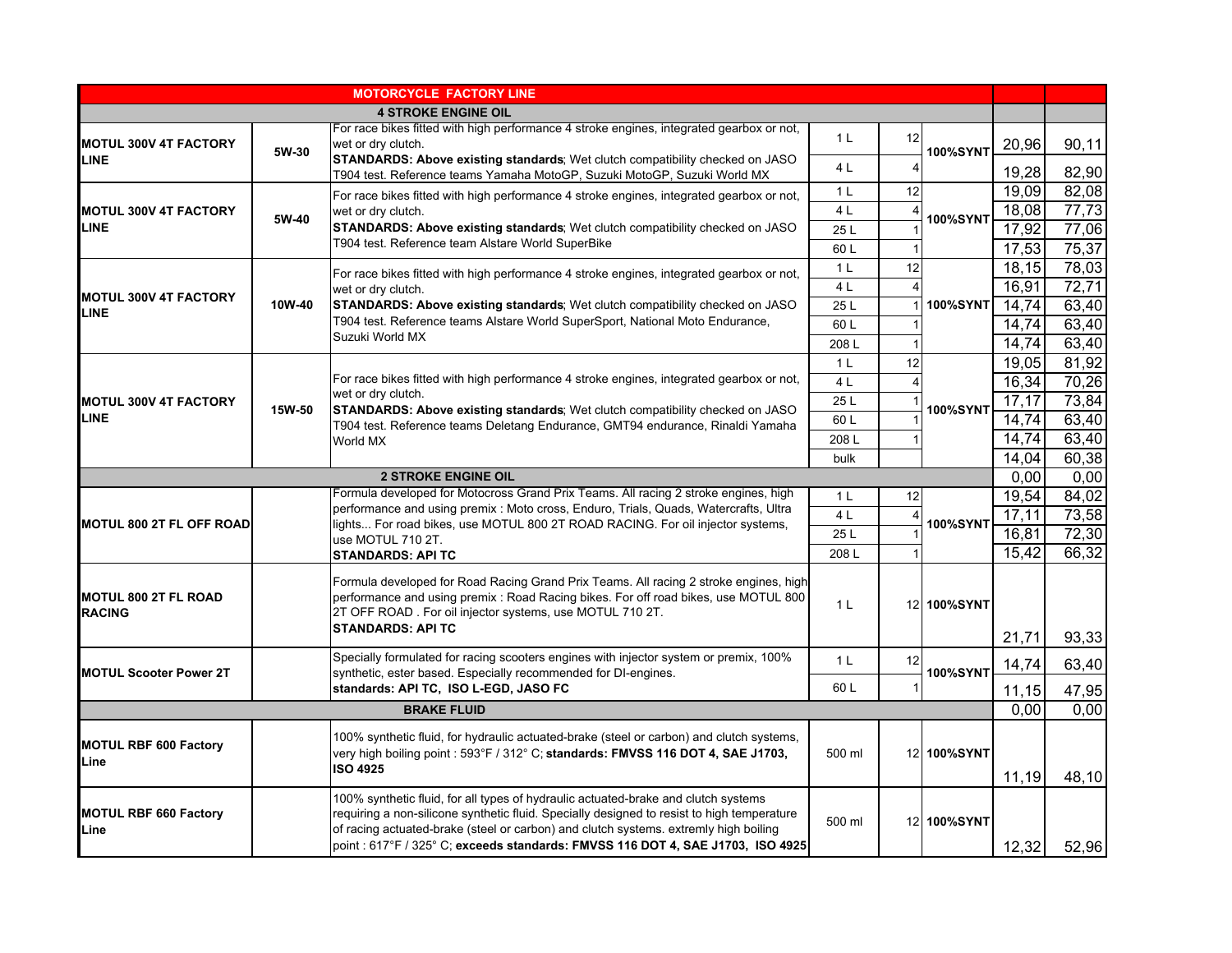|                                                         |                | <b>FORK OIL</b>                                                                                                                      |                 |    |                 |       |       |
|---------------------------------------------------------|----------------|--------------------------------------------------------------------------------------------------------------------------------------|-----------------|----|-----------------|-------|-------|
| <b>MOTUL Shock Oil Factory</b><br>Line                  | <b>VI 400</b>  | Shock absorbers hydraulic fluid, specially designed for racing shock absorbers, road<br>racing or off road application, ester beased | 1 <sup>L</sup>  |    | 12 100%SYNT     |       |       |
|                                                         |                |                                                                                                                                      |                 |    |                 | 21,67 | 93,18 |
| <b>MOTUL Fork Oil medium</b>                            | <b>10W</b>     | High performance fluid for standard forks, synthetic product, ester based                                                            | 1 <sup>L</sup>  | 12 | <b>100%SYNT</b> | 19,64 | 84,43 |
| <b>Factory Line</b>                                     |                |                                                                                                                                      | 20L             |    |                 | 17,60 | 75,68 |
| <b>MOTUL Fork Oil light /</b>                           | 7,5W           | High performance fluid for standard forks, synthetic product, ester based                                                            | 1 <sub>L</sub>  | 12 | <b>100%SYNT</b> | 19,64 | 84,43 |
| medium Factory Line                                     |                |                                                                                                                                      | 20 L            |    |                 | 17,60 | 75,68 |
| <b>MOTUL Fork Oil light Factory</b>                     |                | High performance fluid for racing forks upside down and with cartdrige, synthetic                                                    | 1 <sub>L</sub>  | 12 |                 | 19,64 | 84,43 |
| Line                                                    | 5W             | product, ester based                                                                                                                 | 20 <sub>L</sub> |    | <b>100%SYNT</b> | 17,60 | 75,68 |
|                                                         |                |                                                                                                                                      | 60 L            |    |                 | 16,27 | 69,95 |
|                                                         |                | High performance fluid for racing forks upside down and with cartdrige, synthetic                                                    | 1 <sub>L</sub>  | 12 |                 | 19,64 | 84,43 |
| <b>MOTUL Fork Oil very light</b><br><b>Factory Line</b> | 2,5W           | product, ester based                                                                                                                 | 20 L            |    | <b>100%SYNT</b> | 16,27 | 69,95 |
|                                                         |                |                                                                                                                                      | 60 L            |    |                 | 15,54 | 66,83 |
|                                                         |                | <b>MAINTENANCE</b>                                                                                                                   |                 |    |                 | 0,00  | 0,00  |
| <b>MOTUL Chain Lube Factory</b><br>Line                 |                | Lubricant for road racing motorcycle chains with BORON-Tech, white colored                                                           | 400 ml          |    | 12 SEMISYNT     |       |       |
|                                                         |                |                                                                                                                                      |                 |    |                 | 16,40 | 70,51 |
| <b>MOTUL Moto Wash Factory</b>                          |                |                                                                                                                                      | 500 ml          | 12 | <b>OTHER</b>    |       |       |
| Line                                                    |                |                                                                                                                                      |                 |    |                 | 14,96 | 64,32 |
|                                                         | <b>COOLANT</b> |                                                                                                                                      |                 |    |                 | 0,00  | 0,00  |
| <b>MOTUL Motocool Factory</b>                           |                | Organic cooling liquid, ready to use: Ensure exceptional protection for latest alloy and                                             | 1 <sub>L</sub>  | 12 | <b>OTHER</b>    |       |       |
| Line -35                                                |                | magnesium engines                                                                                                                    |                 |    |                 | 14,68 | 63,14 |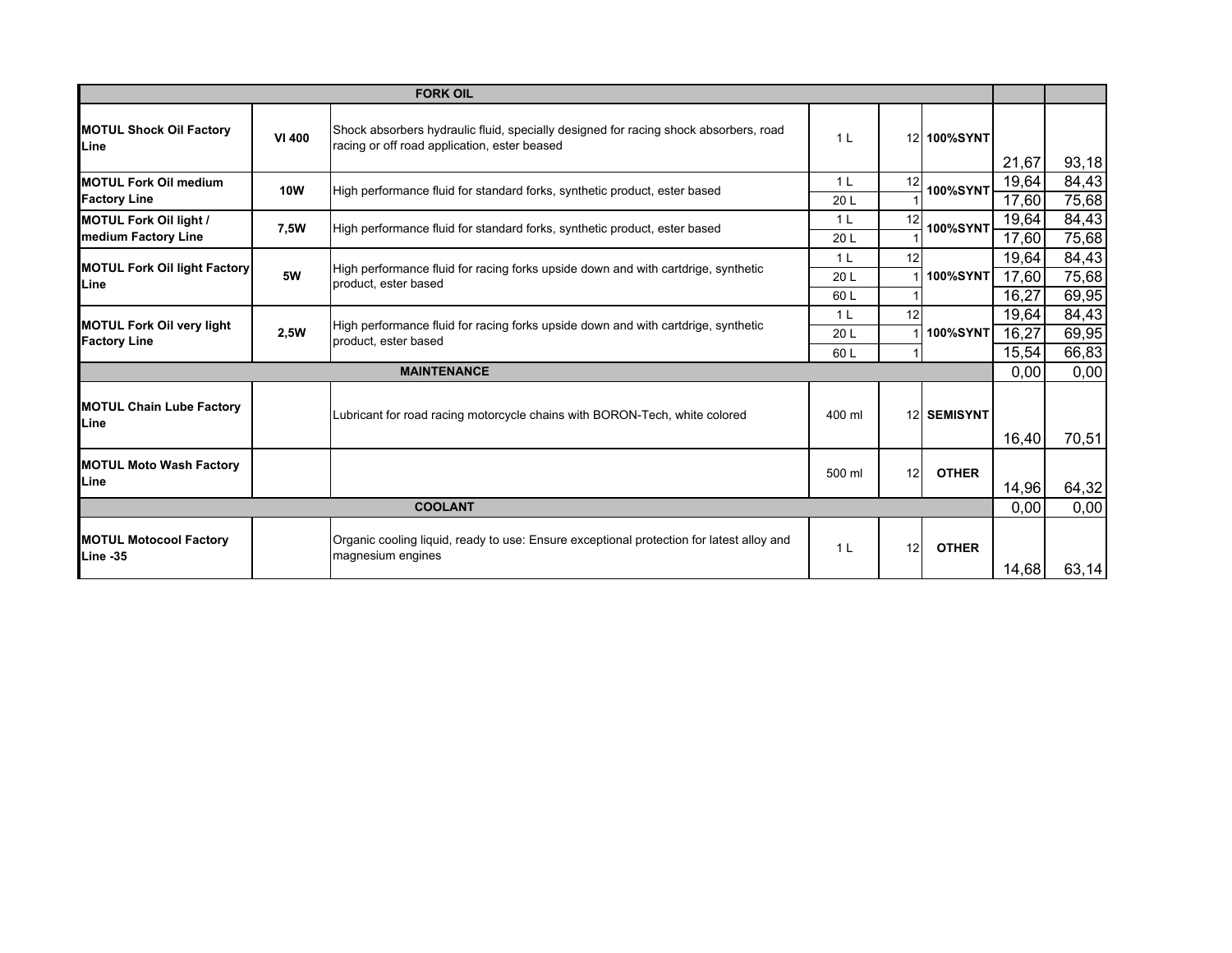|                               |        | <b>MOTORCYCLE</b>                                                                                                                                                                                                                                                           |                |    |                 |               |               |
|-------------------------------|--------|-----------------------------------------------------------------------------------------------------------------------------------------------------------------------------------------------------------------------------------------------------------------------------|----------------|----|-----------------|---------------|---------------|
|                               |        | <b>4 STROKE ENGINE OIL</b>                                                                                                                                                                                                                                                  |                |    |                 |               |               |
|                               |        | specifications, especially HONDA and YAMAHA which recommend SAE 10W-30 for<br>latest models. High temperature resistance. Excellent shear resistance protecting                                                                                                             | 1 <sup>L</sup> | 12 |                 | 14,88         | 63,96         |
| MOTUL 7100 4T                 | 10W30  | engine and gearbox. Smooth shifting. JASO MA approved, wet clutch anti slipping<br>technology. Standards: API: SL, SJ, SH, SG Appr.: JASO MA Recommendation:                                                                                                                | 4 L            |    | 4 100%SYNT      | 13,42         | 57,72         |
|                               |        | HONDA & YAMAHA, where a viscosity 10W-30 is required.                                                                                                                                                                                                                       | 60L            |    |                 | 12,84         | 55,21         |
|                               |        | 100% Synthetic 4-Stroke lubricant - Ester technology. Meets bike manufacturer<br>specifications, especially KTM, HUSQVARNA, MV AGUSTA & MOTO GUZZI which                                                                                                                    | 1 <sup>L</sup> | 12 |                 | 14,88         | 63,96         |
| <b>MOTUL 7100 4T</b>          | 10W60  | recommend SAE 10W-60 for specific models. High temperature resistance. Excellent<br>shear resistance protecting engine and gearbox. Smooth shifting. JASO MA approved,                                                                                                      | 4 L            |    | <b>100%SYNT</b> | 13,42         | 57,72         |
|                               |        | wet clutch anti slipping technology.<br>Standards: API: SL, SJ, SH, SG Appr.: JASOMA Recommendation: KTM,                                                                                                                                                                   | 60 L           |    |                 | 12,84         | 55,21         |
|                               |        | HUSQVARNA, MV AGUSTA, MOTO GUZZI, APRILIA, where a fully synthetic engine oil<br>10W-60 is required                                                                                                                                                                         |                |    |                 |               |               |
|                               |        | $\overline{\rm n}$ וס periormance bikes, sports bikes, street $\alpha$ road bikes, trails, on road bikes, enduro,                                                                                                                                                           | 1 <sub>L</sub> | 12 |                 | 0.00<br>14,88 | 0,00<br>63,96 |
| <b>MOTUL 7100 MA2 4T</b>      | 10W40  | trialfitted with 4 stroke engines, integrated gearbox or not, wet or dry clutch, engines<br>meeting Euro 2 or Euro 3 emission regulation STANDARDS API SL / SJ / SH / SG                                                                                                    |                |    | <b>100%SYNT</b> |               |               |
|                               |        | APPROVAL, JASO MA2                                                                                                                                                                                                                                                          | 4 L            |    |                 | 13,41         | 57,67         |
|                               |        | High performance bikes, sports bikes, street & road bikes, trails, off road bikes, enduro,                                                                                                                                                                                  | 1 <sub>L</sub> | 12 |                 | 14,88         | 63,96         |
|                               |        | trialfitted with 4 stroke engines, integrated gearbox or not, wet or dry clutch, engines                                                                                                                                                                                    | 4 L            |    |                 | 13,42         | 57,72         |
| <b>MOTUL 7100 4T</b>          | 10W-40 | meeting Euro 2 or Euro 3.<br>emission regulation. STANDARDS: API SL / SJ / SH / SG                                                                                                                                                                                          | 60L            |    | <b>100%SYNT</b> | 12,84         | 55,21         |
|                               |        | <b>APPROVAL JASO MA</b>                                                                                                                                                                                                                                                     | 208L           |    |                 | 12,61         | 54,24         |
|                               |        |                                                                                                                                                                                                                                                                             | 1000L          |    |                 | 0,00          | 0,00          |
|                               |        | High performance bikes, sports bikes, street & road bikes, trails, off road bikes, enduro,<br>trialfitted with4 stroke engines, integrated gearbox or not, wet or dry clutch, engines<br>meeting Euro 2 or Euro 3.<br>emission regulation. STANDARDS: API SL / SJ / SH / SG | 1 <sup>L</sup> | 12 |                 | 14,88         | 63,96         |
| <b>IMOTUL 7100 4T</b>         | 20W-50 |                                                                                                                                                                                                                                                                             | 4 L            |    | <b>100%SYNT</b> | 13,42         | 57,72         |
|                               |        |                                                                                                                                                                                                                                                                             | 60 L           |    |                 | 12,84         | 55,21         |
|                               |        | APPROVAL JASO MA; Meets Harley Davidson specifications                                                                                                                                                                                                                      | 208L           |    |                 | 12,61         | 54,24         |
|                               |        | 100% synthetic lubricant, specially designed for 4-Stroke scooters of the last generation,                                                                                                                                                                                  | 1 <sup>L</sup> | 12 |                 | 14,48         | 62,27         |
| <b>MOTUL Scooter Power 4T</b> | 5W-40  | with injection. Anti-smoke and anti-deposit formula. For leaded or unleaded gasoline.                                                                                                                                                                                       | 2L             | 12 | <b>100%SYNT</b> | 13,42         | 57,72         |
|                               |        | Catalytic converters compatible.<br>standards: API SJ, JASO MA                                                                                                                                                                                                              | 60L            |    |                 | 12,45         | 53,52         |
|                               |        |                                                                                                                                                                                                                                                                             | 208L           |    |                 | 12,09         | 51,99         |
|                               |        |                                                                                                                                                                                                                                                                             | 1 <sub>L</sub> | 20 |                 | 9,89          | 42,52         |
| <b>MOTUL 5100 4T</b>          |        | Street & road bikes, trails, off road bikes, fitted with 4 stroke engines, integrated gearbox                                                                                                                                                                               | 2L             | 12 |                 | 9,57<br>8,63  | 41,14         |
|                               |        | or not, wet or dry clutch, engines meeting Euro 2 or Euro 3, fitted with exhaust gas after<br>treatment systems : catalytic converters. Other uses : bikes without catalytic converters,                                                                                    | 4 L            |    | <b>SEMISYNT</b> |               | 37,10         |
|                               | 10W-40 | scooters, ATV                                                                                                                                                                                                                                                               | Display 4 L    | 45 |                 | 8,50          | 36,54         |
|                               |        | STANDARDS: API SL / SJ / SH / SG APPROVAL JASO MA                                                                                                                                                                                                                           | 60L            |    |                 | 8,18          | 35,15         |
|                               |        |                                                                                                                                                                                                                                                                             | 208L           |    |                 | 7,85          | 33,77         |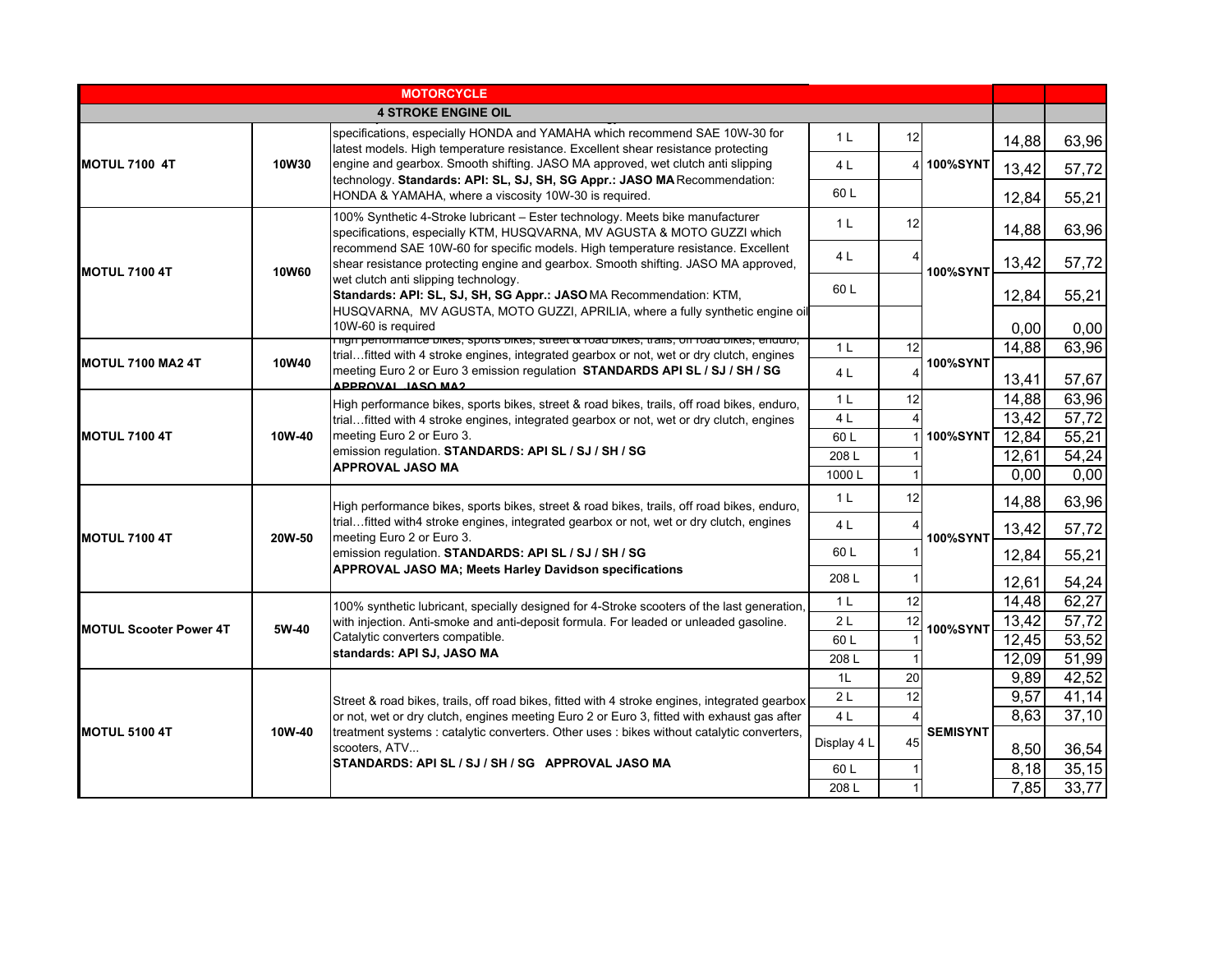|                                |        | Street & road bikes, trails, off road bikes, fitted with 4 stroke engines, integrated gearbox                                                                                                                                                                                             | 1 <sub>L</sub> | 20 |                 | 12,48 | 53,68  |
|--------------------------------|--------|-------------------------------------------------------------------------------------------------------------------------------------------------------------------------------------------------------------------------------------------------------------------------------------------|----------------|----|-----------------|-------|--------|
|                                |        | or not, wet or dry clutch, engines meeting Euro 2 or Euro 3, fitted with exhaust gas after                                                                                                                                                                                                | 4 <sub>L</sub> |    |                 | 10,54 | 45,34  |
| <b>MOTUL 5100 4T</b>           | 10W-30 | treatment systems. Grade 30 at hot temperature, may be used only when recommended<br>by bike manufacturers.                                                                                                                                                                               | 60L            |    | <b>SEMISYNT</b> | 9,96  | 42,83  |
|                                |        | STANDARDS: API SL / SJ / SH / SG APPROVAL JASO MA                                                                                                                                                                                                                                         | 208L           |    |                 | 9,60  | 41,29  |
|                                |        |                                                                                                                                                                                                                                                                                           | 1L             | 20 |                 | 9,53  | 40,99  |
|                                |        | Street & road bikes, trails, off road bikes, fitted with 4 stroke engines, integrated gearbox<br>or not, wet or dry clutch, engines meeting Euro 2 or Euro 3, fitted with exhaust gas after                                                                                               | 2L             | 12 |                 | 9,57  | 41,14  |
|                                |        | treatment systems : catalytic converters. Other uses : bikes without catalytic converters,                                                                                                                                                                                                | 4 L            |    |                 | 8,63  | 37,10  |
| <b>MOTUL 5100 4T</b>           | 15W-50 | scooters, ATV                                                                                                                                                                                                                                                                             | 25L            |    | <b>SEMISYNT</b> | 8,34  | 35,87  |
|                                |        | <b>ISTANDARDS: API SL / SJ / SH / SG</b>                                                                                                                                                                                                                                                  | 60 L           |    |                 | 8,18  | 35,15  |
|                                |        | <b>APPROVAL JASO MA</b>                                                                                                                                                                                                                                                                   | 208L           |    |                 | 8,25  | 35,46  |
|                                |        | Street & road bikes, trails, off road bikes, fitted with 4 stroke engines, integrated gearbox<br>or not, wet or dry clutch, engines meeting Euro 2 or Euro 3, fitted with exhaust gas after<br>treatment systems : catalytic converters. Other uses : bikes without catalytic converters, | 1L             | 20 |                 | 11,67 | 50,20  |
|                                |        |                                                                                                                                                                                                                                                                                           | 2L             | 12 |                 | 11,38 | 48,92  |
|                                | 10W-50 |                                                                                                                                                                                                                                                                                           | 4 L            |    |                 | 10,32 | 44,36  |
| <b>MOTUL 5100 4T</b>           |        | scooters, ATV                                                                                                                                                                                                                                                                             | 25L            |    | <b>SEMISYNT</b> | 9,89  | 42,52  |
|                                |        | <b>STANDARDS: API SL / SJ / SH / SG</b>                                                                                                                                                                                                                                                   | 60 L           |    |                 | 9,63  | 41,40  |
|                                |        | <b>APPROVAL JASO MA</b>                                                                                                                                                                                                                                                                   | 208L           |    |                 | 9,38  | 40,32  |
|                                |        | 4 stroke engine oil based on MOTUL -TECHNOSYNTHESE specially designed for 4-<br>Stroke scooters with injection or carburator. Anti-smoke and anti-deposit formula.                                                                                                                        | 1 <sup>L</sup> | 12 |                 | 9,08  | 39,04  |
| <b>MOTUL Scooter Expert 4T</b> | 10W-40 |                                                                                                                                                                                                                                                                                           | 2L             |    | 12 SEMISYNT     | 8,76  | 37,66  |
|                                |        | Catalytic converters compatible. standards: API SJ, JASO MA                                                                                                                                                                                                                               | 60 L           |    |                 | 7,40  | 31,83  |
|                                |        | Street & road bikes, trails, off road bikes, fitted with 4 stroke engines, integrated gearbox                                                                                                                                                                                             | 1L             | 20 |                 | 9,89  | 42,52  |
| MOTUL 5000 4T                  | 10W-40 | or not, wet or dry clutch, engines meeting Euro 2 or Euro 3, fitted with exhaust gas after                                                                                                                                                                                                | 4 <sub>L</sub> |    | <b>SEMISYNT</b> | 8,63  | 37,10  |
|                                |        | treatment systems : catalytic converters. Other uses : bikes without catalytic converters,<br>scooters, ATV                                                                                                                                                                               | 60L            |    |                 | 8,18  | 35, 15 |
|                                |        | STANDARDS API SJ / SH / SG APPROVAL JASO MA                                                                                                                                                                                                                                               | 208L           |    |                 | 7,85  | 33,77  |
|                                |        |                                                                                                                                                                                                                                                                                           | 1L             | 20 |                 | 8,95  | 38,48  |
| <b>MOTUL 3000 4T</b>           | 20W-50 | Street & road bikes, trails, off road bikes, fitted with 4 stroke engines, integrated gearbox<br>or not, wet or dry clutch, STANDARDS: API SG APPROVAL JASO MA; Meets Harley                                                                                                              | 4 <sub>L</sub> |    | <b>MINERAL</b>  | 7,76  | 33,36  |
|                                |        | <b>Davidson specifications</b>                                                                                                                                                                                                                                                            | 60L            |    |                 | 7,24  | 31,11  |
|                                |        |                                                                                                                                                                                                                                                                                           | 208L           |    |                 | 7,08  | 30,45  |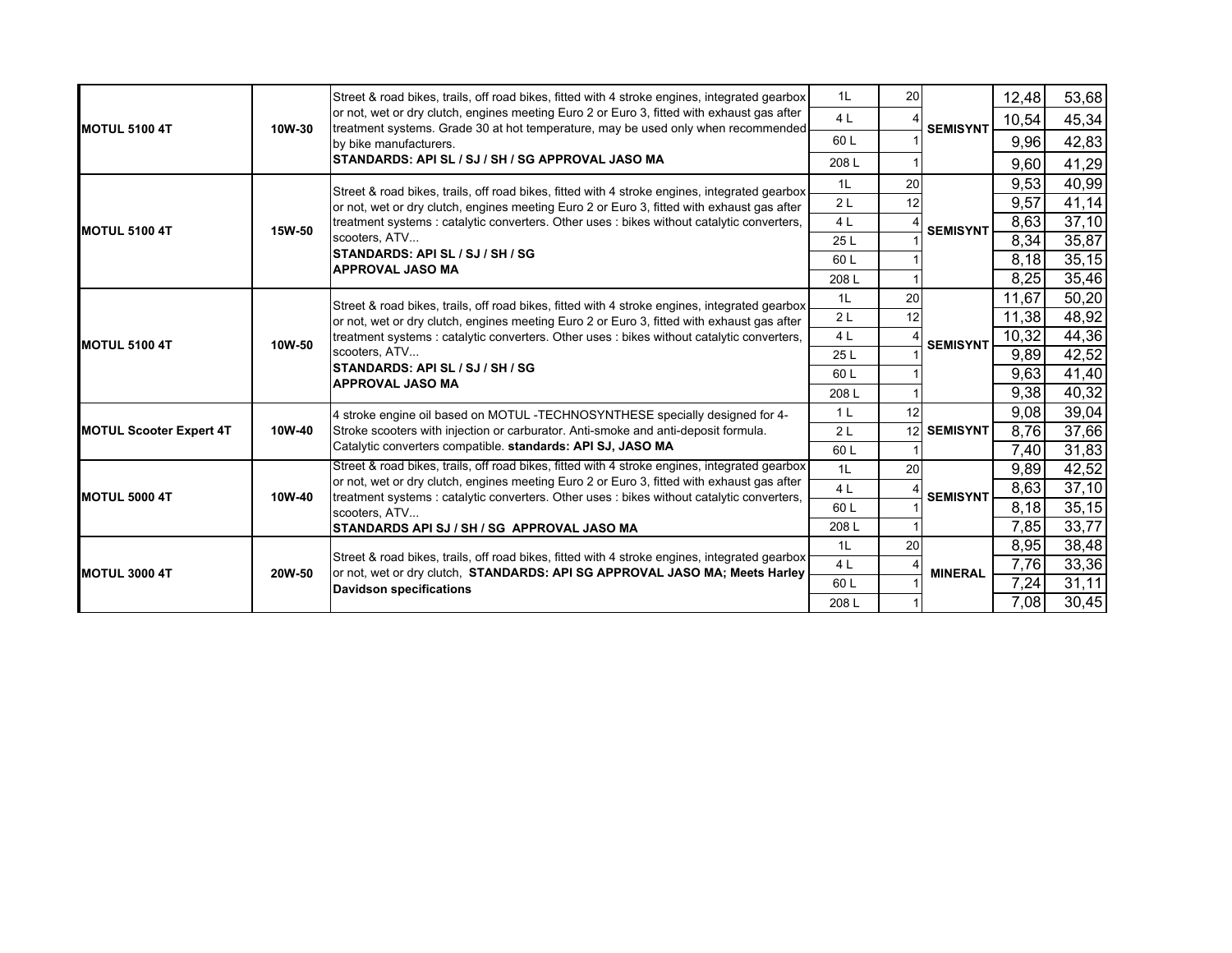|                                    |            | <b>2 STROKE ENGINE OIL</b>                                                                                                                                                        |                |                 |                    |              |                |
|------------------------------------|------------|-----------------------------------------------------------------------------------------------------------------------------------------------------------------------------------|----------------|-----------------|--------------------|--------------|----------------|
|                                    |            | Any high performance 2 stroke bike, sports bikes, replicas, trails, off road bikes, enduro,                                                                                       | 1 <sub>L</sub> | 20              |                    | 15,76        | 67,75          |
|                                    |            | mopeds, fitted with high performance 2 stroke engines, running at high rpm in severe<br>conditions, direct injection or carburettor. Suitable for oil injector systems or premix, | 4 L            |                 |                    | 13,45        | 57,82          |
| <b>IMOTUL 710 2T</b>               |            | leaded or unleaded gasoline. Compatible with catalytic converters. Other uses :                                                                                                   | 60L            |                 | 100%SYNT           | 12,52        | 53,83          |
|                                    |            | Scooters, ATV                                                                                                                                                                     |                |                 |                    |              |                |
|                                    |            | STANDARDS: API TC - JASO FC - ISO-L-EGD APPROVAL JASO FD                                                                                                                          | 208L           |                 |                    | 11,96        | 51,43          |
| <b>IMOTUL Bio 2 T</b>              |            | BIODEGRADABLE high performance lubricant for injector and premix 2 stroke engines<br>standards: API TC - TSC 3, ISO L-EGD, JASO FC, CEC L-33 - A - 93                             | 1 <sup>L</sup> |                 | 12 100%SYNT        |              |                |
|                                    |            | biodegradability test                                                                                                                                                             |                |                 |                    | 18,24        | 78,44          |
|                                    |            |                                                                                                                                                                                   | 1L             | 20              |                    | 10,38        | 44,62          |
|                                    |            | Any 2 stroke bike, trails, off road bikes, enduro, mopeds fitted with high performance 2                                                                                          | 2L             | 12              |                    | 9,89         | 42,52          |
| <b>MOTUL 510 2T</b>                |            | stroke engines, running at high rpm. Suitable for oil injector systems or premix, leaded or                                                                                       | 4L             |                 | <b>SEMISYNT</b>    | 8,82         | 37,92          |
|                                    |            | unleaded gasoline Compatible with catalytic converters. Other uses: Scooters, ATV<br>STANDARDS: API TC - JASO FC - ISO-L-EGD APPROVAL JASO FD                                     | 60L            |                 |                    | 8,57         | 36,84          |
|                                    |            |                                                                                                                                                                                   | 208L           |                 |                    | 8,27         | 35,56          |
|                                    |            | Green coloured anti-smoke lubricant, specially formulated for use in scooters, lubricated                                                                                         | 1 <sub>L</sub> | 12              |                    | 8,44         | 36,28          |
| <b>MOTUL Scooter Expert 2T</b>     |            | by premix or injector system, suitable with standard and unleaded gasolines                                                                                                       | 60L            |                 | <b>SEMISYNT</b>    |              |                |
|                                    |            | standards: API TC, JASO FC                                                                                                                                                        |                | 20              |                    | 7,89<br>8,70 | 33,93<br>37,41 |
|                                    |            | Any 2 stroke bike, trails, off road bikes, mopeds fitted with small displacement 2 stroke                                                                                         | 1L<br>2L       | 12              |                    | 8,14         | 35,00          |
| <b>MOTUL 100 MOTOMIX 2T</b>        |            | engines. Suitable for oil injector systems or premix, leaded or unleaded gasoline                                                                                                 | 4L             |                 | <b>MINERAL</b>     | 7,14         | 30,70          |
|                                    |            | <b>STANDARDS: API TC</b>                                                                                                                                                          | 60L            |                 |                    | 6,16         | 26,51          |
|                                    |            | <b>APPROVAL JASO FB Level</b>                                                                                                                                                     | 208L           |                 |                    | 5,46         | 23,49          |
|                                    |            | <b>GEAR OIL</b>                                                                                                                                                                   |                |                 |                    |              |                |
|                                    |            | Lubricant for gearbox with wet clutch of 2 stroke engine motorbikes used in severe                                                                                                | 1 <sub>L</sub> | 12              |                    | 9,16         | 39,40          |
| <b>MOTUL Transoil Expert</b>       | 10W-40     | conditions - standards: API GL4                                                                                                                                                   | 60L            |                 | <b>SEMISYNT</b>    | 8,84         | 38,02          |
|                                    |            | Lubricant for gearbox with wet clutch of 2 stroke engine motorbikes - standards: API                                                                                              | 1L             | 20              |                    | 7,51         | 32,29          |
| <b>MOTUL Transoil</b>              | 10W-30     | GL <sub>4</sub>                                                                                                                                                                   | 60L            |                 | <b>MINERAL</b>     | 5,66         | 24,36          |
|                                    |            | Specially designed for final gears of scooters and mopeds transmissions standards: API                                                                                            |                |                 |                    |              |                |
| <b>MOTUL Scooter Gear</b>          | 80W-90     | GL <sub>4</sub>                                                                                                                                                                   | 150 ml         | 24 <sub>l</sub> | <b>MINERAL</b>     | 4,82         | 20,72          |
|                                    |            | <b>FORK OIL</b>                                                                                                                                                                   |                |                 |                    |              |                |
| <b>MOTUL Fork Oil Expert</b>       | <b>20W</b> | High performance fluid for standard forks, contains special friction modifier for easier                                                                                          | 1 <sub>L</sub> | 12              | <b>SEMISYNT</b>    | 12,01        | 51,63          |
| heavy                              |            | sliding, protect gaskets                                                                                                                                                          | 20L            |                 |                    | 10,94        | 47,03          |
| <b>MOTUL Fork Oil Expert</b>       |            | High performance fluid for standard forks, contains special friction modifier for easier                                                                                          |                |                 |                    |              |                |
| medium/heavy                       | <b>15W</b> | sliding, protect gaskets                                                                                                                                                          | 1 <sup>L</sup> |                 | 12 SEMISYNT        |              |                |
|                                    |            |                                                                                                                                                                                   |                |                 |                    | 11,42        | 49,12          |
| <b>MOTUL Fork Oil Expert</b>       |            | High performance fluid for standard forks, contains special friction modifier for easier                                                                                          | 1 <sub>L</sub> | 12              |                    | 11,42        | 49,12          |
| medium                             | <b>10W</b> | sliding, protect gaskets                                                                                                                                                          | 20L            |                 | <b>SEMISYNT</b>    | 10,94        | 47,03          |
|                                    |            |                                                                                                                                                                                   | 60L            |                 |                    | 7,25         | 31,16          |
|                                    |            | High performance fluid for upside down forks and with cartridge, contains special friction                                                                                        |                |                 |                    |              |                |
| <b>MOTUL Fork Oil Expert light</b> | 5W         | modifier for easier sliding, protect gaskets                                                                                                                                      | 1 <sup>L</sup> |                 | <b>12 SEMISYNT</b> |              |                |
|                                    |            |                                                                                                                                                                                   |                |                 |                    | 11,42        | 49,12          |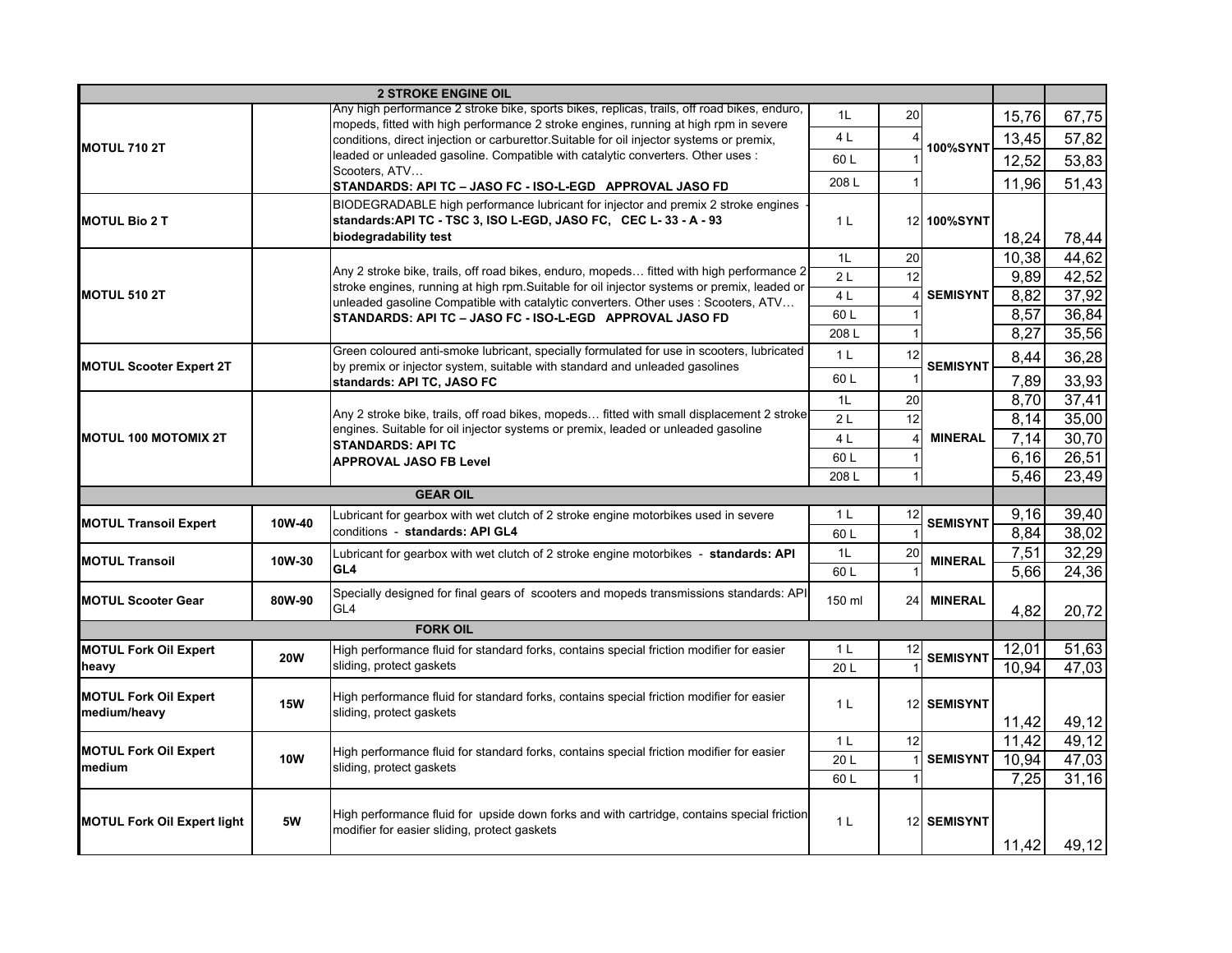|                                                  | <b>COOLING</b>                                                                                                                                                                                                                                                                                                                                             |                        |                 |                    |               |                |
|--------------------------------------------------|------------------------------------------------------------------------------------------------------------------------------------------------------------------------------------------------------------------------------------------------------------------------------------------------------------------------------------------------------------|------------------------|-----------------|--------------------|---------------|----------------|
| <b>MOTUL MoCOOL®</b>                             | MoCOOL® is a coolant additive which will reduce cooling system temperature by as<br>much as 15°C (30°F). This performance additive offers better heat transfer than normal<br>coolants. The unique formula also contains rust and corrosion inhibitors.                                                                                                    | 500 ml                 | 12              | <b>OTHER</b>       | 15,86         | 68,21          |
| <b>MOTUL Motocool Expert -25</b>                 | cooling liquid, ready to use: ensures optimal protection for motorcycle engines - anti<br>freeze protection -25°C/-17°F                                                                                                                                                                                                                                    | 1 <sup>L</sup><br>60 L | 12              | <b>OTHER</b>       | 6,83<br>5,70  | 29,37<br>24,51 |
|                                                  | <b>MAINTENANCE</b>                                                                                                                                                                                                                                                                                                                                         |                        |                 |                    |               |                |
| <b>MOTUL Chain Lube Road</b><br><b>Plus</b>      | Lubricant for road motorcycle chains with PTFE, white colored and very adherent                                                                                                                                                                                                                                                                            | 100 ml<br>400 ml       | 12<br>12        | <b>SEMISYNT</b>    | 7,41<br>12,17 | 31,88<br>52,35 |
| <b>MOTUL Chain Lube road</b>                     | Lubricant for road motorcycle chains, colorless and very adherent                                                                                                                                                                                                                                                                                          | 400 ml                 |                 | <b>12 SEMISYNT</b> | 12,20         | 52,45          |
| <b>MOTUL Chain Lube off road</b>                 | Lubricant for off road motorcycle chains, smooth and colored yellow                                                                                                                                                                                                                                                                                        | 400 ml                 |                 | 12 SEMISYNT        | 12,42         | 53,42          |
| <b>MOTUL Air Filter Oil Spay</b>                 | Adhesive oil for foam air filters, cross, enduro, trial motorcycle                                                                                                                                                                                                                                                                                         | 400 ml                 | 12 <sub>l</sub> | <b>MINERAL</b>     | 10, 10        | 43,44          |
| <b>MOTUL Air Filter Oil</b>                      | Adhesive oil for foam air filters, cross, enduro, trial motorcycle                                                                                                                                                                                                                                                                                         | 1 <sup>L</sup>         | 6               | <b>MINERAL</b>     | 26,25         | 112,88         |
| <b>MOTUL Air Filter Clean</b>                    | Fast and optimized cleaner for foam filters                                                                                                                                                                                                                                                                                                                | 5 L                    |                 | <b>OTHER</b>       | 11,04         | 47,49          |
| <b>MOTUL Chain Clean</b>                         | fast and optimized cleaner for motor-cycle chains, x-& o-ring tested                                                                                                                                                                                                                                                                                       | 400 ml                 | 12              | <b>OTHER</b>       | 11,14         | 47,90          |
| <b>MOTUL Engine Clean Moto</b>                   | Designed to be used in 4 stroke gasoline engines, effectively cleans dirtying and<br>clogging which appear in the whole fuel system: condensation, gumming, injector<br>nozzle fouling, deposits. A regular use will provide: optimum engine performances, buck-<br>free running, fuel savings, increased lifetime of fuel system and catalytic converter. | 200 ml                 | 12              | <b>OTHER</b>       | 15,66         | 67,34          |
| <b>MOTUL Fuel System Clean</b><br>Moto           | Designed to be used in 4 stroke gasoline engines with integrated gearbox and wet<br>clutch, cleans effectively dirtying and clogging which appear in the engine, removed<br>micro-particles are then evacuated at the time of the oil drain                                                                                                                | 200 ml                 | 12              | <b>OTHER</b>       | 15,66         | 67,34          |
| <b>MOTUL Fuel System Clean</b><br><b>Scooter</b> | Fuel system cleaner especially formulated for small 2- & 4-stroke engines, e.g. scooter,<br>hedge trimmer, lawn mower, marine and Jet-Ski. Especially recommended for DI-<br>engines.                                                                                                                                                                      | 75 ml                  | 12              | <b>OTHER</b>       | 12,89         | 55,42          |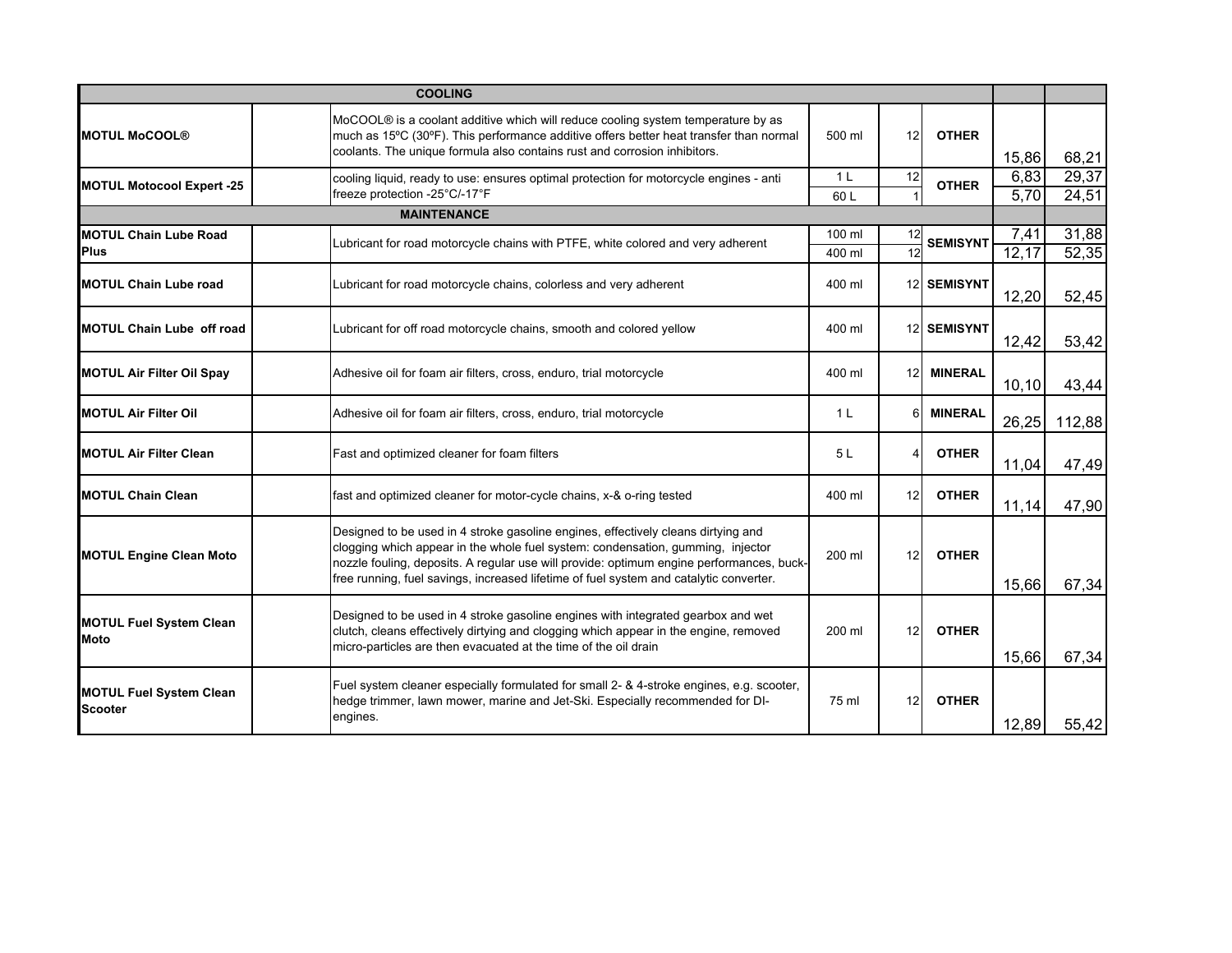|                                 |                   | <b>LEISURE RANGE</b>                                                                                                                                                                                |                |    |                 |       |        |
|---------------------------------|-------------------|-----------------------------------------------------------------------------------------------------------------------------------------------------------------------------------------------------|----------------|----|-----------------|-------|--------|
|                                 |                   | <b>Personal Watercraft Line</b>                                                                                                                                                                     |                |    |                 |       |        |
| <b>MOTUL Specific DI Jet 2T</b> |                   | 100% synthetic BIO, specially designed for SEA.DOO 2T PWC with Direct Injection or<br>carburated. Standards: API TC, JASO FC, ISO L-EGD                                                             | 4L             |    | 4 100%SYNT      | 18,05 | 77,62  |
| MOTUL 600 DI Jet 2T             |                   | 100% synthetic BIO, specially designed for High Performance PWC with Direct Injection<br>or carburated. Suitable for every 2T PWC except SEADOO / ROTAX engines.<br><b>Standards: NMMA TC W III</b> | 4 L            |    | 4 100%SYNT      | 24,81 | 106,69 |
| <b>MOTUL Poweriet 2T</b>        |                   | Technosynthese, compatible with direct injection or carbureted engines, suitable for<br>every 2T PWC except SEA.DOO / ROTAX engines.<br><b>Standards: NMMA TCW III</b>                              | 4 L            |    | 4 SEMISYNT      | 9,17  | 39,45  |
| <b>MOTUL Poweriet 4T</b>        | 10W-40            | Technosynthese, specially designed for the latest generation of High performance 4T<br>PWC, with or without a turbo or supercharger.<br><b>Standards: API SJ</b>                                    | 4 L            |    | 4 SEMISYNT      | 6,88  | 29,58  |
|                                 | <b>Snowmobile</b> |                                                                                                                                                                                                     |                |    |                 |       |        |
|                                 |                   | 4 Stroke engine oil. 100% Synthetic - Ester Based. Tested in Canada, Motul                                                                                                                          | 1 L            | 12 |                 | 16,85 | 72,46  |
| <b>MOTUL Snowpower 4T</b>       | 0W-40             | Snowpower 4T 0W-40 exceeds factory requirements for 4 stroke engines. pour point: -                                                                                                                 | 4 <sub>L</sub> |    | 4 100%SYNT      | 15,82 | 68,00  |
|                                 |                   | 60°C / -76°F - standards: API SJ                                                                                                                                                                    | 60L            |    |                 | 15,27 | 65,65  |
|                                 |                   | Blue coloured anti-smoke lubricant, specially formulated for use in snowmobile engines,                                                                                                             | 1 <sup>L</sup> | 12 |                 | 8,93  | 38,38  |
| <b>MOTUL Snowpower 2T</b>       |                   | reinforced with ester, lubricated by premix or injector system, pour point: - 45°C / - 49°F                                                                                                         | 4 L            |    | <b>SEMISYNT</b> | 7,82  | 33,62  |
|                                 |                   | standards: API TC Low Smoke, JASO FC                                                                                                                                                                | 60L            |    |                 | 6,82  | 29,32  |
|                                 |                   |                                                                                                                                                                                                     | 208L           |    |                 | 6,75  | 29,01  |
|                                 |                   | <b>KART</b>                                                                                                                                                                                         |                |    |                 |       |        |
| <b>MOTUL Kart Grand Prix 2T</b> |                   | Special 23.000 rpm 2 stroke GO Kart lubricant, 100% synthetic ester, for premix only<br>standards: API TC - TSC 3, FMK approved                                                                     | 1 <sup>L</sup> |    | 12 100%SYNT     | 18,96 | 81,51  |
| <b>MOTUL Kart Racing 2T</b>     |                   | Special 2 stroke GO Kart lubricant, 100% synthetic ester, for premix only - standards:<br>API TC - TSC 3                                                                                            | 1 <sup>L</sup> |    | 12 100%SYNT     | 18,50 | 79,57  |
| <b>MOTUL Micro 2 T</b>          |                   | lubricant specially formulated for 2 stroke engine model vehicles: model cars, boats,                                                                                                               | 2L             | 12 | <b>100%SYNT</b> | 20,54 | 88,32  |
|                                 |                   | planes, etc., miscible with nitromethane                                                                                                                                                            | 60 L           |    |                 | 19,83 | 85,25  |
|                                 |                   | <b>QUAD</b>                                                                                                                                                                                         |                |    |                 |       |        |
| <b>MOTUL Powerquad 4T</b>       | 10W-40            | Sporty or urban ATVs fitted with 4 stroke engines, integrated gearbox or not, wet or dry<br>clutch, engines meeting Euro 2 or Euro 3 emission regulation, fitted with exhaust gas                   | 1 <sup>L</sup> | 12 | <b>100%SYNT</b> | 14,20 | 61,05  |
|                                 |                   | after treatment systems : catalytic converters, air injection into exhaust pipe                                                                                                                     | 4 <sub>L</sub> |    |                 | 13,80 | 59,36  |
|                                 |                   | 4 stroke engine oil especially designed for quads where the OEM is requiring a mineral                                                                                                              | 1 <sup>L</sup> | 12 |                 | 9,21  | 39,61  |
| <b>MOTUL Quad 4T</b>            | 10W-40            | oil. Exceeds the factory requirements for 4 stroke quad engines from KAWASAKI                                                                                                                       | 4 L            |    | <b>MINERAL</b>  | 8,40  | 36, 13 |
|                                 |                   | YAMAHA - BOMBARDIER - SUZUKI Performance API SH, Standards: JASO MA                                                                                                                                 |                |    |                 |       |        |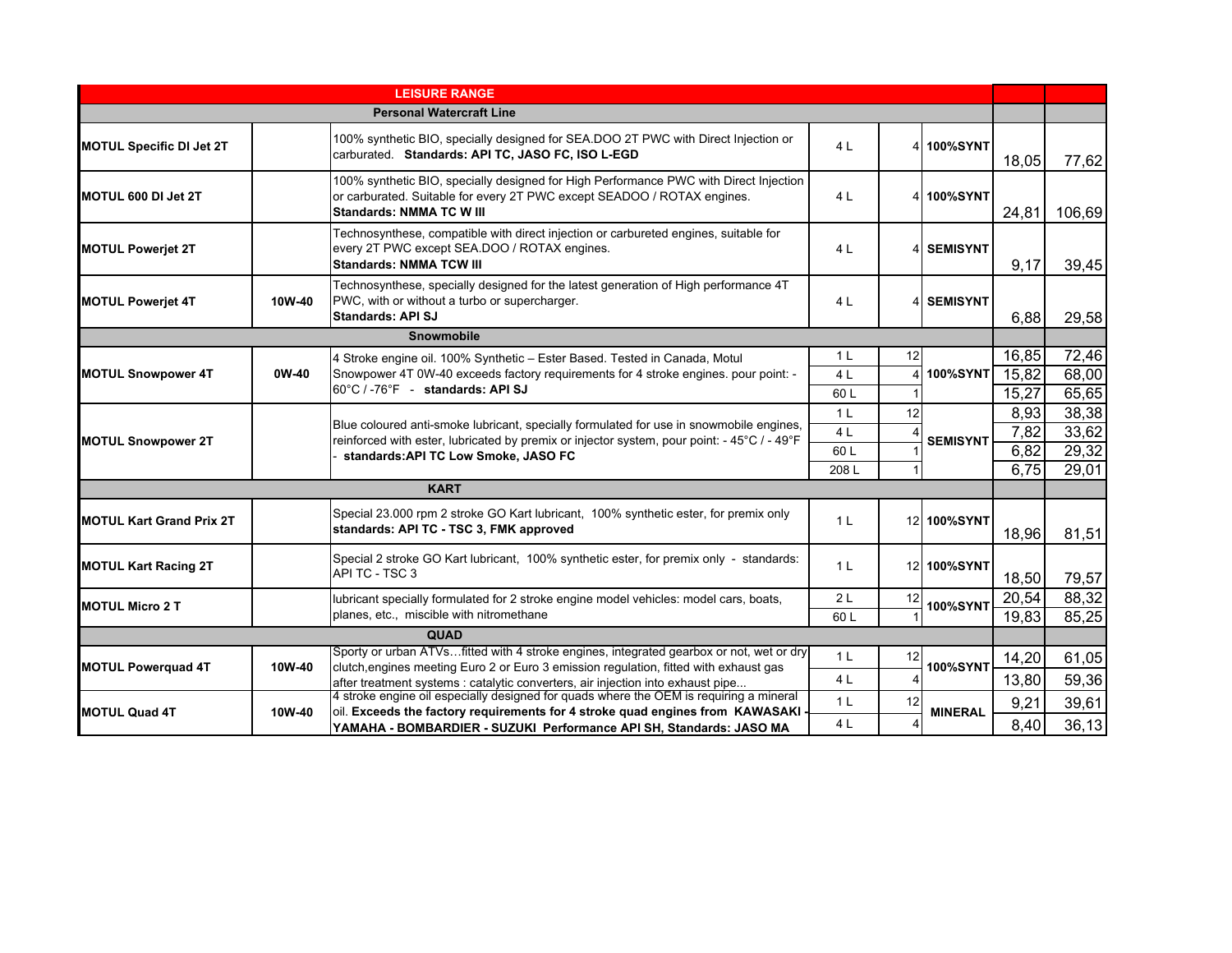| <b>4 STROKE</b><br>or dieser modaru engines, supercharged, turbocharged or atmospheric, uirect<br>2L<br>12<br>injection, running with a low/medium sulphur content fuel up to 1% : BAUDOIN,<br>7,94<br>34, 13<br>CATERPILLAR, CUMMINS, IVECO, LOMBARDINI, MERCRUISER, MTU, NANNI,<br>5L<br>7,60<br>32,70<br>4<br><b>MOTUL Inboard 4T</b><br>15W-40<br>MAN, PERKINS, VETUS-DEUTZ, VOLKSWAGEN, VOLVO PENTA, YAMAHA,<br>20 <sub>L</sub><br>YANMAR. Gasoline Inboard engines : CRUSADER, MERCRUISER, VOLVO PENTA,<br>31,21<br>7,26<br>YAMAHA. Also suitable for invertors HURTH, TECHNODRIVE.<br>208L<br>29,78<br>6,93<br>Standards Digsol: ACEA E7 (E5 and E3)<br>12<br>2L<br>7,77<br>33,41<br>Technosynthese® lubricant for GASOLINE 4-stroke INBOARD engines. Reinforced by<br>a synthetic base stock for a better protection and longer engine life. Gasoline inboard<br>5L<br>7,44<br>31,98<br>engines : CRUSADER, MERCRUISER, VOLVO PENTA, YAMAHASuitable for Diesel<br><b>MOTUL Inboard Tech 4T</b><br>15W-50<br><b>SEMISYNT</b><br>20 <sub>L</sub><br>7,09<br>30,50<br>inboard engines, turbocharged or not.<br>Standards: API SH / SG / CD<br>208L<br>29,01<br>6,75<br>Lubricant for last generation 4-stroke INBOARD Diesel engines, turbocharged or<br>2L<br>12<br>8.62<br>37,05<br>atmospheric, low emission engines. Suitable for gasoline engines. Reinforced by a<br>5L<br>8,28<br>35,61<br>synthetic base stock for better protection and for longer engine life.<br>10W-40<br><b>SEMISYNT</b><br>Standards Diesel: ACEA E7 (E5 and E3),<br>20L<br>7,94<br>34,13<br>API CI-4 / CH-4 / CG-4 / CF-4 (exceeds API CD - CE - CF), Gasoline : API SG, SF<br>208L<br>32,70<br>7,60<br>Specifications: CATERPILLAR ECF-1, CUMMINS 20071-20072-20076-20077-20078.<br>2L<br>12<br>8,62<br>37,05<br>calling for NMMA FC-W lubricants, outboard, sterndrive of : BOMBARDIER, HONDA,<br>MARINER, MERCURY, SELVA, SUZUKI, TOHATSU, YAMAHA<br>10W-30<br><b>SEMISYNT</b><br><b>MOTUL Outboard Tech 4T</b><br>5L<br>8,28<br>35,61<br>Standards: API SJ / SG<br>20L<br>7,94<br>34,13<br>2L<br>12<br>8,45<br>36,33<br>running in severe conditions, calling for NMMA FC-W lubricants, outboard, sterndrive of :<br><b>SEMISYNT</b><br>BOMBARDIER, HONDA, MARINER, MERCURY, SELVA, SUZUKI, TOHATSU,<br><b>MOTUL Outboard Tech 4T</b><br>10W-40<br>5L<br>8,12<br>34,90<br>н<br>YAMAHA<br>20L<br>33,41<br>7,77<br>Standards: API S.I / SG<br>0.00<br><b>2 STROKE</b><br>BIODEGRADABLE IUDricant 100% Synthese Ester, NMMA TC-W3 certified, for 2-<br>1L<br>12<br>25,61<br>110.12<br>100%<br>stroke OUTBOARD engines and Jet Ski. Particularly recommended for high<br><b>MOTUL Outboard Synth 2T</b><br>performance engines with direct injection. Suitable for premix or oil injector sytems.<br><b>SYNTHEse</b><br>5L<br>23,57<br>101,37<br>Recommended for usage in sensitive natural areas environment friendly Maximum<br>49,48<br>11.51<br>1 <sub>L</sub><br>20<br>and Jet Ski. For low, middle and high performance engines, direct injection. Reinforced<br>12<br>10,83<br>46,56<br>2 <sub>L</sub><br>by a synthetic base for better protection and for longer engine life. Suitable for premix or<br>oil injector systems. Blue coloured.<br>10,50<br>45,13<br>5L<br><b>SEMISYNT</b><br>Appr.: NMMA TC-W3 RL93938K<br>43,65<br>20L<br>10.15<br>Standards: NMMA TC-W, TC WII / API TSC 4<br>208L<br>9,81<br>42,16<br>11,17<br>48,05<br>20<br>1 <sub>L</sub><br>Reinforced lubricant, NMMA TC-W3 certified for 2-stroke OUTBOARD and Jet Ski.<br>10,50<br>45,13<br>2L<br>12<br>Suitable for premix or oil injector systems. Blue coloured.<br>Appr.: NMMA TC-W3 RL56623<br><b>SEMISYNT</b><br>10,15<br><b>MOTUL Outboard 2T</b><br>5L<br>43,65<br>Standards: NMMA TC-W, TC WII / API TSC 4<br>9,81<br>42,16<br>20L<br>40,73<br>9,47<br>208L<br><b>GEAR OIL</b><br>7,10<br>30.55<br>300 ml<br>Anti-emulsion gearing oil, specially formulated to lubricate outboard propeller boxes :<br>24<br><b>MOTUL Translube</b><br>90<br><b>MINERAL</b><br>EVINRUDE, FORCE, JOHNSON<br>20L |                               | <b>MARINE RANGE</b> |  |      |       |
|-------------------------------------------------------------------------------------------------------------------------------------------------------------------------------------------------------------------------------------------------------------------------------------------------------------------------------------------------------------------------------------------------------------------------------------------------------------------------------------------------------------------------------------------------------------------------------------------------------------------------------------------------------------------------------------------------------------------------------------------------------------------------------------------------------------------------------------------------------------------------------------------------------------------------------------------------------------------------------------------------------------------------------------------------------------------------------------------------------------------------------------------------------------------------------------------------------------------------------------------------------------------------------------------------------------------------------------------------------------------------------------------------------------------------------------------------------------------------------------------------------------------------------------------------------------------------------------------------------------------------------------------------------------------------------------------------------------------------------------------------------------------------------------------------------------------------------------------------------------------------------------------------------------------------------------------------------------------------------------------------------------------------------------------------------------------------------------------------------------------------------------------------------------------------------------------------------------------------------------------------------------------------------------------------------------------------------------------------------------------------------------------------------------------------------------------------------------------------------------------------------------------------------------------------------------------------------------------------------------------------------------------------------------------------------------------------------------------------------------------------------------------------------------------------------------------------------------------------------------------------------------------------------------------------------------------------------------------------------------------------------------------------------------------------------------------------------------------------------------------------------------------------------------------------------------------------------------------------------------------------------------------------------------------------------------------------------------------------------------------------------------------------------------------------------------------------------------------------------------------------------------------------------------------------------------------------------------------------------------------------------------------------------------------------------------------------------------------------------------------------------------------------------------------------------------------------------------------------------------------------------------------------------------------------------------------------------------------------------------------------------------------------------------------------------------------------------|-------------------------------|---------------------|--|------|-------|
|                                                                                                                                                                                                                                                                                                                                                                                                                                                                                                                                                                                                                                                                                                                                                                                                                                                                                                                                                                                                                                                                                                                                                                                                                                                                                                                                                                                                                                                                                                                                                                                                                                                                                                                                                                                                                                                                                                                                                                                                                                                                                                                                                                                                                                                                                                                                                                                                                                                                                                                                                                                                                                                                                                                                                                                                                                                                                                                                                                                                                                                                                                                                                                                                                                                                                                                                                                                                                                                                                                                                                                                                                                                                                                                                                                                                                                                                                                                                                                                                                                                                               |                               |                     |  |      |       |
|                                                                                                                                                                                                                                                                                                                                                                                                                                                                                                                                                                                                                                                                                                                                                                                                                                                                                                                                                                                                                                                                                                                                                                                                                                                                                                                                                                                                                                                                                                                                                                                                                                                                                                                                                                                                                                                                                                                                                                                                                                                                                                                                                                                                                                                                                                                                                                                                                                                                                                                                                                                                                                                                                                                                                                                                                                                                                                                                                                                                                                                                                                                                                                                                                                                                                                                                                                                                                                                                                                                                                                                                                                                                                                                                                                                                                                                                                                                                                                                                                                                                               |                               |                     |  |      |       |
|                                                                                                                                                                                                                                                                                                                                                                                                                                                                                                                                                                                                                                                                                                                                                                                                                                                                                                                                                                                                                                                                                                                                                                                                                                                                                                                                                                                                                                                                                                                                                                                                                                                                                                                                                                                                                                                                                                                                                                                                                                                                                                                                                                                                                                                                                                                                                                                                                                                                                                                                                                                                                                                                                                                                                                                                                                                                                                                                                                                                                                                                                                                                                                                                                                                                                                                                                                                                                                                                                                                                                                                                                                                                                                                                                                                                                                                                                                                                                                                                                                                                               |                               |                     |  |      |       |
|                                                                                                                                                                                                                                                                                                                                                                                                                                                                                                                                                                                                                                                                                                                                                                                                                                                                                                                                                                                                                                                                                                                                                                                                                                                                                                                                                                                                                                                                                                                                                                                                                                                                                                                                                                                                                                                                                                                                                                                                                                                                                                                                                                                                                                                                                                                                                                                                                                                                                                                                                                                                                                                                                                                                                                                                                                                                                                                                                                                                                                                                                                                                                                                                                                                                                                                                                                                                                                                                                                                                                                                                                                                                                                                                                                                                                                                                                                                                                                                                                                                                               |                               |                     |  |      |       |
|                                                                                                                                                                                                                                                                                                                                                                                                                                                                                                                                                                                                                                                                                                                                                                                                                                                                                                                                                                                                                                                                                                                                                                                                                                                                                                                                                                                                                                                                                                                                                                                                                                                                                                                                                                                                                                                                                                                                                                                                                                                                                                                                                                                                                                                                                                                                                                                                                                                                                                                                                                                                                                                                                                                                                                                                                                                                                                                                                                                                                                                                                                                                                                                                                                                                                                                                                                                                                                                                                                                                                                                                                                                                                                                                                                                                                                                                                                                                                                                                                                                                               |                               |                     |  |      |       |
|                                                                                                                                                                                                                                                                                                                                                                                                                                                                                                                                                                                                                                                                                                                                                                                                                                                                                                                                                                                                                                                                                                                                                                                                                                                                                                                                                                                                                                                                                                                                                                                                                                                                                                                                                                                                                                                                                                                                                                                                                                                                                                                                                                                                                                                                                                                                                                                                                                                                                                                                                                                                                                                                                                                                                                                                                                                                                                                                                                                                                                                                                                                                                                                                                                                                                                                                                                                                                                                                                                                                                                                                                                                                                                                                                                                                                                                                                                                                                                                                                                                                               |                               |                     |  |      |       |
|                                                                                                                                                                                                                                                                                                                                                                                                                                                                                                                                                                                                                                                                                                                                                                                                                                                                                                                                                                                                                                                                                                                                                                                                                                                                                                                                                                                                                                                                                                                                                                                                                                                                                                                                                                                                                                                                                                                                                                                                                                                                                                                                                                                                                                                                                                                                                                                                                                                                                                                                                                                                                                                                                                                                                                                                                                                                                                                                                                                                                                                                                                                                                                                                                                                                                                                                                                                                                                                                                                                                                                                                                                                                                                                                                                                                                                                                                                                                                                                                                                                                               |                               |                     |  |      |       |
|                                                                                                                                                                                                                                                                                                                                                                                                                                                                                                                                                                                                                                                                                                                                                                                                                                                                                                                                                                                                                                                                                                                                                                                                                                                                                                                                                                                                                                                                                                                                                                                                                                                                                                                                                                                                                                                                                                                                                                                                                                                                                                                                                                                                                                                                                                                                                                                                                                                                                                                                                                                                                                                                                                                                                                                                                                                                                                                                                                                                                                                                                                                                                                                                                                                                                                                                                                                                                                                                                                                                                                                                                                                                                                                                                                                                                                                                                                                                                                                                                                                                               |                               |                     |  |      |       |
|                                                                                                                                                                                                                                                                                                                                                                                                                                                                                                                                                                                                                                                                                                                                                                                                                                                                                                                                                                                                                                                                                                                                                                                                                                                                                                                                                                                                                                                                                                                                                                                                                                                                                                                                                                                                                                                                                                                                                                                                                                                                                                                                                                                                                                                                                                                                                                                                                                                                                                                                                                                                                                                                                                                                                                                                                                                                                                                                                                                                                                                                                                                                                                                                                                                                                                                                                                                                                                                                                                                                                                                                                                                                                                                                                                                                                                                                                                                                                                                                                                                                               |                               |                     |  |      |       |
|                                                                                                                                                                                                                                                                                                                                                                                                                                                                                                                                                                                                                                                                                                                                                                                                                                                                                                                                                                                                                                                                                                                                                                                                                                                                                                                                                                                                                                                                                                                                                                                                                                                                                                                                                                                                                                                                                                                                                                                                                                                                                                                                                                                                                                                                                                                                                                                                                                                                                                                                                                                                                                                                                                                                                                                                                                                                                                                                                                                                                                                                                                                                                                                                                                                                                                                                                                                                                                                                                                                                                                                                                                                                                                                                                                                                                                                                                                                                                                                                                                                                               |                               |                     |  |      |       |
|                                                                                                                                                                                                                                                                                                                                                                                                                                                                                                                                                                                                                                                                                                                                                                                                                                                                                                                                                                                                                                                                                                                                                                                                                                                                                                                                                                                                                                                                                                                                                                                                                                                                                                                                                                                                                                                                                                                                                                                                                                                                                                                                                                                                                                                                                                                                                                                                                                                                                                                                                                                                                                                                                                                                                                                                                                                                                                                                                                                                                                                                                                                                                                                                                                                                                                                                                                                                                                                                                                                                                                                                                                                                                                                                                                                                                                                                                                                                                                                                                                                                               |                               |                     |  |      |       |
|                                                                                                                                                                                                                                                                                                                                                                                                                                                                                                                                                                                                                                                                                                                                                                                                                                                                                                                                                                                                                                                                                                                                                                                                                                                                                                                                                                                                                                                                                                                                                                                                                                                                                                                                                                                                                                                                                                                                                                                                                                                                                                                                                                                                                                                                                                                                                                                                                                                                                                                                                                                                                                                                                                                                                                                                                                                                                                                                                                                                                                                                                                                                                                                                                                                                                                                                                                                                                                                                                                                                                                                                                                                                                                                                                                                                                                                                                                                                                                                                                                                                               |                               |                     |  |      |       |
|                                                                                                                                                                                                                                                                                                                                                                                                                                                                                                                                                                                                                                                                                                                                                                                                                                                                                                                                                                                                                                                                                                                                                                                                                                                                                                                                                                                                                                                                                                                                                                                                                                                                                                                                                                                                                                                                                                                                                                                                                                                                                                                                                                                                                                                                                                                                                                                                                                                                                                                                                                                                                                                                                                                                                                                                                                                                                                                                                                                                                                                                                                                                                                                                                                                                                                                                                                                                                                                                                                                                                                                                                                                                                                                                                                                                                                                                                                                                                                                                                                                                               | <b>MOTUL Inboard Tech 4T</b>  |                     |  |      |       |
|                                                                                                                                                                                                                                                                                                                                                                                                                                                                                                                                                                                                                                                                                                                                                                                                                                                                                                                                                                                                                                                                                                                                                                                                                                                                                                                                                                                                                                                                                                                                                                                                                                                                                                                                                                                                                                                                                                                                                                                                                                                                                                                                                                                                                                                                                                                                                                                                                                                                                                                                                                                                                                                                                                                                                                                                                                                                                                                                                                                                                                                                                                                                                                                                                                                                                                                                                                                                                                                                                                                                                                                                                                                                                                                                                                                                                                                                                                                                                                                                                                                                               |                               |                     |  |      |       |
|                                                                                                                                                                                                                                                                                                                                                                                                                                                                                                                                                                                                                                                                                                                                                                                                                                                                                                                                                                                                                                                                                                                                                                                                                                                                                                                                                                                                                                                                                                                                                                                                                                                                                                                                                                                                                                                                                                                                                                                                                                                                                                                                                                                                                                                                                                                                                                                                                                                                                                                                                                                                                                                                                                                                                                                                                                                                                                                                                                                                                                                                                                                                                                                                                                                                                                                                                                                                                                                                                                                                                                                                                                                                                                                                                                                                                                                                                                                                                                                                                                                                               |                               |                     |  |      |       |
|                                                                                                                                                                                                                                                                                                                                                                                                                                                                                                                                                                                                                                                                                                                                                                                                                                                                                                                                                                                                                                                                                                                                                                                                                                                                                                                                                                                                                                                                                                                                                                                                                                                                                                                                                                                                                                                                                                                                                                                                                                                                                                                                                                                                                                                                                                                                                                                                                                                                                                                                                                                                                                                                                                                                                                                                                                                                                                                                                                                                                                                                                                                                                                                                                                                                                                                                                                                                                                                                                                                                                                                                                                                                                                                                                                                                                                                                                                                                                                                                                                                                               |                               |                     |  |      |       |
|                                                                                                                                                                                                                                                                                                                                                                                                                                                                                                                                                                                                                                                                                                                                                                                                                                                                                                                                                                                                                                                                                                                                                                                                                                                                                                                                                                                                                                                                                                                                                                                                                                                                                                                                                                                                                                                                                                                                                                                                                                                                                                                                                                                                                                                                                                                                                                                                                                                                                                                                                                                                                                                                                                                                                                                                                                                                                                                                                                                                                                                                                                                                                                                                                                                                                                                                                                                                                                                                                                                                                                                                                                                                                                                                                                                                                                                                                                                                                                                                                                                                               |                               |                     |  |      |       |
|                                                                                                                                                                                                                                                                                                                                                                                                                                                                                                                                                                                                                                                                                                                                                                                                                                                                                                                                                                                                                                                                                                                                                                                                                                                                                                                                                                                                                                                                                                                                                                                                                                                                                                                                                                                                                                                                                                                                                                                                                                                                                                                                                                                                                                                                                                                                                                                                                                                                                                                                                                                                                                                                                                                                                                                                                                                                                                                                                                                                                                                                                                                                                                                                                                                                                                                                                                                                                                                                                                                                                                                                                                                                                                                                                                                                                                                                                                                                                                                                                                                                               |                               |                     |  |      |       |
|                                                                                                                                                                                                                                                                                                                                                                                                                                                                                                                                                                                                                                                                                                                                                                                                                                                                                                                                                                                                                                                                                                                                                                                                                                                                                                                                                                                                                                                                                                                                                                                                                                                                                                                                                                                                                                                                                                                                                                                                                                                                                                                                                                                                                                                                                                                                                                                                                                                                                                                                                                                                                                                                                                                                                                                                                                                                                                                                                                                                                                                                                                                                                                                                                                                                                                                                                                                                                                                                                                                                                                                                                                                                                                                                                                                                                                                                                                                                                                                                                                                                               |                               |                     |  |      |       |
|                                                                                                                                                                                                                                                                                                                                                                                                                                                                                                                                                                                                                                                                                                                                                                                                                                                                                                                                                                                                                                                                                                                                                                                                                                                                                                                                                                                                                                                                                                                                                                                                                                                                                                                                                                                                                                                                                                                                                                                                                                                                                                                                                                                                                                                                                                                                                                                                                                                                                                                                                                                                                                                                                                                                                                                                                                                                                                                                                                                                                                                                                                                                                                                                                                                                                                                                                                                                                                                                                                                                                                                                                                                                                                                                                                                                                                                                                                                                                                                                                                                                               |                               |                     |  |      |       |
|                                                                                                                                                                                                                                                                                                                                                                                                                                                                                                                                                                                                                                                                                                                                                                                                                                                                                                                                                                                                                                                                                                                                                                                                                                                                                                                                                                                                                                                                                                                                                                                                                                                                                                                                                                                                                                                                                                                                                                                                                                                                                                                                                                                                                                                                                                                                                                                                                                                                                                                                                                                                                                                                                                                                                                                                                                                                                                                                                                                                                                                                                                                                                                                                                                                                                                                                                                                                                                                                                                                                                                                                                                                                                                                                                                                                                                                                                                                                                                                                                                                                               |                               |                     |  |      |       |
|                                                                                                                                                                                                                                                                                                                                                                                                                                                                                                                                                                                                                                                                                                                                                                                                                                                                                                                                                                                                                                                                                                                                                                                                                                                                                                                                                                                                                                                                                                                                                                                                                                                                                                                                                                                                                                                                                                                                                                                                                                                                                                                                                                                                                                                                                                                                                                                                                                                                                                                                                                                                                                                                                                                                                                                                                                                                                                                                                                                                                                                                                                                                                                                                                                                                                                                                                                                                                                                                                                                                                                                                                                                                                                                                                                                                                                                                                                                                                                                                                                                                               |                               |                     |  |      |       |
|                                                                                                                                                                                                                                                                                                                                                                                                                                                                                                                                                                                                                                                                                                                                                                                                                                                                                                                                                                                                                                                                                                                                                                                                                                                                                                                                                                                                                                                                                                                                                                                                                                                                                                                                                                                                                                                                                                                                                                                                                                                                                                                                                                                                                                                                                                                                                                                                                                                                                                                                                                                                                                                                                                                                                                                                                                                                                                                                                                                                                                                                                                                                                                                                                                                                                                                                                                                                                                                                                                                                                                                                                                                                                                                                                                                                                                                                                                                                                                                                                                                                               |                               |                     |  |      |       |
|                                                                                                                                                                                                                                                                                                                                                                                                                                                                                                                                                                                                                                                                                                                                                                                                                                                                                                                                                                                                                                                                                                                                                                                                                                                                                                                                                                                                                                                                                                                                                                                                                                                                                                                                                                                                                                                                                                                                                                                                                                                                                                                                                                                                                                                                                                                                                                                                                                                                                                                                                                                                                                                                                                                                                                                                                                                                                                                                                                                                                                                                                                                                                                                                                                                                                                                                                                                                                                                                                                                                                                                                                                                                                                                                                                                                                                                                                                                                                                                                                                                                               |                               |                     |  |      |       |
|                                                                                                                                                                                                                                                                                                                                                                                                                                                                                                                                                                                                                                                                                                                                                                                                                                                                                                                                                                                                                                                                                                                                                                                                                                                                                                                                                                                                                                                                                                                                                                                                                                                                                                                                                                                                                                                                                                                                                                                                                                                                                                                                                                                                                                                                                                                                                                                                                                                                                                                                                                                                                                                                                                                                                                                                                                                                                                                                                                                                                                                                                                                                                                                                                                                                                                                                                                                                                                                                                                                                                                                                                                                                                                                                                                                                                                                                                                                                                                                                                                                                               |                               |                     |  |      |       |
|                                                                                                                                                                                                                                                                                                                                                                                                                                                                                                                                                                                                                                                                                                                                                                                                                                                                                                                                                                                                                                                                                                                                                                                                                                                                                                                                                                                                                                                                                                                                                                                                                                                                                                                                                                                                                                                                                                                                                                                                                                                                                                                                                                                                                                                                                                                                                                                                                                                                                                                                                                                                                                                                                                                                                                                                                                                                                                                                                                                                                                                                                                                                                                                                                                                                                                                                                                                                                                                                                                                                                                                                                                                                                                                                                                                                                                                                                                                                                                                                                                                                               |                               |                     |  |      |       |
|                                                                                                                                                                                                                                                                                                                                                                                                                                                                                                                                                                                                                                                                                                                                                                                                                                                                                                                                                                                                                                                                                                                                                                                                                                                                                                                                                                                                                                                                                                                                                                                                                                                                                                                                                                                                                                                                                                                                                                                                                                                                                                                                                                                                                                                                                                                                                                                                                                                                                                                                                                                                                                                                                                                                                                                                                                                                                                                                                                                                                                                                                                                                                                                                                                                                                                                                                                                                                                                                                                                                                                                                                                                                                                                                                                                                                                                                                                                                                                                                                                                                               |                               |                     |  |      |       |
|                                                                                                                                                                                                                                                                                                                                                                                                                                                                                                                                                                                                                                                                                                                                                                                                                                                                                                                                                                                                                                                                                                                                                                                                                                                                                                                                                                                                                                                                                                                                                                                                                                                                                                                                                                                                                                                                                                                                                                                                                                                                                                                                                                                                                                                                                                                                                                                                                                                                                                                                                                                                                                                                                                                                                                                                                                                                                                                                                                                                                                                                                                                                                                                                                                                                                                                                                                                                                                                                                                                                                                                                                                                                                                                                                                                                                                                                                                                                                                                                                                                                               | <b>MOTUL Outboard Tech 2T</b> |                     |  |      |       |
|                                                                                                                                                                                                                                                                                                                                                                                                                                                                                                                                                                                                                                                                                                                                                                                                                                                                                                                                                                                                                                                                                                                                                                                                                                                                                                                                                                                                                                                                                                                                                                                                                                                                                                                                                                                                                                                                                                                                                                                                                                                                                                                                                                                                                                                                                                                                                                                                                                                                                                                                                                                                                                                                                                                                                                                                                                                                                                                                                                                                                                                                                                                                                                                                                                                                                                                                                                                                                                                                                                                                                                                                                                                                                                                                                                                                                                                                                                                                                                                                                                                                               |                               |                     |  |      |       |
|                                                                                                                                                                                                                                                                                                                                                                                                                                                                                                                                                                                                                                                                                                                                                                                                                                                                                                                                                                                                                                                                                                                                                                                                                                                                                                                                                                                                                                                                                                                                                                                                                                                                                                                                                                                                                                                                                                                                                                                                                                                                                                                                                                                                                                                                                                                                                                                                                                                                                                                                                                                                                                                                                                                                                                                                                                                                                                                                                                                                                                                                                                                                                                                                                                                                                                                                                                                                                                                                                                                                                                                                                                                                                                                                                                                                                                                                                                                                                                                                                                                                               |                               |                     |  |      |       |
|                                                                                                                                                                                                                                                                                                                                                                                                                                                                                                                                                                                                                                                                                                                                                                                                                                                                                                                                                                                                                                                                                                                                                                                                                                                                                                                                                                                                                                                                                                                                                                                                                                                                                                                                                                                                                                                                                                                                                                                                                                                                                                                                                                                                                                                                                                                                                                                                                                                                                                                                                                                                                                                                                                                                                                                                                                                                                                                                                                                                                                                                                                                                                                                                                                                                                                                                                                                                                                                                                                                                                                                                                                                                                                                                                                                                                                                                                                                                                                                                                                                                               |                               |                     |  |      |       |
|                                                                                                                                                                                                                                                                                                                                                                                                                                                                                                                                                                                                                                                                                                                                                                                                                                                                                                                                                                                                                                                                                                                                                                                                                                                                                                                                                                                                                                                                                                                                                                                                                                                                                                                                                                                                                                                                                                                                                                                                                                                                                                                                                                                                                                                                                                                                                                                                                                                                                                                                                                                                                                                                                                                                                                                                                                                                                                                                                                                                                                                                                                                                                                                                                                                                                                                                                                                                                                                                                                                                                                                                                                                                                                                                                                                                                                                                                                                                                                                                                                                                               |                               |                     |  |      |       |
|                                                                                                                                                                                                                                                                                                                                                                                                                                                                                                                                                                                                                                                                                                                                                                                                                                                                                                                                                                                                                                                                                                                                                                                                                                                                                                                                                                                                                                                                                                                                                                                                                                                                                                                                                                                                                                                                                                                                                                                                                                                                                                                                                                                                                                                                                                                                                                                                                                                                                                                                                                                                                                                                                                                                                                                                                                                                                                                                                                                                                                                                                                                                                                                                                                                                                                                                                                                                                                                                                                                                                                                                                                                                                                                                                                                                                                                                                                                                                                                                                                                                               |                               |                     |  |      |       |
|                                                                                                                                                                                                                                                                                                                                                                                                                                                                                                                                                                                                                                                                                                                                                                                                                                                                                                                                                                                                                                                                                                                                                                                                                                                                                                                                                                                                                                                                                                                                                                                                                                                                                                                                                                                                                                                                                                                                                                                                                                                                                                                                                                                                                                                                                                                                                                                                                                                                                                                                                                                                                                                                                                                                                                                                                                                                                                                                                                                                                                                                                                                                                                                                                                                                                                                                                                                                                                                                                                                                                                                                                                                                                                                                                                                                                                                                                                                                                                                                                                                                               |                               |                     |  |      |       |
|                                                                                                                                                                                                                                                                                                                                                                                                                                                                                                                                                                                                                                                                                                                                                                                                                                                                                                                                                                                                                                                                                                                                                                                                                                                                                                                                                                                                                                                                                                                                                                                                                                                                                                                                                                                                                                                                                                                                                                                                                                                                                                                                                                                                                                                                                                                                                                                                                                                                                                                                                                                                                                                                                                                                                                                                                                                                                                                                                                                                                                                                                                                                                                                                                                                                                                                                                                                                                                                                                                                                                                                                                                                                                                                                                                                                                                                                                                                                                                                                                                                                               |                               |                     |  |      |       |
|                                                                                                                                                                                                                                                                                                                                                                                                                                                                                                                                                                                                                                                                                                                                                                                                                                                                                                                                                                                                                                                                                                                                                                                                                                                                                                                                                                                                                                                                                                                                                                                                                                                                                                                                                                                                                                                                                                                                                                                                                                                                                                                                                                                                                                                                                                                                                                                                                                                                                                                                                                                                                                                                                                                                                                                                                                                                                                                                                                                                                                                                                                                                                                                                                                                                                                                                                                                                                                                                                                                                                                                                                                                                                                                                                                                                                                                                                                                                                                                                                                                                               |                               |                     |  |      |       |
|                                                                                                                                                                                                                                                                                                                                                                                                                                                                                                                                                                                                                                                                                                                                                                                                                                                                                                                                                                                                                                                                                                                                                                                                                                                                                                                                                                                                                                                                                                                                                                                                                                                                                                                                                                                                                                                                                                                                                                                                                                                                                                                                                                                                                                                                                                                                                                                                                                                                                                                                                                                                                                                                                                                                                                                                                                                                                                                                                                                                                                                                                                                                                                                                                                                                                                                                                                                                                                                                                                                                                                                                                                                                                                                                                                                                                                                                                                                                                                                                                                                                               |                               |                     |  |      |       |
|                                                                                                                                                                                                                                                                                                                                                                                                                                                                                                                                                                                                                                                                                                                                                                                                                                                                                                                                                                                                                                                                                                                                                                                                                                                                                                                                                                                                                                                                                                                                                                                                                                                                                                                                                                                                                                                                                                                                                                                                                                                                                                                                                                                                                                                                                                                                                                                                                                                                                                                                                                                                                                                                                                                                                                                                                                                                                                                                                                                                                                                                                                                                                                                                                                                                                                                                                                                                                                                                                                                                                                                                                                                                                                                                                                                                                                                                                                                                                                                                                                                                               |                               |                     |  | 7,19 | 30,91 |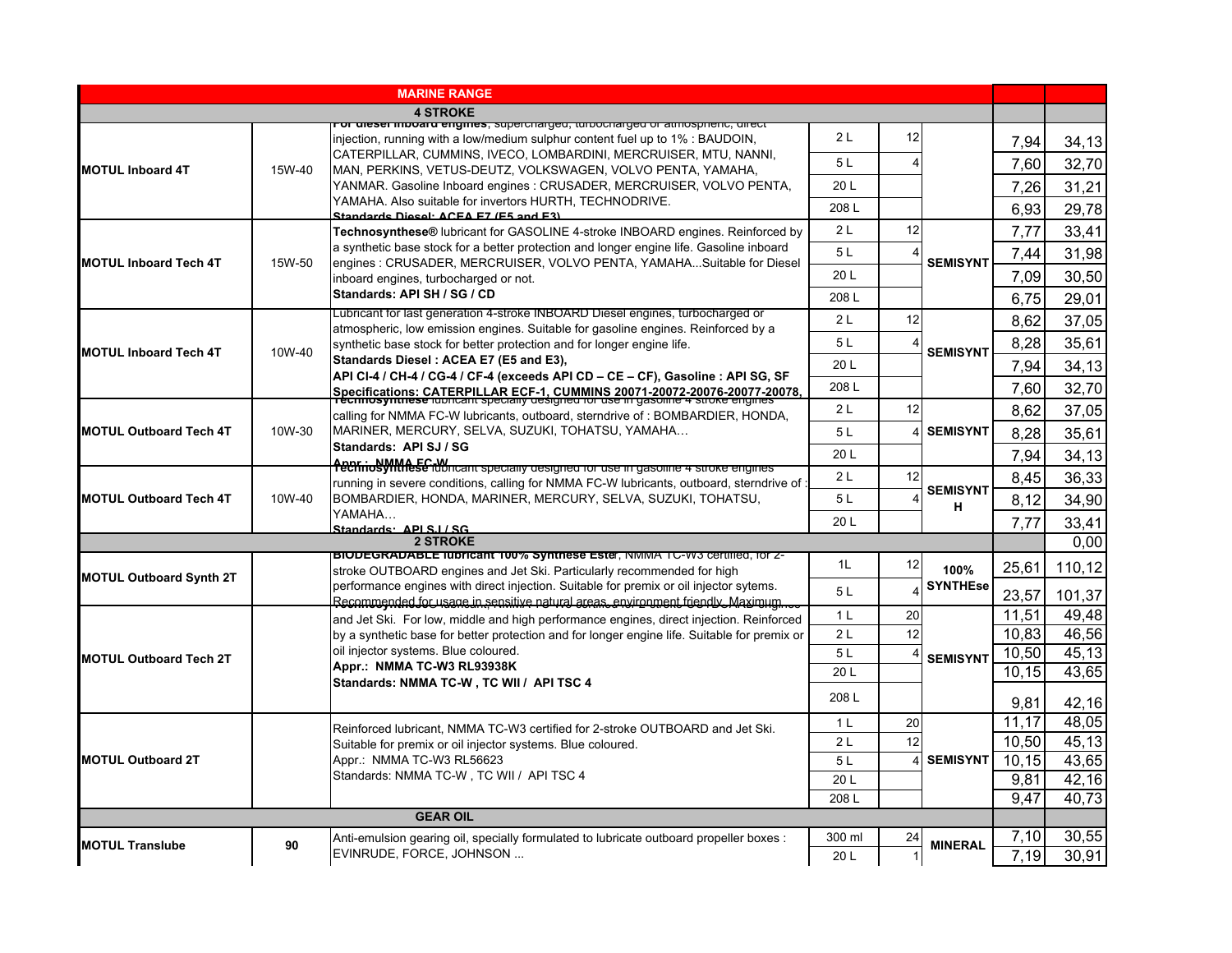|                                |               | <b>GARDENING RANGE</b>                                                                                                                                                                                                                          |                |    |                |       |       |
|--------------------------------|---------------|-------------------------------------------------------------------------------------------------------------------------------------------------------------------------------------------------------------------------------------------------|----------------|----|----------------|-------|-------|
|                                |               | <b>4 STROKE</b>                                                                                                                                                                                                                                 |                |    |                |       |       |
| <b>MOTUL Garden 4T</b>         | 10W-30        | Technosynthese - 4 stroke engine lubricant for Garden tools (Lawn mowers, Ride on<br>mowers, Tillers, ). All Gasoline and Diesel engines. Honda's performance levels.<br>- Fuel economy and low emission performance. Standards: API SJ/ SH/ CF | 2 <sub>L</sub> |    | 12 SEMISYNT    | 7,59  | 32,65 |
| <b>MOTUL Garden 4T</b>         | 15W-40        | High performance mineral 4 stroke engine lubricant for Garden tools (Lawn mowers,<br>Ride on mowers, Tillers, ). All Gasoline and Diesel engines.                                                                                               | 2L             | 12 | <b>MINERAL</b> | 6,20  | 26,66 |
|                                |               | Standards: API SG/ CF; CCMC G4/ D4                                                                                                                                                                                                              | 60L            | -1 |                | 5,24  | 22,51 |
|                                |               | Mineral 4 stroke engine lubricant for Garden tools (Lawn mowers, Ride on mowers,                                                                                                                                                                | 1L             | 20 |                | 6,85  | 29,47 |
| <b>MOTUL Garden 4T</b>         | <b>SAE 30</b> | Tillers, ). All Gasoline and Diesel engines. Briggs & Stratton's Performance levels.                                                                                                                                                            | 2L             | 12 | <b>MINERAL</b> | 6,14  | 26,40 |
|                                |               | <b>Standards: API SG/ CF</b>                                                                                                                                                                                                                    | 25 L           |    |                | 5,66  | 24,36 |
|                                |               | <b>2 STROKE</b>                                                                                                                                                                                                                                 |                |    |                |       |       |
|                                |               | 2 stroke engine lubricant for Garden tools (Chainsaws, Brushcutters, Hedge trimmers,                                                                                                                                                            | 2L             | 12 |                | 7,64  | 32,85 |
| <b>MOTUL Garden 2T</b>         |               | Lawn mowers, ). All Gasoline engines. Technosynthese. Reducing smoke emissions<br>and deposits in exhaust pipes. Reinforced anti-rust and anti-corrosion properties.                                                                            | 5 L            |    | 4 SEMISYNT     | 6,62  | 28,45 |
|                                |               | <b>Standards: API TC</b>                                                                                                                                                                                                                        | 25 L           |    |                | 6,51  | 27,99 |
|                                |               | 2 stroke engine lubricant for Garden tools (Chainsaws, Brushcutters, Hedge trimmers,<br>Lawn mowers, ). All Gasoline engines. Technosynthese. Reducing smoke emissions                                                                          | 100 ml         |    | 20 SEMISYNT    | 5,90  | 25,38 |
| <b>MOTUL Garden 2T Hi-Tech</b> |               | and deposits in exhaust pipes. Reinforced anti-rust and anti-corrosion properties.<br>Standards: ISO-L-EGD; JASO FC; API TC                                                                                                                     | 1L             | 20 |                | 8,89  | 38,22 |
|                                |               |                                                                                                                                                                                                                                                 | 2L             | 12 |                | 8,48  | 36,48 |
|                                |               | <b>CHAIN SAW</b>                                                                                                                                                                                                                                |                |    |                |       |       |
| <b>MOTUL Timber Bio</b>        |               | Fully synthetic lubricant for power chain saws. Manual or automatic lubrication.                                                                                                                                                                | 5L             |    | <b>NAT</b>     | 12,07 | 51,89 |
|                                |               | 98,6%. Biodegradable                                                                                                                                                                                                                            | 208L           |    |                | 10,53 | 45,29 |
|                                |               | High perfomance lubricant for power chain saws. Manual or automatic lubrication.                                                                                                                                                                | 25L            |    |                | 5,12  | 22,00 |
| <b>MOTUL Timber 150</b>        |               | Highly adhesive.<br>Anti wear, anti corrosion, anti-oxidation.                                                                                                                                                                                  | 60L            |    | <b>MINERAL</b> | 5,22  | 22,46 |
|                                |               | Recommended for professional use.                                                                                                                                                                                                               | 208L           |    |                | 4,99  | 21,44 |
|                                |               | lubricant for power chain saws. Manual or automatic lubrication.                                                                                                                                                                                | 1L             | 20 |                | 6,99  | 30,04 |
| <b>MOTUL Timber 120</b>        |               | Highly adhesive.<br>Anti wear, anti corrosion, anti-oxidation.                                                                                                                                                                                  | 5 L            |    | <b>MINERAL</b> | 5,39  | 23,18 |
|                                |               | <b>MAINTENANCE</b>                                                                                                                                                                                                                              |                |    |                |       |       |
|                                |               | Powerful cleaner especially designed to dissolve very quickly the resin residues that                                                                                                                                                           |                |    |                |       |       |
| <b>MOTUL Resin Remover</b>     |               | remain on the cutting swords.                                                                                                                                                                                                                   | 400 ml         | 12 | <b>OTHER</b>   | 10,97 | 47,18 |
| <b>MOTUL Protect Tondeuse</b>  |               | Leaves an anti-adherent film that make the mowing easier and avoid mowed turf<br>jamming in the sword case and in the exit tunnel.<br>MOTUL Protec Tondeuse protects from corrosion.                                                            | 400 ml         | 12 | <b>OTHER</b>   | 10,58 | 45,49 |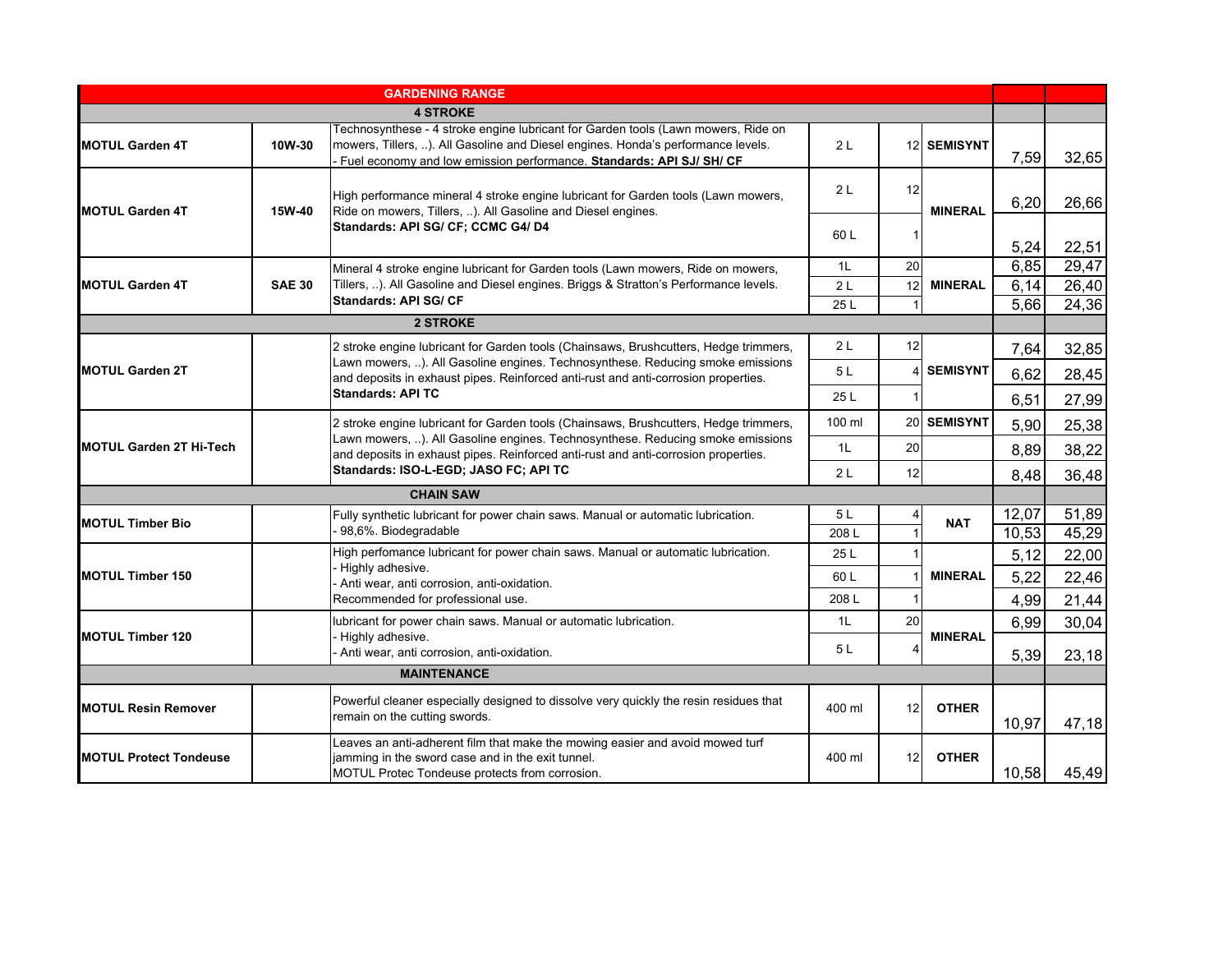|                                  |         | <b>MULTUPURPOSE</b>                                                                                                                                                  |                |    |                  |                |                |
|----------------------------------|---------|----------------------------------------------------------------------------------------------------------------------------------------------------------------------|----------------|----|------------------|----------------|----------------|
|                                  |         | <b>BRAKE FLUIDS</b>                                                                                                                                                  |                |    |                  |                |                |
| <b>MOTUL DOT 5.1 Brake Fluid</b> |         | Long life 100% synthetic fluid for hydraulic actuated-brake and clutch systems - wet                                                                                 | 500 ml         | 12 | <b>100%SYNT</b>  | 17,39          | 74,76          |
|                                  |         | boiling point: 185°C/365°F; standards: MVSS 116 DOT 4, SAE J1703, ISO 4925                                                                                           | 5L             |    |                  | 15,47          | 66,52          |
|                                  |         | 100% synthetic fluid for hydraulic actuated-brake and clutch systems - wet boiling point:                                                                            | 500 ml         | 12 |                  | 13,01          | 55,93          |
| <b>MOTUL DOT 4 Brake Fluid</b>   |         | 245°C / 473°F; standards: MVSS 116 DOT 3 & 4, SAE J1703, ISO 4925                                                                                                    | 5L             |    | 4100%SYNT        | 10,91          | 46,92          |
|                                  |         |                                                                                                                                                                      | 25L            |    |                  | 10,46          | 44,98          |
| <b>MOTUL DOT 3 Brake Fluid</b>   |         | 100% synthetic fluid for hydraulic actuated-brake and clutch systems - wet boiling point<br>239°C / 462°F; standards: MVSS 116 DOT 3, SAE J1703, ISO 4925            | 500 ml         |    | 12 100%SYNT      | 11,50          | 49,43          |
| <b>MOTUL LHM Plus</b>            |         | Mineral fluid for the lubrication of hydropneumatic suspension and braking systems,<br>green-painted, of CITROEN vehicles vehicles only since 1966                   | 1 <sup>L</sup> |    | 12 MINERAL       | 27,02          | 116,21         |
| <b>GEAR OIL</b>                  |         |                                                                                                                                                                      |                |    |                  |                |                |
|                                  |         |                                                                                                                                                                      | 1 <sup>L</sup> | 12 |                  | 18,99          | 81,67          |
| <b>MOTUL Gear 300</b>            | 75W-90  | Gearbox and rear axle lubricant, ester based, fully synthetic, specially formulated for                                                                              | 20 L           |    | <b>100% SYNT</b> | 17,61          | 75,73          |
|                                  |         | racing and high performance cars - standards: API GL4 and GL5 / MIL-L-2105D                                                                                          | 25L            |    |                  | 17,61          | 75,73          |
|                                  |         |                                                                                                                                                                      | 60L            |    |                  | 15,18          | 65,29          |
|                                  |         |                                                                                                                                                                      | 1 <sub>L</sub> | 12 |                  | 11,53          | 49,58          |
|                                  |         |                                                                                                                                                                      | 2L             | 12 |                  | 11,15          | 47,95          |
| <b>MOTUL Dexron III</b>          |         | Fluid for automatic gearbox, torque convertor and hydraulic systems - appr.:<br>GENERAL MOTORS DEXRON III F-30336, FORD MERCON M 950805 and M 941108,                | 20 L           |    | <b>SEMISYNT</b>  | 10,10          | 43,44          |
|                                  |         | ALLISON C4-23472696, CATERPILLAR TO-2, VOITH                                                                                                                         | 25L            |    |                  | 10,10          | 43,44          |
|                                  |         |                                                                                                                                                                      | 60L            |    |                  | 9,81           | 42,16          |
|                                  |         |                                                                                                                                                                      | 208L           |    |                  | 9,29           | 39,96          |
|                                  |         |                                                                                                                                                                      | 1 <sub>L</sub> | 12 |                  | 10,39          | 44,67          |
|                                  |         | Technosynthese extreme pressure lubricant for gearboxes and differential gears.                                                                                      | 2L             | 12 |                  | 10,98          | 47,23          |
| <b>MOTUL Motylgear</b>           | 75W-80  | Smooth shifting. Fuel economy performance. Specially recommended for PEUGEOT/                                                                                        | 20L            |    | <b>SEMISYNT</b>  | 10,10          | 43,44          |
|                                  |         | CITROEN/ RENAULT gearboxes. standards: API GL4 and GL5 / MIL-L-2105D                                                                                                 | 25L            |    |                  | 10,10          | 43,44          |
|                                  |         |                                                                                                                                                                      | 60L            |    |                  | 9,59           | 41,24          |
|                                  |         |                                                                                                                                                                      | 208L           |    |                  | 9,39           | 40,37          |
|                                  |         |                                                                                                                                                                      | 1 <sup>L</sup> | 12 |                  | 11,32          | 48,66          |
|                                  |         | Specially recommended for gearboxes hard to shift, all gearboxes and hypoid rear axles                                                                               | 20L            |    |                  | 10,67          | 45,90          |
| <b>MOTUL Motylgear</b>           | 75W-90  | without limited slip system - standards: API GL4 and GL5 / MIL-L-2105D                                                                                               | 25L            |    | <b>SEMISYNT</b>  | 10,67          | 45,90          |
|                                  |         |                                                                                                                                                                      | 60L            |    |                  | 10,22          | 43,96          |
|                                  |         |                                                                                                                                                                      | 208L           |    |                  | 9,85           | 42,37          |
| <b>MOTUL Motylgear</b>           | 80W-140 | Specially recommended for heavy duty gearboxes - standards: API GL4 and GL5 /<br><b>MIL-L-2105D</b>                                                                  | 2L<br>25 L     | 12 | <b>SEMISYNT</b>  | 12,66<br>11,79 | 54,44<br>50,71 |
|                                  |         |                                                                                                                                                                      | 1 <sup>L</sup> | 12 |                  | 13,74          | 59,10          |
| <b>MOTUL Gearbox</b>             | 80W-90  | Gearbox and rear axle lubricant, all gearboxes and hypoid rear axles without limited slip<br>system, reinforced with MoS2 - standards: API GL4 and GL5 / MIL-L-2105D | 60 L           |    | <b>SEMISYNT</b>  | 11,76          | 50,56          |
|                                  |         |                                                                                                                                                                      |                |    |                  |                |                |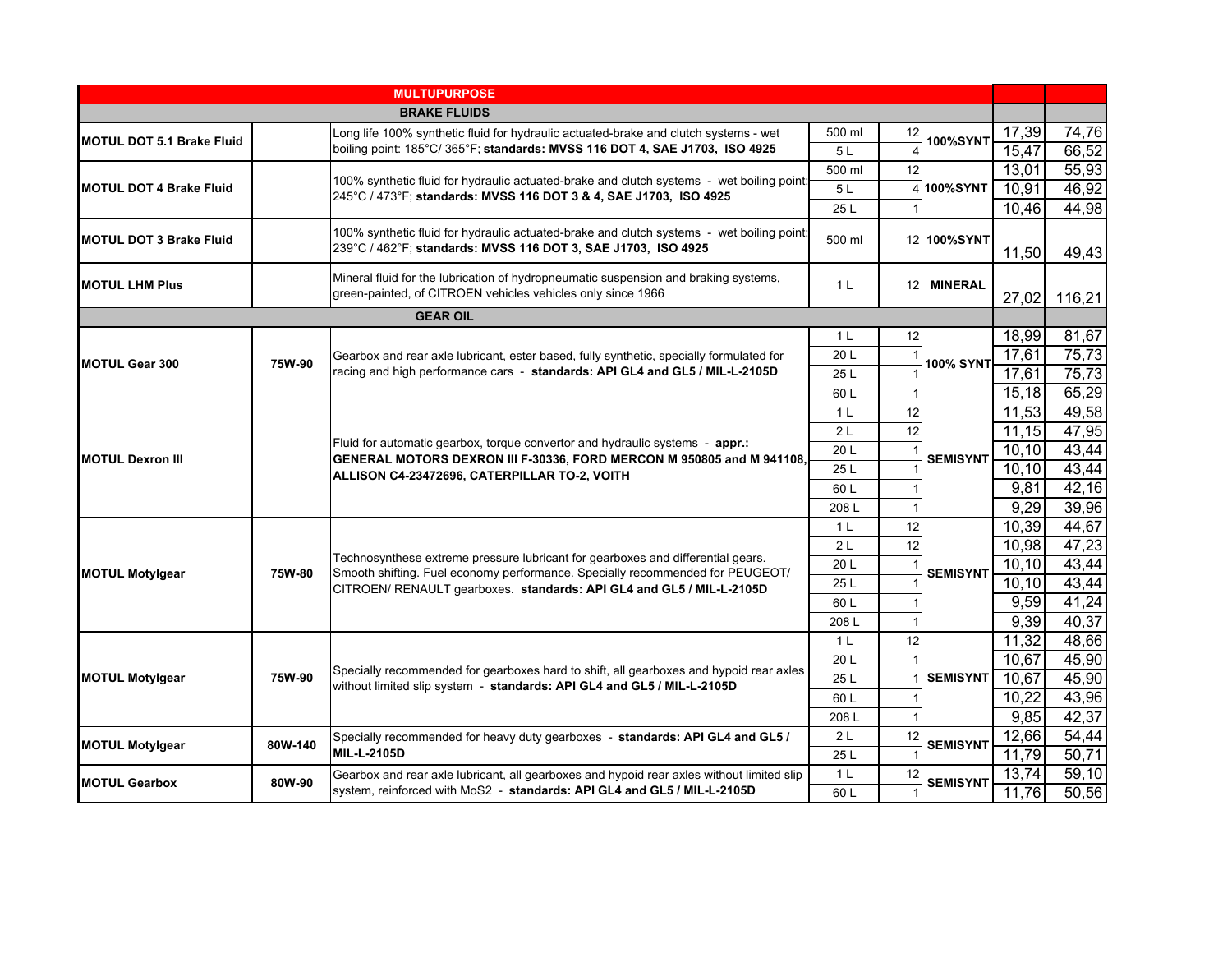|                                |         |                                                                                                                                                | 1 <sup>L</sup> | 12              |                | 7,19         | 30,91          |
|--------------------------------|---------|------------------------------------------------------------------------------------------------------------------------------------------------|----------------|-----------------|----------------|--------------|----------------|
|                                |         |                                                                                                                                                | 2L             | 12              |                | 7,19         | 30,91          |
|                                |         |                                                                                                                                                | 5L             |                 |                | 6,66         | 28,66          |
| <b>MOTUL HD</b>                | 80W-90  | Gearbox and rear axle lubricant, all gearboxes and hypoid rear axles without limited slip<br>system - standards: API GL4 and GL5 / MIL-L-2105D | 20 L           | $\overline{1}$  | <b>MINERAL</b> | 6,35         | 27,32          |
|                                |         |                                                                                                                                                | 25L            |                 |                | 6,35         | 27,32          |
|                                |         |                                                                                                                                                | 60 L           |                 |                | 6,26         | 26,92          |
|                                |         |                                                                                                                                                | 208L           | $\overline{1}$  |                | 6,10         | 26,25          |
|                                |         |                                                                                                                                                | 2L             | 12              |                | 7,79         | 33,52          |
| <b>MOTUL HD</b>                | 85W-140 | Gearbox and rear axle lubricant, all gearboxes and hypoid rear axles without limited slip                                                      | 25L            | -1              | <b>MINERAL</b> | 7,41         | 31,88          |
|                                |         | system - standards: API GL4 and GL5 / MIL-L-2105D                                                                                              | 60L            |                 |                | 7,13         | 30,65          |
|                                |         |                                                                                                                                                | 208L           |                 |                | 6,41         | 27,58          |
| <b>MOTUL 90 PA</b>             | 90      | Rear axle lubricant, specially formulated for limited-slip differentials, suitable for racing                                                  | 2L             | 12              | <b>MINERAL</b> | 10,92        | 46,97          |
|                                |         | cars. 4WDstandards: API GL4 and GL5 / MIL-L-2105D                                                                                              | 60 L           |                 |                | 9,52         | 40,94          |
|                                |         |                                                                                                                                                | 2L             | 12              |                | 7,85         | 33,77          |
| <b>MOTUL Allgear EPL</b>       | 90      | Gearbox and rear axle lubricant, all gearboxes and hypoid rear axles without limited slip                                                      | 25L            |                 | <b>MINERAL</b> | 7,00         | 30,09          |
|                                |         | system                                                                                                                                         | 60L            |                 |                | 6,39         | 27,48          |
|                                |         |                                                                                                                                                | 208L           |                 |                | 6,07         | 26,10          |
|                                |         |                                                                                                                                                |                |                 |                |              |                |
| <b>MOTUL Gear Oil 90</b>       | 90      | Gearbox lubricant for civil engineering machinery - standards: API GL1                                                                         | 5L             | $\overline{4}$  | <b>MINERAL</b> | 6,35         | 27,32          |
|                                |         |                                                                                                                                                |                |                 |                |              |                |
| <b>MOTUL Gear V</b>            | 90      | Gearbox lubricant, recommended for PEUGEOT manual gearboxes - standards: API                                                                   | 2L             | 12 <sup>1</sup> | <b>MINERAL</b> |              |                |
|                                |         | GL4 and GL5 / MIL-L-2105D                                                                                                                      |                |                 |                | 12,97        | 55,78          |
| <b>MOTULTransmission Fluid</b> |         | Fluid for automatic gearbox and all systems in which GENERAL MOTORS ATF type A is                                                              | 60L            |                 |                | 9,14         | 39,30          |
| <b>ATF Typ A</b>               |         | required - appr.: GENERAL MOTORS ATF type A, ALLISON C4                                                                                        | 208L           |                 | <b>MINERAL</b> | 8,88         | 38,17          |
|                                |         |                                                                                                                                                | 1 <sup>L</sup> | 12              |                | 10,48        | 45,08          |
|                                |         | Fluid for automatic gearbox, torque convertor and hydraulic systems                                                                            | 2L             | 12              |                | 9,65         | 41,50          |
|                                |         | appr.: GENERAL MOTOR DEXRON II D 22232 FORD M2C 166 H / M2C 138 CJ                                                                             | 20 L           |                 |                | 8,91         | 38,33          |
| <b>MOTUL Dexron II D</b>       |         | <b>WURTH, ALLISON C-4</b>                                                                                                                      | 25L            |                 | <b>MINERAL</b> | 8,91         | 38,33          |
|                                |         | <b>CATERPILLAR TO-2</b>                                                                                                                        | 60L            |                 |                | 8,31         | 35,72          |
|                                |         |                                                                                                                                                | 208L           |                 |                | 8,15         | 35,05          |
|                                |         |                                                                                                                                                |                |                 |                |              |                |
|                                |         | Extreme pressure lubricant for Mercedes Benz mecanical transmissions and                                                                       |                |                 |                |              |                |
| <b>MOTUL Trans MB</b>          | 85W-90  | differentials. Protection of heavy loaded gears - standards: API GL5, appr.: MB 235.0                                                          | 208L           |                 | <b>MINERAL</b> |              |                |
|                                |         |                                                                                                                                                |                |                 |                |              |                |
|                                |         | IMAN 341N- ZF TE ML 05A/07A/16C/17B                                                                                                            |                |                 |                |              |                |
|                                |         |                                                                                                                                                |                |                 |                | 7,51         | 32,29          |
|                                |         | Gearbox and rear axle lubricant, all gearboxes and hypoid rear axles without limited slip                                                      | 1 <sup>L</sup> | 12<br>-1        |                | 9,81         | 42,16          |
| <b>MOTUL Gear MB</b>           | 80      | system -standards: API GL4 - appr.: MB 235.1, ZF TE-ML 02A/17A, MAN 341 Typ<br>lΝ                                                              | 20 L<br>60L    |                 | <b>MINERAL</b> | 7,34<br>7,19 | 31,57<br>30,91 |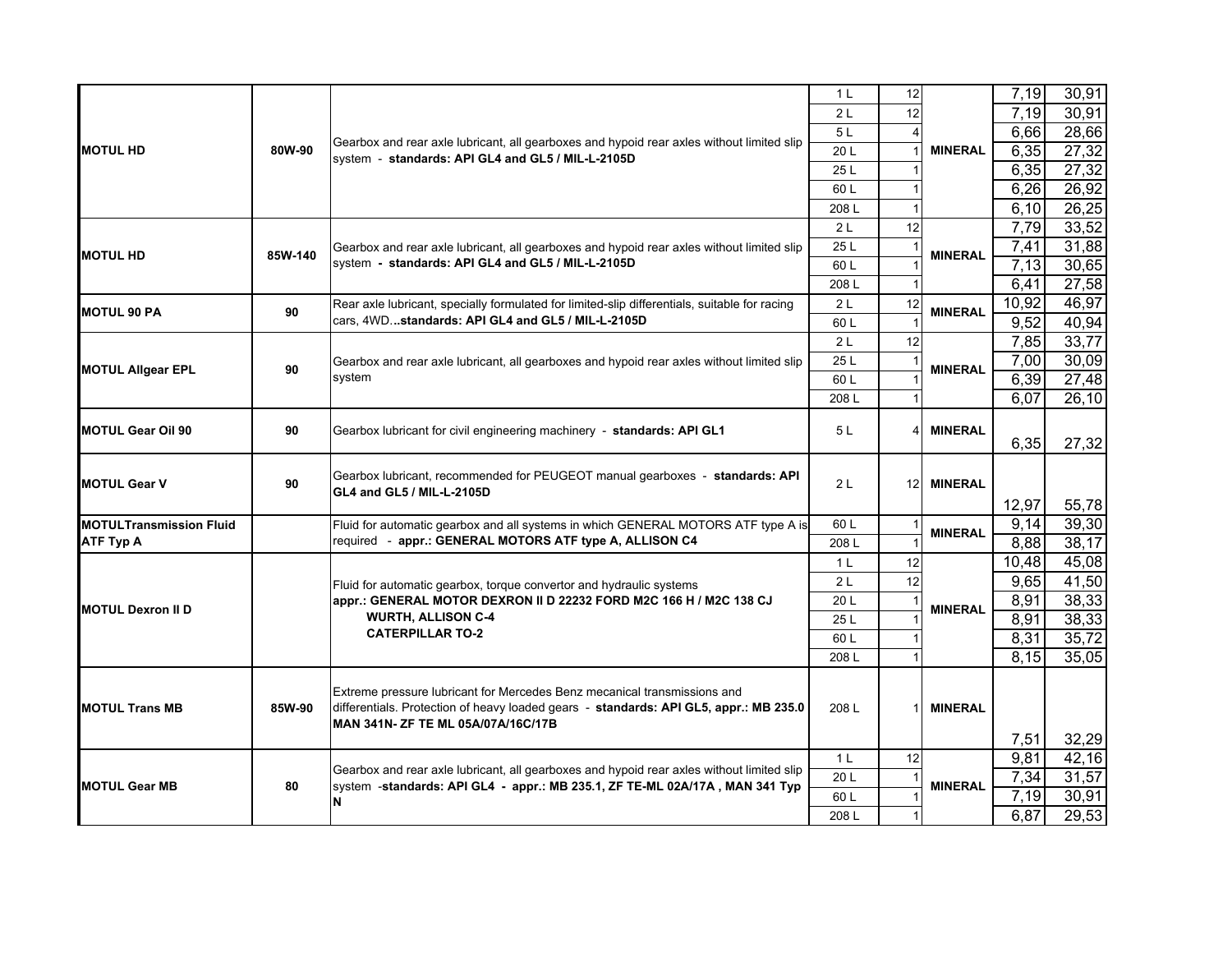|                                   | <b>MAINTENANCE</b>                                                                                                                                                                                                                                                                                                                                                                                                                                              |                |    |                 |              |                    |
|-----------------------------------|-----------------------------------------------------------------------------------------------------------------------------------------------------------------------------------------------------------------------------------------------------------------------------------------------------------------------------------------------------------------------------------------------------------------------------------------------------------------|----------------|----|-----------------|--------------|--------------------|
| <b>MOTUL E.Z. Lube</b>            | Multi-use lubricant, anti-corrosion, anti-humidity, preventing jamming                                                                                                                                                                                                                                                                                                                                                                                          | 250 ml         | 12 | <b>SEMISYNT</b> | 7,77         | 33,41              |
|                                   |                                                                                                                                                                                                                                                                                                                                                                                                                                                                 | 20L            |    |                 | 20,62        | 88,68              |
| <b>MOTUL E.Z. Clean</b>           | Special cleaner that cleans and shines motorcycle metal parts (stainless steel,<br>aluminium, chrome) and coloured plastics. Protects all surfaces with a long-lasting non-<br>stick protective film. Helps to prevent dirt, grime and dust from adhering. Application:                                                                                                                                                                                         | 300 gr         | 6  | Other           | 22,72        | 97,68              |
| <b>MOTUL Carbu Clean</b>          | High powered carburetor cleaner especially formulated to remove deposits, varnishes &<br>gums                                                                                                                                                                                                                                                                                                                                                                   | 400 ml         | 12 | <b>OTHER</b>    | 8,94         | 38,43              |
| <b>MOTUL Tyre Repair</b>          | Repairs and reinflates tyres, with or without tubes, Latex formulation                                                                                                                                                                                                                                                                                                                                                                                          | 300 ml         | 12 | <b>OTHER</b>    | 11,39        | 48,97              |
| <b>MOTUL Shine &amp; Go</b>       | Revives paintwork and varnish, leaves a protective dry sheen                                                                                                                                                                                                                                                                                                                                                                                                    | 400 ml         | 12 | <b>OTHER</b>    | 11,36        | 48,87              |
| <b>MOTUL Wash &amp; Wax</b>       | Cleans & protects without water. It leaves a long-lasting protective wax finish                                                                                                                                                                                                                                                                                                                                                                                 | 400 ml         | 12 | <b>OTHER</b>    | 6,87         | 29,53              |
|                                   |                                                                                                                                                                                                                                                                                                                                                                                                                                                                 | 1 <sub>L</sub> | 12 |                 | 11,75        | 50,50              |
| <b>MOTUL Moto-Wash</b>            | Concentrated cleaner for the whole motor-cycle, biodegradable / Pump spray                                                                                                                                                                                                                                                                                                                                                                                      | 20 L           |    | <b>OTHER</b>    | 9,67         | 41,60              |
|                                   |                                                                                                                                                                                                                                                                                                                                                                                                                                                                 | 60L            |    |                 | 6,76         | 29,06              |
|                                   | Concentrated cleaner for the whole motor-cycle with power gel formula, cleans all parts                                                                                                                                                                                                                                                                                                                                                                         | 0.1L           | 12 |                 | 8,96         | 38,53              |
| <b>MOTUL Moto Wash Plus</b>       | of motrcycle or scooter with self-cleaning effect, does not drip, even to vertical surfaces,                                                                                                                                                                                                                                                                                                                                                                    | 500 ml         | 12 | Other           | 13,98        | 60,12              |
|                                   | it's more economical and efficient, biodegradable                                                                                                                                                                                                                                                                                                                                                                                                               | 1 <sub>L</sub> |    |                 | 23,30        | 100,19             |
|                                   | Pump spray & 20 litre can                                                                                                                                                                                                                                                                                                                                                                                                                                       | 20 L           |    |                 | 10,46        | 44,98              |
|                                   | Very powerful degreaser for brakes, clutches, mechanical system and electrics; non-<br>chlorinated                                                                                                                                                                                                                                                                                                                                                              | 400 ml         | 12 | <b>OTHER</b>    | 11,78        | 50,66              |
| <b>MOTUL Brake Clean</b>          |                                                                                                                                                                                                                                                                                                                                                                                                                                                                 | 20L            |    |                 | 9,48         | 40,78              |
| <b>MOTUL Valve Expert</b>         | Lead substitue for old engines fitted with soft exhaust valve seats which require lead in<br>the gasoline to lubricate and protect from recession : cars, bikes, boats, gardening<br>engines. Must not be used with engines fitted with catalytic converters. The phosphorus<br>formulation provides outstanding valve seats lubrication and protects from recession.<br>Better performance than potassium based products and gasoline. 1 can is sufficient for | 250 ml         | 12 | <b>OTHER</b>    | 17,98        | 77,32              |
|                                   | 250L of gasoline<br>Stabilize GASOLINE and 2 stroke premix until 24 months. Ensure a better                                                                                                                                                                                                                                                                                                                                                                     |                |    |                 |              |                    |
| <b>MOTUL Stabalizer</b>           | CONSERVATION in case of storage. Easy start up after wintering. Avoid gum and<br>varnish build up. Keep carburettor and fuel system cleanness.                                                                                                                                                                                                                                                                                                                  | 250 ml         | 12 | <b>OTHER</b>    | 15,87        | 68,26              |
| <b>MOTUL Vision Expert Ultra</b>  | Super cleaner concentrated windscreen washer (to dilute with water). Winter protection                                                                                                                                                                                                                                                                                                                                                                          | 1 <sub>L</sub> | 12 | <b>OTHER</b>    | 6,87         | 29,53              |
|                                   | up to -25°C / -13°F. With orange perfume.992511                                                                                                                                                                                                                                                                                                                                                                                                                 | 208L<br>5L     |    |                 | 4,56         | 19,60<br>12,84     |
| <b>MOTUL Vision Classic -20°C</b> | Ready-for-use windscreen washer. Winter protection -20°C / -4°F.992651                                                                                                                                                                                                                                                                                                                                                                                          | 208L           |    | <b>OTHER</b>    | 2,99<br>2,18 | 9,36               |
| <b>MOTUL Top Gel</b>              | Detergent paste for hands cleaning Spender                                                                                                                                                                                                                                                                                                                                                                                                                      | 3L             |    | <b>OTHER</b>    | 15,05        | 64,73              |
|                                   | Degreasing and cleaning solvent for engines and metallic parts, ready for use, specially                                                                                                                                                                                                                                                                                                                                                                        | 60L            |    |                 | 4,76         | $\overline{20,}47$ |
| <b>MOTUL Top Kleen</b>            | designed for degreasing cisterns                                                                                                                                                                                                                                                                                                                                                                                                                                | 208L           |    | <b>OTHER</b>    | 4,59         | 19,75              |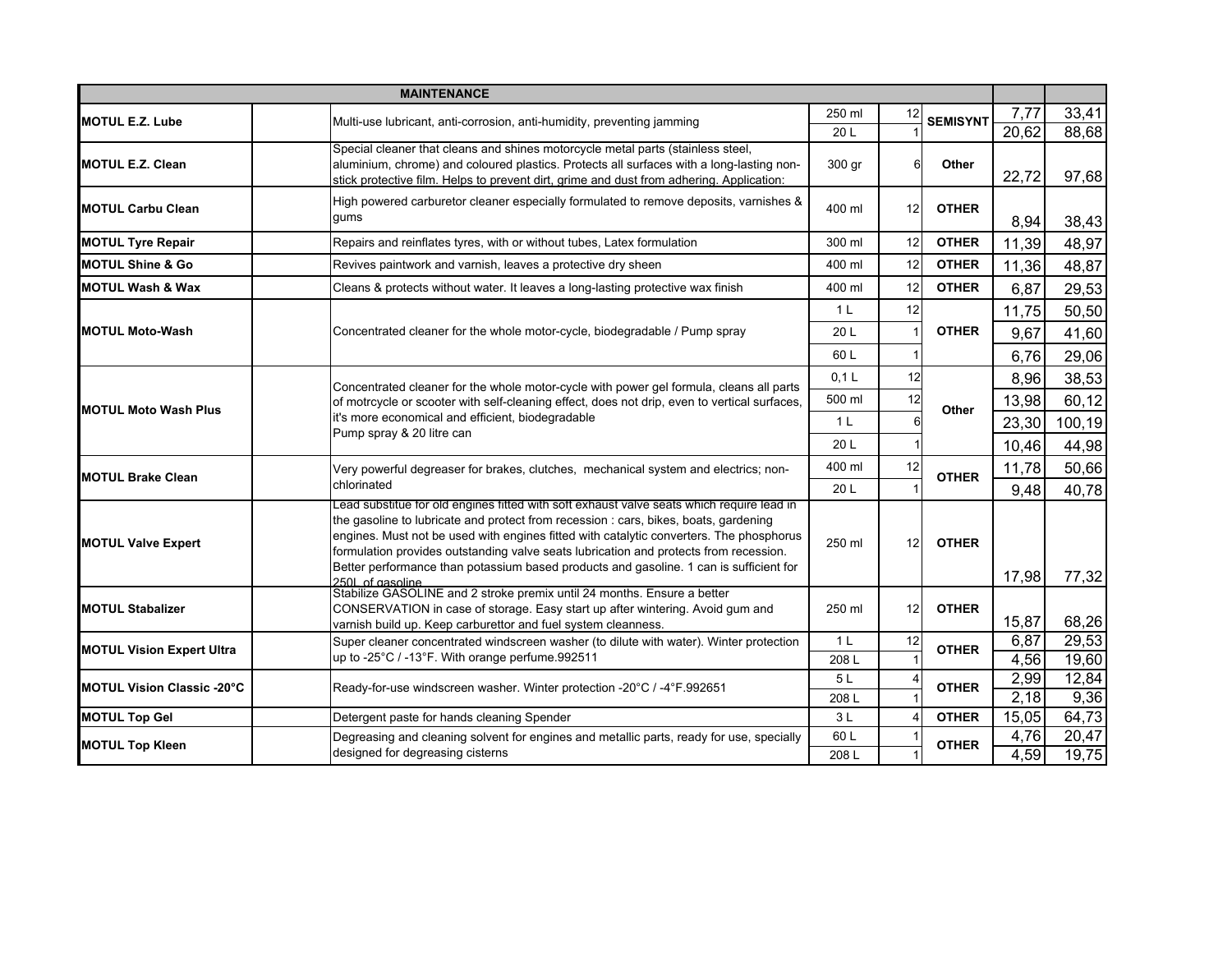|                                                   | <b>GREASES</b>                                                                                                                                                              |          |    |                |       |       |
|---------------------------------------------------|-----------------------------------------------------------------------------------------------------------------------------------------------------------------------------|----------|----|----------------|-------|-------|
|                                                   | High performance multipurpose grease semi-synthetic - complex lithium, extreme                                                                                              | $200$ gr | 24 |                | 10,76 | 46,26 |
| <b>MOTUL Tech Grease 300</b><br>NLGI <sub>2</sub> | pressure, greasing of roller bearings, articulations, bearings, hubs, cardan joints, ball                                                                                   | 410 gr   |    | 24 SEMISYNT    | 10,94 | 47,03 |
|                                                   | joint                                                                                                                                                                       | 50 kg    |    |                | 17,98 | 77,32 |
| <b>MOTUL G.C. Grease 00 NLGII</b><br>100          | Soft grease for central lubrication, lithium extreme-pressure, temperature for use: -50°C/<br>-58°F to +120°C / +248°F                                                      | 19 kg    |    | 1 SEMISYNT     | 12,13 | 52,14 |
|                                                   |                                                                                                                                                                             | 410 gr   | 24 |                | 7,44  | 31,98 |
|                                                   | High performance multipurpose grease, lithium adherence, extreme pressure, greasing                                                                                         | 1 kg     | 12 |                | 12,42 | 53,42 |
| <b>MOTUL Top Grease 200</b>                       | of roller bearings, articulations, bearings, hubs, cardan joints, ball joint temperature for                                                                                | 5 kg     |    | <b>MINERAL</b> | 13,01 | 55,93 |
| NLGI <sub>2</sub>                                 | use: -20°C / -4°F to +130°C / +266°F                                                                                                                                        | 19 kg    |    |                | 11,85 | 50,97 |
|                                                   |                                                                                                                                                                             | 50 kg    |    |                | 10,86 | 46,72 |
|                                                   |                                                                                                                                                                             | 190 kg   |    |                | 10,61 | 45,64 |
| <b>MOTUL Multi Grease 150</b>                     | High performance multipurpose grease, lithium adherence, greasing of roller bearings,                                                                                       | 5 kg     |    | <b>MINERAL</b> | 11,54 | 49,63 |
| NLGI <sub>3</sub>                                 | hubs, cardan joints, ball joint, temperature for use : -30°C / -22°F to +130°C / +266°F                                                                                     | 50 kg    |    |                | 7,77  | 33,41 |
|                                                   | High performance multipurpose grease, lithium adherence, extreme pressure, greasing                                                                                         | 410 gr   | 24 |                | 6.18  | 26,56 |
|                                                   |                                                                                                                                                                             | 5 kg     |    |                | 10,94 | 47,03 |
| <b>MOTUL Grease 100 NLGI 2</b>                    | of roller bearings, articulations, bearings, hubs, cardan joints, ball joint, temperature for                                                                               | 19 kg    |    | <b>MINERAL</b> | 8,52  | 36,64 |
|                                                   | use: -30°C / -22°F to +120°C / +248°F                                                                                                                                       | 50 kg    |    |                | 10,19 | 43,80 |
|                                                   |                                                                                                                                                                             | 180 kg   |    |                | 9,40  | 40,42 |
| <b>MOTUL Roulement PL NLGI</b>                    |                                                                                                                                                                             | $5$ kg   |    |                | 12,29 | 52,86 |
|                                                   | Solid grease for truck wheel hub, temperature for use : - $20^{\circ}C / -4^{\circ}F$ to +130°C / +266°                                                                     | 50 kg    |    | <b>MINERAL</b> | 9,95  | 42,78 |
|                                                   |                                                                                                                                                                             | 180 kg   |    |                | 9,81  | 42,16 |
| <b>MOTUL Soft Grease 0 NLGI 0</b>                 | for reduction gears or central lubrication                                                                                                                                  | $5$ kg   |    | <b>MINERAL</b> | 12,29 | 52,86 |
|                                                   |                                                                                                                                                                             | 410 gr   | 24 |                | 9,44  | 40,58 |
| <b>MOTUL Molybden NLGI 2</b>                      | Multipurpose grease, lithium - extreme-pressure, reinforced with MoS2, greasing of                                                                                          | 5 kg     |    | <b>MINERAL</b> | 14,80 | 63,66 |
|                                                   | roller bearings, articulations, bearings, hubs, ball joint, cables                                                                                                          | 50 kg    |    |                | 11,89 | 51,12 |
|                                                   |                                                                                                                                                                             | 180 kg   |    |                | 11,23 | 48,30 |
|                                                   |                                                                                                                                                                             | 410 gr   |    |                | 8,48  | 36,48 |
| <b>MOTUL TP / Agri NLGI 2</b>                     | Multipurpose grease for civil engineering machinery and agriculture, lithium - very<br>adherent & resistant to water - temperature for use :- 30°C/-22°F to +140°C / +284°F | $5$ kg   |    | <b>MINERAL</b> | 13,52 | 58,13 |
|                                                   |                                                                                                                                                                             | 50 kg    |    |                | 11,51 | 49,48 |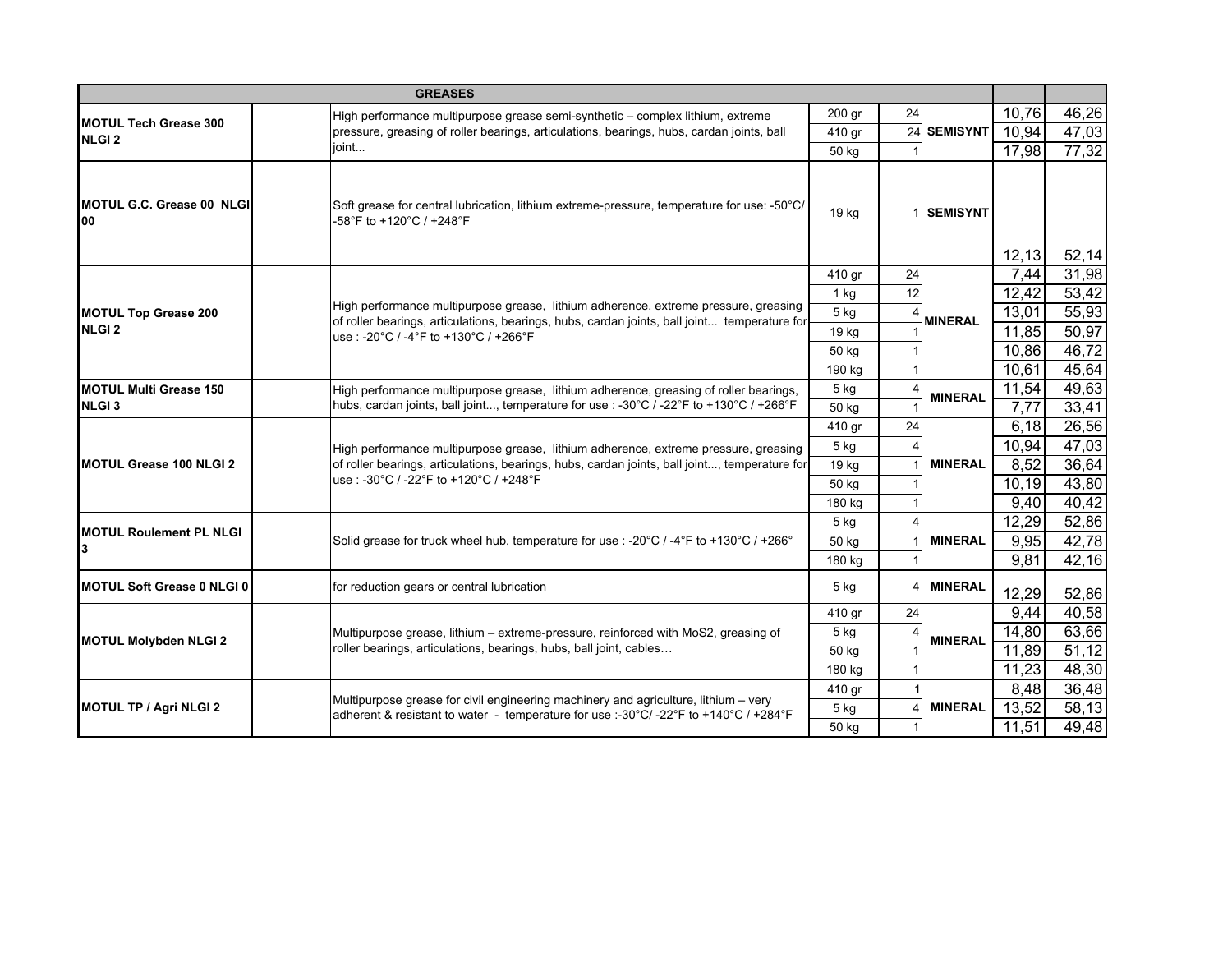|                           |        | <b>AGRICULTURE</b>                                                                                                                                                                                |       |                 |      |       |
|---------------------------|--------|---------------------------------------------------------------------------------------------------------------------------------------------------------------------------------------------------|-------|-----------------|------|-------|
|                           |        |                                                                                                                                                                                                   | 25 L  |                 | 8,72 | 37,51 |
| <b>MOTUL DS Agri Synt</b> | 10W-40 | Multipurpose lubricant for modern agriculture machinery, engine, gearbox, hydraulic<br> system - standards: API CE / SF, API GL4/ GL5, AFNOR 48603 HV ISO VG 68 / 100                             | 60L   | <b>SEMISYNT</b> | 8,62 | 37,05 |
|                           |        |                                                                                                                                                                                                   | 208L  |                 | 8,14 | 35,00 |
|                           |        |                                                                                                                                                                                                   | 25 L  |                 | 6,58 | 28,30 |
| <b>DS UNIVERSAL</b>       | 10W-30 | Multipurpose lubricant for agriculture machinery, engine, gearbox, hydraulic system -<br>standards: API CC / SE, API GL4, AFNOR HV 68                                                             | 60 L  | <b>MINERAL</b>  | 6,41 | 27,58 |
|                           |        |                                                                                                                                                                                                   | 208 L |                 | 5,80 | 24,92 |
|                           |        | Multipurpose lubricant for modern farming machines, engine/ transmissions /wet brakes/<br>hydraulic systems - standards: API CE / SF, API GL4 / GL5, AFNOR NFE 48603 HV<br><b>ISO VG 68 / 100</b> | 5 L   |                 | 9,16 | 39,40 |
|                           | 15W-40 |                                                                                                                                                                                                   | 25 L  |                 | 7,74 | 33,26 |
| <b>MOTUL DS Superagri</b> |        |                                                                                                                                                                                                   | 60 L  | <b>MINERAL</b>  | 8,41 | 36,18 |
|                           |        |                                                                                                                                                                                                   | 208L  |                 | 7,40 | 31,83 |
|                           |        |                                                                                                                                                                                                   | 1000L |                 | 7,27 | 31,26 |
| <b>MOTUL Trailub</b>      |        | Specially formulated for lubrication of milking machines vacuum pumps, all types of<br>milking machines                                                                                           | 5L    | <b>MINERAL</b>  | 7,26 | 31,21 |
|                           |        |                                                                                                                                                                                                   | 5 L   |                 | 8,04 | 34,59 |
| <b>IMOTUL TRH 97</b>      |        | Specially formulated for farming machines transmissions, gearbox, rear axle, hydraulic                                                                                                            | 25 L  | <b>MINERAL</b>  | 7,94 | 34,13 |
|                           |        | lifter system, wet brakes                                                                                                                                                                         | 60 L  |                 | 7,77 | 33,41 |
|                           |        |                                                                                                                                                                                                   | 208L  |                 | 7,57 | 32,54 |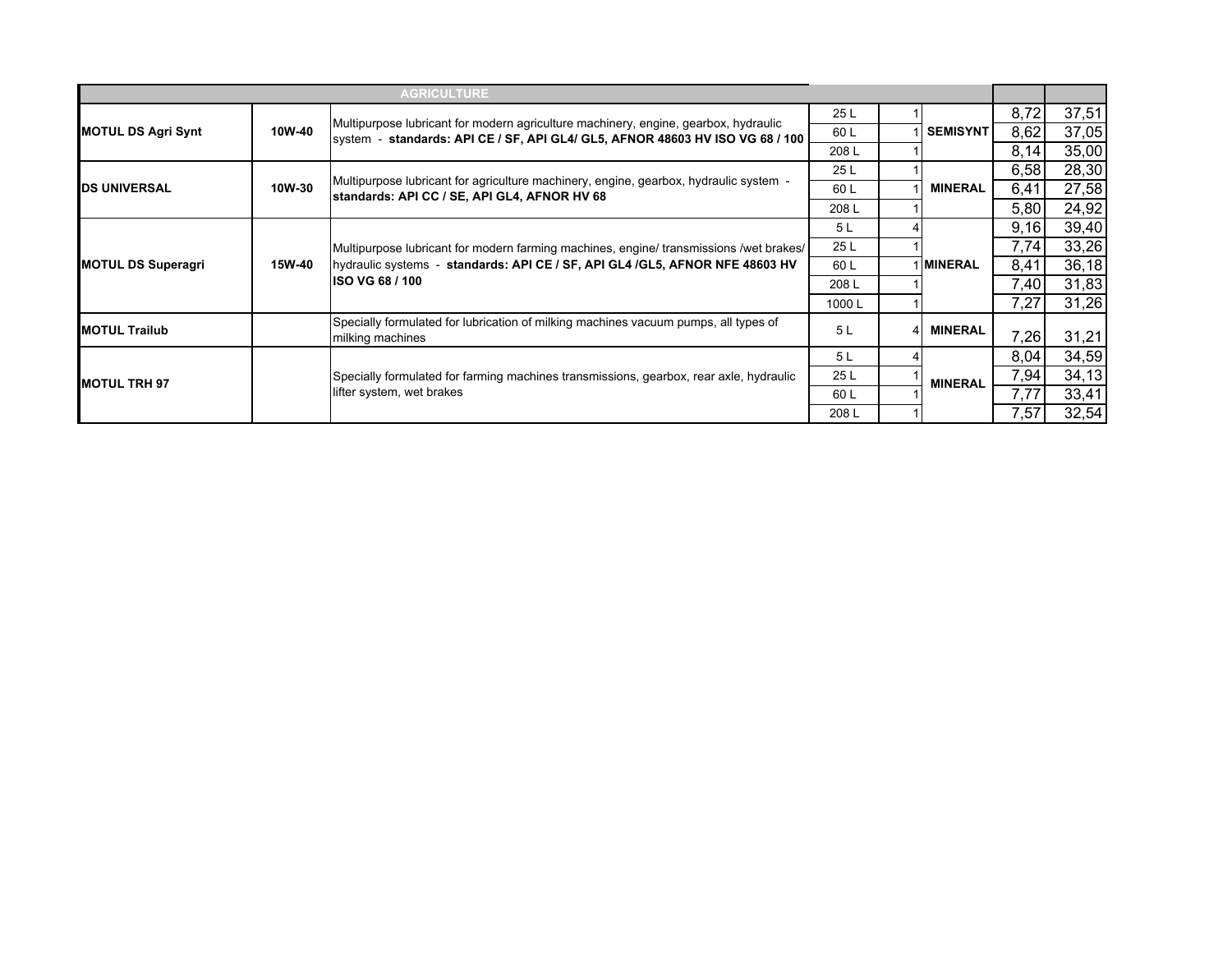|                            |        | <b>TRANSPORT</b>                                                                                                                                                                      |       |    |                   |       |       |
|----------------------------|--------|---------------------------------------------------------------------------------------------------------------------------------------------------------------------------------------|-------|----|-------------------|-------|-------|
|                            |        | <b>ENGINE OIL</b>                                                                                                                                                                     |       |    |                   |       |       |
|                            |        | Suitable for latest generation, low emission Turbocharged Diesel engines (EURO II,                                                                                                    | 5 L   |    |                   | 13,34 | 57,36 |
| <b>MOTUL Tekma Optima</b>  | 5W-30  | EURO III), fitted with EGR, high power: Trucks, buses. Specially recommended for                                                                                                      | 208L  |    | <b>100%SYNT</b>   |       |       |
|                            |        | recent fleet, with high technology engines and with Long Drain Intervals. standards:<br>ully synthetic engine oil for all low emission European, American or Japanese Diesel          |       |    |                   | 12,67 | 54,50 |
|                            |        | engines naturally aspirated or turbocharged, in line with Euro II, Euro III or Euro IV fitted                                                                                         | 60 L  |    |                   | 9,14  | 39,30 |
| <b>MOTUL TEKMA ULTIMA</b>  | 10W-40 | with EGR System (Exhaust gas recirculation). Specially recommended for recent fleets,                                                                                                 | 208L  |    | <b>100%SYNT</b>   | 8,70  | 37,41 |
|                            |        | with high technology engines and Long Drain Intervals.                                                                                                                                | 1000L |    |                   | 8,33  | 35,82 |
|                            |        | Standards: <b>ACEA E4 / E7 (E7 replace E5 and E3). API CI-4 / CH-4</b><br>100% Synthetic Lubricant specially designed for last generation trucks, buses, running                      | 60 L  |    |                   |       |       |
|                            |        | with low sulphur fuel (=< 50 ppm). Low emissions turbo Diesel direct injection engines,                                                                                               |       |    |                   | 10,17 | 43,75 |
| <b>MOTUL ULTIMA +</b>      | 10W-40 | Euro II, Euro III, Euro IV or Euro V emission regulation compliant, fitted with EGR                                                                                                   | 208L  |    | 1 <b>100%SYNT</b> | 9,50  | 40,83 |
|                            |        | System (Exhaust gas re-circulation) and/or SCR (Selected Catalyst Reduction) system<br>and with or without DPF (Diesel Particulate Filter).                                           | 1000L |    |                   | 9,87  | 42,42 |
|                            |        | Synthetic based lubricant. All low emission Diesel engines naturally aspirated or                                                                                                     | 60L   |    |                   | 7,31  | 31,42 |
| <b>MOTUL MEGA X</b>        | 10W-40 | turbocharged, in line with Euro II, Euro III, Euro IV fitted with EGR System (Exhaust gas                                                                                             |       |    | <b>SEMISYNT</b>   |       |       |
|                            |        | re-circulation)                                                                                                                                                                       | 208L  |    |                   | 6,30  | 27,07 |
|                            | 15W-40 |                                                                                                                                                                                       | 1L    | 20 |                   | 7,70  | 33,11 |
|                            |        | Lubricant for turbocharged EURO II diesel engines, long drain oil for truck and civil                                                                                                 | 5L    |    |                   | 7,41  | 31,88 |
| <b>MOTUL Tekma Mega X</b>  |        | engineering machines under severe conditions standards: ACEA E3, API CG-4 -                                                                                                           | 25 L  |    | <b>SEMISYNT</b>   | 7,25  | 31,16 |
|                            |        | appr.: MB 228.3, MAN M 3275, VOLVO VDS-2, RVI E3R, IVECO SHPDO, DAF LD,<br><b>SCANIA LD</b>                                                                                           | 60L   |    |                   | 6,76  | 29,06 |
|                            |        |                                                                                                                                                                                       | 208L  |    |                   | 6,51  | 27,99 |
|                            |        |                                                                                                                                                                                       | 1000L |    |                   | 6,51  | 27,99 |
|                            |        | Synthetic based lubricant, specially developed for countries where fuel sulphur content is<br>around 0.5% (500 ppm) or higher. All low emission Diesel engines naturally aspirated or | 5L    |    |                   | 6,62  | 28,45 |
| <b>MOTUL MEGA X LD</b>     | 15W-40 | Turbocharged, in line with Euro II, Euro III fitted with EGR System (Exhaust gas re-                                                                                                  | 25 L  |    | <b>SEMISYNT</b>   | 6,47  | 27,84 |
|                            |        | circulation)                                                                                                                                                                          | 208L  |    |                   | 6.18  | 26,56 |
|                            |        | Standards: ACEA E7 (Remplaces E5 and E3), API CI-4 / CH-4                                                                                                                             | 1000L |    |                   | 6,08  | 26,15 |
| <b>MOTUL TP Super Synt</b> | 10W-40 | Multipurpose lubricant for civil engineering machinery, engine, gearbox, hydraulic system                                                                                             | 25 L  |    | <b>SEMISYNT</b>   | 9,65  | 41,50 |
|                            |        | standards: API CE / SF, API GL4/ GL5, AFNOR 48603 HV ISO VG 68 / 100                                                                                                                  | 60 L  |    |                   | 7,87  | 33,82 |
|                            |        |                                                                                                                                                                                       | 5L    |    |                   | 6,66  | 28,66 |
|                            |        | Lubricant for turbocharged EURO II/III diesel engines, SHPD oil for truck and civil<br>engineering machines under severe conditions - standards: ACEA E3, API CG-4/ SG                | 25 L  |    |                   | 6,51  | 27,99 |
| <b>MOTUL Tekma Mega</b>    | 15W-40 | appr.: MB 228.3, MAN M 3275, VOLVO VDS-2, RVI E3R, IVECO SHPDO, DAF LD,                                                                                                               | 60 L  |    | <b>MINERAL</b>    | 6,15  | 26,45 |
|                            |        | <b>SCANIA LD</b>                                                                                                                                                                      | 208L  |    |                   | 5,99  | 25,74 |
|                            |        |                                                                                                                                                                                       | 1000L |    |                   | 5,70  | 24,51 |
|                            |        | All Diesel engines naturally aspirated or turbocharged which meet EURO III, EURO II                                                                                                   | 5L    |    |                   | 6,44  | 27,68 |
|                            |        | particulate emission limits or not: Trucks, Bulldozers, Construction machinery, Buses,<br>Farm machinery, stationary engines                                                          | 25L   |    |                   | 5,83  | 25,07 |
| <b>MOTUL Tekma Supra</b>   | 15W-40 | Can be used as single lubricant in case of fleet composed of new & old generation                                                                                                     | 60 L  |    | <b>MINERAL</b>    | 5,83  | 25,07 |
|                            |        | engines.                                                                                                                                                                              | 208 L |    |                   | 5,57  | 23,95 |
|                            |        | Standards: ACEA E2, API CG-4                                                                                                                                                          | 1000L |    |                   |       |       |
|                            |        | Appr.: MAN 271, MB-Approval 228.3, VOLVO VDS, RVI E2 R MACK EO-L, MTU                                                                                                                 |       |    |                   | 5.57  | 23,95 |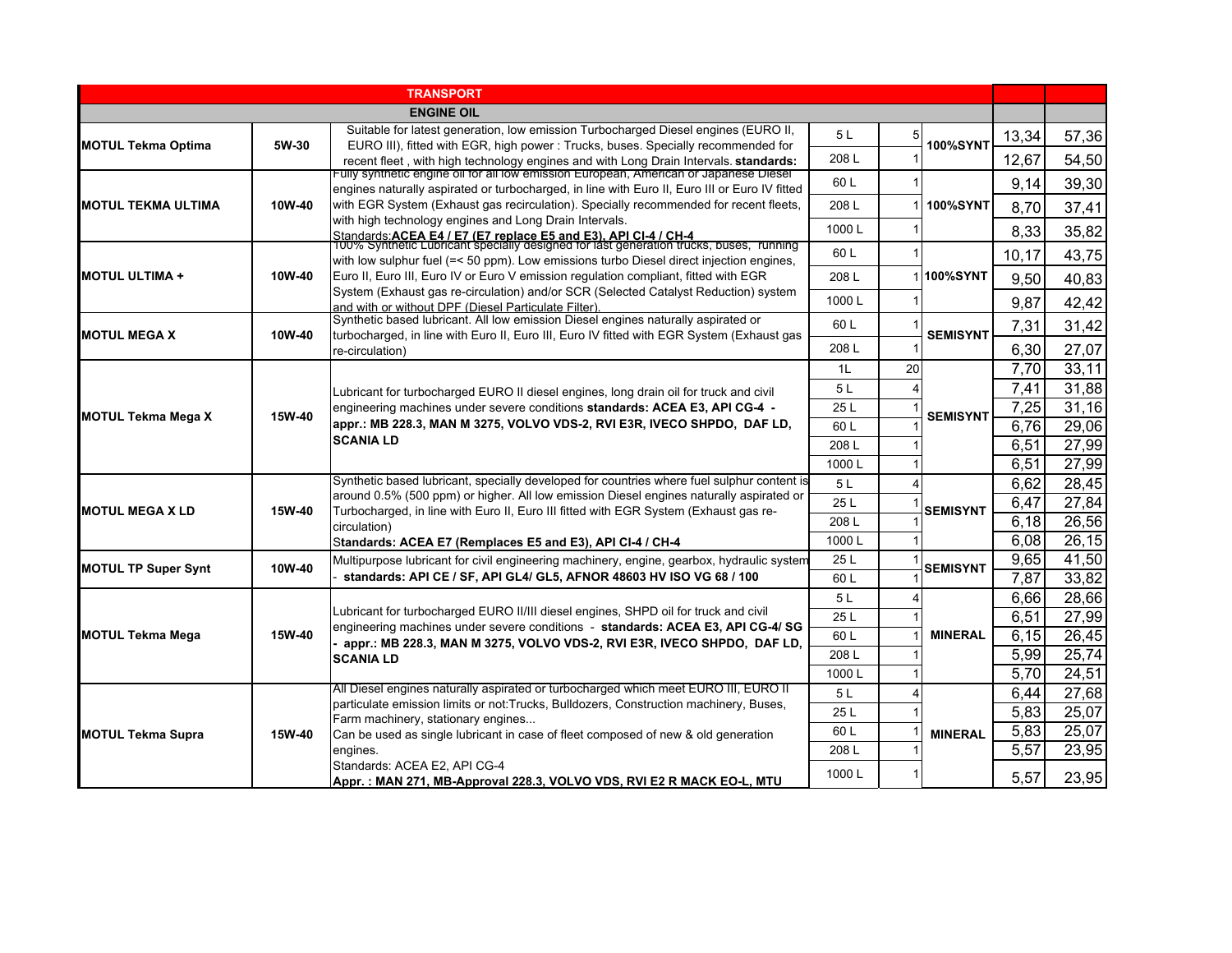|                                           |            | recommendations are API CD, CE, CF, CF-4, CCMC D-4 : Trucks, Bulldozers,                                          | 5L    |  |                                                        | 4,99  | $\overline{2}1,44$ |  |  |
|-------------------------------------------|------------|-------------------------------------------------------------------------------------------------------------------|-------|--|--------------------------------------------------------|-------|--------------------|--|--|
| <b>MOTUL Tekma</b> Norma +                |            | Construction machinery, Generators, Buses, Farm machinery, Marine engines                                         | 25L   |  | <b>MINERAL</b>                                         | 4,46  | 19,19              |  |  |
|                                           | 15W-40     | Also suitable for hydraulic systems, torque convertors and transmissions when an                                  | 60L   |  |                                                        | 4,40  | 18,93              |  |  |
|                                           |            | engine oil is recommended by manufacturer. Standards: API CF-4 / CF - API CE, CD/SF                               | 208L  |  |                                                        | 4,31  | 18,52              |  |  |
|                                           |            | CCMC D-4                                                                                                          |       |  |                                                        | 4,18  | 17,96              |  |  |
|                                           |            | Appr.: MB-Approval 228.1<br>Lubricant for turbocharged EURO II diesel engines, HPD oil for truck and civil        | 1000L |  |                                                        |       |                    |  |  |
| <b>MOTUL Tekma Supra</b>                  | 20W-50     | engineering machines under severe conditions - standards: ACEA E2, API CG-4/ SG                                   | 25L   |  | <b>MINERAL</b>                                         | 5,47  | 23,54              |  |  |
| MOTUL Tekma Norma +                       | 20W-50     | appr.: MB 228.1, MAN M 271, VOLVO VDS, RVI E2R, IVECO, DAF, SCANIA                                                | 208L  |  | <b>MINERAL</b>                                         | 4,99  | 21,44              |  |  |
|                                           |            | recommendations are API CD, CE, CF, CF-4, CCMC D-4 : Trucks, Bulldozers,                                          | 5L    |  |                                                        | 5,60  | 24,10              |  |  |
|                                           |            | Construction machinery, Generators, Buses, Farm machinery, Marine engines                                         |       |  |                                                        |       | 23,54              |  |  |
|                                           |            | Also suitable for hydraulic systems, torque convertors and transmissions when an                                  | 25L   |  |                                                        | 5,47  |                    |  |  |
|                                           |            | engine oil is recommended by manufacturer. Standards: API CF-4 / CF - API CE, CD/SF                               | 60L   |  |                                                        | 5,27  | 22,67              |  |  |
|                                           |            | CCMC D-4                                                                                                          | 208L  |  |                                                        | 5,14  | 22,11              |  |  |
|                                           |            | Appr.: MB-Approval 228.1                                                                                          | 1000L |  | $\Delta$<br>$\overline{\phantom{a}}$<br><b>MINERAL</b> | 5,08  | 21,85              |  |  |
|                                           |            | machinery, Generators, Buses, Farm machinery, Marine engines                                                      | 5L    |  |                                                        | 4,99  | 21,44              |  |  |
| <b>MOTUL Tekma</b> Norma +<br><b>Mono</b> |            | Also suitable for hydraulic systems and mechanical transmissions when an engine oil is                            | 25 L  |  |                                                        | 4,46  | 19,19              |  |  |
|                                           |            | recommended by manufacturers.                                                                                     | 60L   |  |                                                        | 4,40  | 18,93              |  |  |
|                                           | 30W        | Can be used when MB-Approval 227.0 is recommended. Standards: API CF-4 / CF - API                                 | 208L  |  |                                                        | 4,31  | 18,52              |  |  |
|                                           |            | CF-4 / CF - API CE, CD / SF - CCMC D-4                                                                            |       |  |                                                        |       |                    |  |  |
| MOTULTekma Norma +<br><b>Mono</b>         | 40W        | Appr.: MB-Approval 228.0                                                                                          | 1000L |  | <b>MINERAL</b>                                         | 4,18  | 17,96              |  |  |
|                                           |            | All Diesel engines naturally aspirated or turbocharged : Trucks, Bulldozers, Construction                         | 25 L  |  |                                                        | 5,40  | 23,23              |  |  |
|                                           |            | machinery, Generators, Buses, Farm machinery, Marine engines                                                      |       |  |                                                        |       |                    |  |  |
|                                           |            | Also suitable for hydraulic systems and mechanical transmissions when an engine oil is                            | 60L   |  |                                                        | 4,86  | 20,88              |  |  |
|                                           | <b>10W</b> | recommended by manufacturers.<br>Can be used when MB-Approval 227.0 is recommended Standards: API CF-4 / CF - API | 208L  |  | <b>MINERAL</b>                                         | 4,76  | 20,47              |  |  |
|                                           |            |                                                                                                                   |       |  |                                                        |       |                    |  |  |
|                                           |            | All Diesel engines naturally aspirated or turbocharged: trucks, bulldozers, civil                                 |       |  |                                                        |       |                    |  |  |
| <b>MOTUL Tekma Norma</b>                  |            | engineering machines, busses, farm machinery, marine engines, also suitable for                                   | 208L  |  |                                                        |       |                    |  |  |
|                                           |            | hydraulic systems and torque converters - standards: API CF-4 / CF - API CE, CD /                                 |       |  |                                                        |       |                    |  |  |
|                                           |            | SF                                                                                                                |       |  |                                                        | 4,86  | 20,88              |  |  |
|                                           |            | All Diesel engines, specially formulated for DETROIT 2 stroke Diesel engines -                                    | 25L   |  |                                                        | 8,03  | 34,54              |  |  |
| <b>MOTUL Tekma Diesel 2T</b>              |            | standards: API CF / CF-2, MIL-L-2104 D                                                                            | 208L  |  | <b>MINERAL</b>                                         | 0,26  | 1,13               |  |  |
| <b>GEAR OIL</b>                           |            |                                                                                                                   |       |  |                                                        |       |                    |  |  |
|                                           |            | Funy synthetic specially designed for heavily loaded mechanical transmissions and                                 |       |  |                                                        |       | 0,00               |  |  |
| <b>MOTUL Gear Synt TDL</b>                | 75W-90     | long drain service : MAN, SCANIA, ZF (Ecolite Ecomid, Ecosplit and Astronic 1 without                             | 60 L  |  |                                                        | 22,47 | 96,61              |  |  |
|                                           |            | intrader)                                                                                                         |       |  | <b>100%SYNT</b>                                        | 0,00  | 0,00               |  |  |
|                                           |            | Standards: API GL-4, GL-5                                                                                         |       |  |                                                        | 0,00  | 0,00               |  |  |
|                                           |            | Performance: MAN 3343 SL.<br>Synthetic based gearbox idoricant, specially designed for neavily loaded mechanical  |       |  |                                                        |       |                    |  |  |
| <b>MOTUL Motylgear LD</b>                 | 75W-80     | transmissions and long drain service : EATON, MAN, RENAULT, VOLVO, ZF with or                                     | 60 L  |  | <b>SEMISYNT</b>                                        | 12,17 | 52,35              |  |  |
|                                           |            | without intrader (Ecolite, Ecomid, Ecosplit)                                                                      |       |  |                                                        | 0,00  | 0,00               |  |  |
|                                           |            | <b>Standards: API GL-4</b>                                                                                        |       |  |                                                        |       |                    |  |  |
|                                           |            | Performance: MAN 341TL - ZF TE-ML 02D - VOLVO 97305 - FATON (Extended                                             |       |  |                                                        | 0,00  | 0,00               |  |  |
|                                           |            |                                                                                                                   |       |  |                                                        |       |                    |  |  |
|                                           |            | Mineral gear oil specially designed for truck axles: Mercedes Benz-, MAN- or ZF-drives.                           |       |  |                                                        |       |                    |  |  |
|                                           |            | <b>Standards: API GL-5</b>                                                                                        |       |  |                                                        |       |                    |  |  |
| <b>MOTUL Trans MB</b>                     | 85W-80     | Appr: MAN 342N - ZF TE-ML 05A/ 07A/ 16C/ 17B                                                                      | 208L  |  | <b>MINERAL</b>                                         |       |                    |  |  |